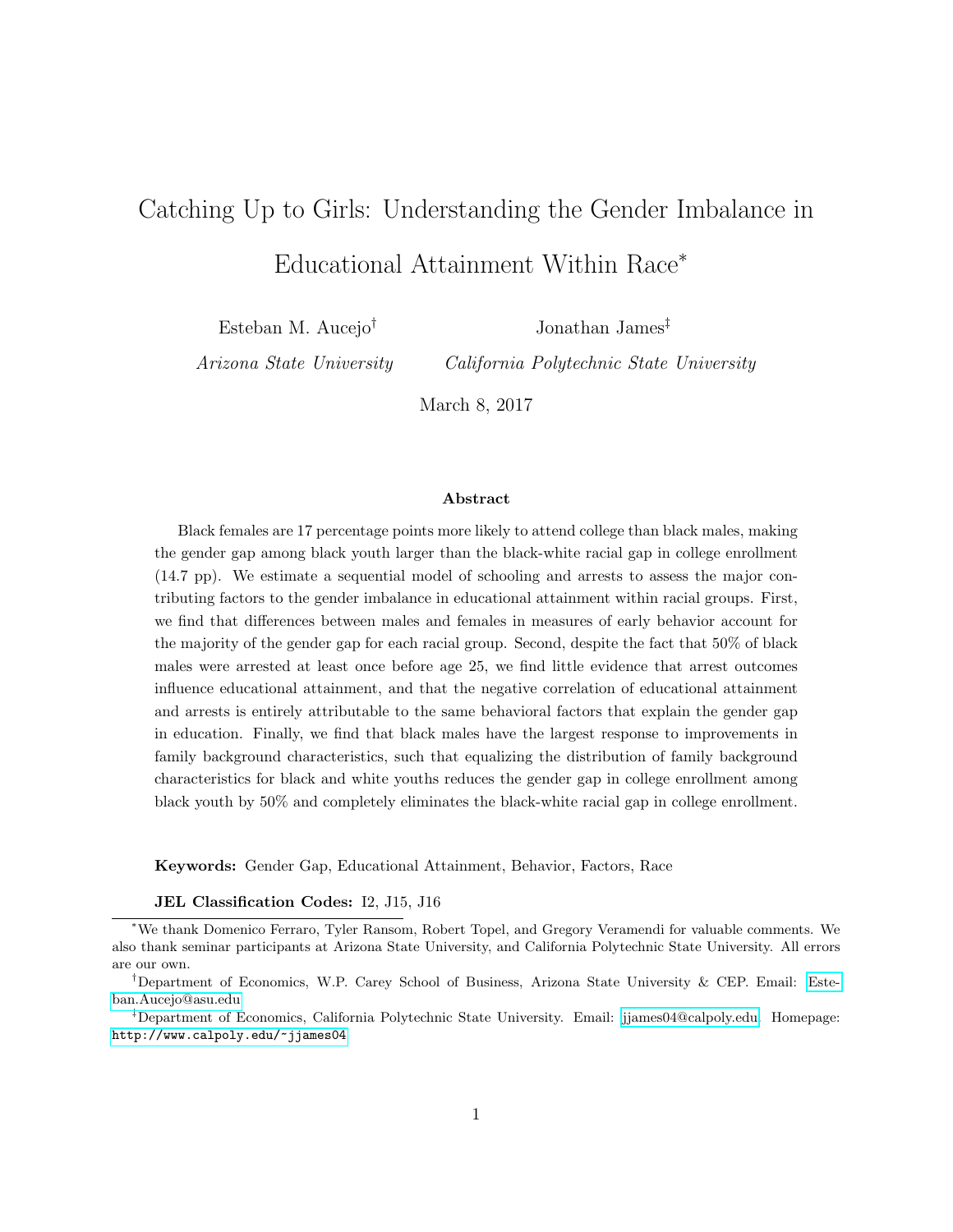# 1 Introduction

The disparities in educational outcomes between black and white Americans have received substantial attention in social science research for decades. While the racial gap in educational attainment is large, gender disparities in educational attainment within race are even starker, yet have received far less attention. For example, overall, white youths are 35% more likely to enroll in college than black youths. However, among black youths, females are 50% more likely to enroll in college than their male counterparts, making the gender gap within black youth significantly larger than the black-white racial gap.<sup>[1](#page-1-0)</sup> These gender imbalances have considerable implications from a public policy standpoint, affecting a range of issues from male employment and labor market outcomes [\(Acemoglu and Autor, 2011\)](#page-51-0), to family formation and the economic mobility of future generations [\(McDaniel et al., 2011;](#page-54-0) [Autor and Wasserman, 2013;](#page-51-1) [Lundberg and Pollak, 2014\)](#page-54-1), as well as diversity on college campuses.<sup>[2](#page-1-1)</sup>

Research studying the aggregate gender gap in educational attainment [\(Goldin et al., 2006;](#page-53-0) [Jacob, 2002;](#page-53-1) [Buchmann and DiPrete, 2006;](#page-52-0) [DiPrete and Jennings, 2012;](#page-52-1) [Fortin et al., 2015;](#page-52-2) [Chetty](#page-52-3) [et al., 2016\)](#page-52-3) has highlighted two important mechanisms: first, the role of underlying group differences in characteristics between males and females, and second, differential group responses to characteristics. With respect to these two mechanisms, [Jacob](#page-53-1) [\(2002\)](#page-53-1) finds that the aggregate gender gap in college enrollment is largely explained by differences in non-cognitive skills and that differences in cognitive skills and family background characteristics as well as differential responses to these skills have little bearing on the gender gap in college enrollment. Recently, [Autor et al.](#page-51-2)

<span id="page-1-0"></span><sup>&</sup>lt;sup>1</sup>In the National Longitudinal Survey of Youth 1997, among black youth, females are 17 percentage points more likely to attend college than males, while the black-white racial gap in college enrollment is 14.7 percentage points. Similar gaps can be found in the American Community Survey (ACS). In the 2009 ACS, the racial gap in college enrollment was 14.1 percentage points and the gender gap for black youth was 16.5 percentage points.

<span id="page-1-1"></span><sup>&</sup>lt;sup>2</sup>[Acemoglu and Autor](#page-51-0) [\(2011\)](#page-51-0) show that earnings and employment prospects of less educated workers have declined sharply since the early 1980's such that recent cohorts of less-educated males, and in particular black males, have fewer opportunities in the labor market than their predecessors. [Autor and Wasserman](#page-51-1) [\(2013\)](#page-51-1) document that lesseducated males have lower marriage rates but father children at rates equal to more-educated males. Consequently, the children of less-educated men are more likely to to come from broken families. As discussed in [McDaniel et al.](#page-54-0) [\(2011\)](#page-54-0); [Autor and Wasserman](#page-51-1) [\(2013\)](#page-51-1); [Lundberg and Pollak](#page-54-1) [\(2014\)](#page-54-1); [Heckman](#page-53-2) [\(2011\)](#page-53-2) these children receive fewer parental investments, facing larger risks of academic achievement deficits that may perpetuate current inequalities. Finally, the shortage of black males in post-secondary education may also weaken efforts to increase college campus diversity, which is "a compelling state interest," as Justice Sandra O'Connor wrote for the majority in Grutter v. Bollinger (2003).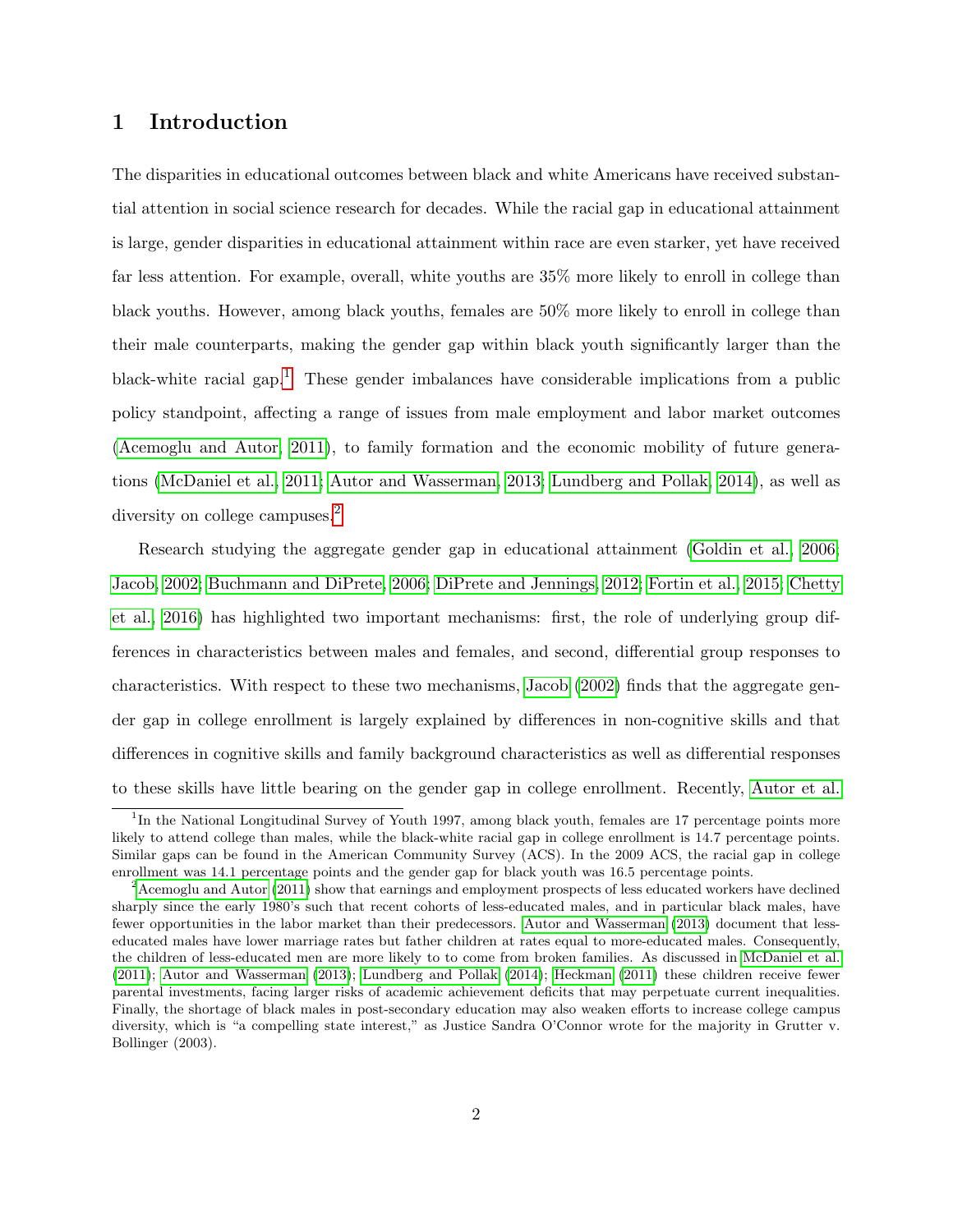[\(2016\)](#page-51-2), studying the gender gap in high school completion, find that while differences in family background characteristics are small between males and females, family socio-economic status has a much stronger influence on the high school completion decisions for males compared to females. [Autor et al.](#page-51-2) [\(2016\)](#page-51-2) show that since black youth are more likely to come from families with lower socio-economic status, this sensitivity to lower socio-economic backgrounds for males is one explanation for the larger gender gap in high school completion among black youth compared to white youth. Finally, studying the aggregate gender gap in college enrollment in the United Kingdom, [Aucejo and James](#page-51-3) [\(2015\)](#page-51-3) find that differences in verbal skills between males and females is the primary explanation of the gender gap, although the size of the gap in the UK is smaller than the US.

This paper investigates the major factors contributing to the differential schooling decisions of males and females within racial groups.<sup>[3](#page-2-0)</sup> Our focus on gender gaps within race is noteworthy as the aggregate gap may overlook important channels that are specific within race and may overstate the importance of particular channels that are irrelevant for some races. We study the gender gap in educational attainment using an empirical framework that combines a latent factor model with a sequential discrete choice schooling and arrest model starting at grade 10, which we estimate using data from the National Longitudinal Survey of Youth 1997 (NLSY97).

Our methodology builds on the previous literature in three important ways. First, we use a latent factor approach relying on 59 measures of early student information to recover three key student level characteristics, which encompass the student's family background characteristics (family), the student's math and verbal skills (math/verbal), and the student's disposition towards normative and externalizing behavior (behavior).<sup>[4](#page-2-1)</sup> These three explanatory variables have previously been identified as influential on the aggregate gender gap in education outcomes [\(Autor et al., 2016;](#page-51-2) [Aucejo and James, 2015;](#page-51-3) [Jacob, 2002\)](#page-53-1), but their relative importance for the gender gaps across race is unclear. The main benefit of the factor approach is that it allows us to efficiently extract information from conflated and mis-measured data. For example, while it is clear in [Jacob](#page-53-1) [\(2002\)](#page-53-1)

<span id="page-2-1"></span><span id="page-2-0"></span> ${}^{3}$ In this paper race refers to race/ethnicity, which we differentiate as black, white, and Hispanic.

<sup>4</sup>Normative behavior has been identified with obedience, conformity and compliance. Externalizing behavior denotes negative behaviors that are directed toward the external environment.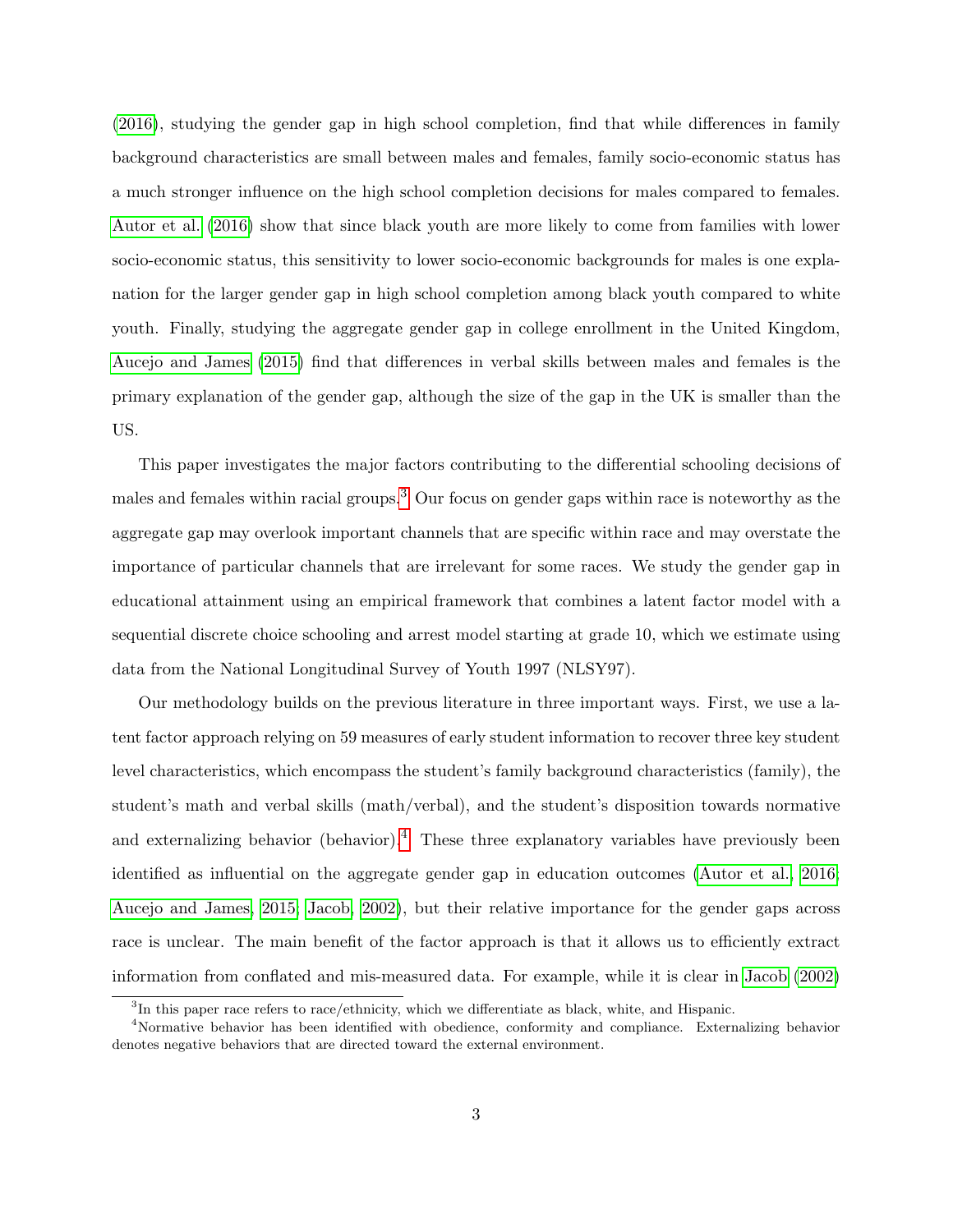that middle school grades have a significant affect on college enrollment; however, if grades proxy for many skills, a simple regression framework cannot distinguish which skill is most relevant. A factor model, on the other hand, is capable of disentangling and identifying multiple skills from this type of data.

Second, while previous studies have primarily focused on the gender gap at a single transition —for example [Autor et al.](#page-51-2) [\(2016\)](#page-51-2) study the gender gap in high school graduation and [Jacob](#page-53-1) [\(2002\)](#page-53-1) studies the gap in college enrollment for high school graduates— our analysis studies choices across the entire path of schooling decisions beginning in the tenth grade. This approach allows us to study which characteristics (family, math/verbal, behavior) are most influential at various stages of the schooling career and how their influence changes with different levels of education. Furthermore, understanding choices at the grade level provides a clearer picture of at which exact grade level gender gaps materialize, and it allows us to separate first and second-order policy effects. For example, improvements in behavioral outcomes may have a direct effect on college enrollment but may also increase college enrollment through increased high school graduation rates. These effects cannot be distinguished when educational attainment is studied as a single outcome.

The final distinguishing feature of our empirical approach is that, in addition to our model of grade-to-grade schooling transitions, we also incorporate a simultaneous model of yearly arrests, which allows us to study the role of social constraints on education decisions.<sup>[5](#page-3-0)</sup> Given that 50% of black males in our sample were arrested at least once before age 25, it is critical to assess whether —conditional on family background, math/verbal skills, and behavior— these higher arrest rates for black males and males in general "push" youth to drop out of the education system.<sup>[6](#page-3-1)</sup> In whole, our framework allows us to jointly study how different mechanisms —which include differential student characteristics, differential responses to characteristics, and social constraints— operate on education decisions over the schooling career and importantly how individual groups respond differentially to each mechanism. In this sense, we are able to distinguish which mechanisms are most important in explaining the gender gap, highlighting the mechanisms that are common across

<span id="page-3-0"></span> $<sup>5</sup>$  More specifically, we aim to analyze to what extent a proxy for social constraints (i.e. experiencing higher arrests</sup> rates after conditioning on background characteristics) could contribute to explain the large gender gap in educational attainment among African Americans.

<span id="page-3-1"></span> ${}^{6}$ [Brame et al.](#page-51-4) [\(2014\)](#page-51-4) also find similar rates of arrests for minorities.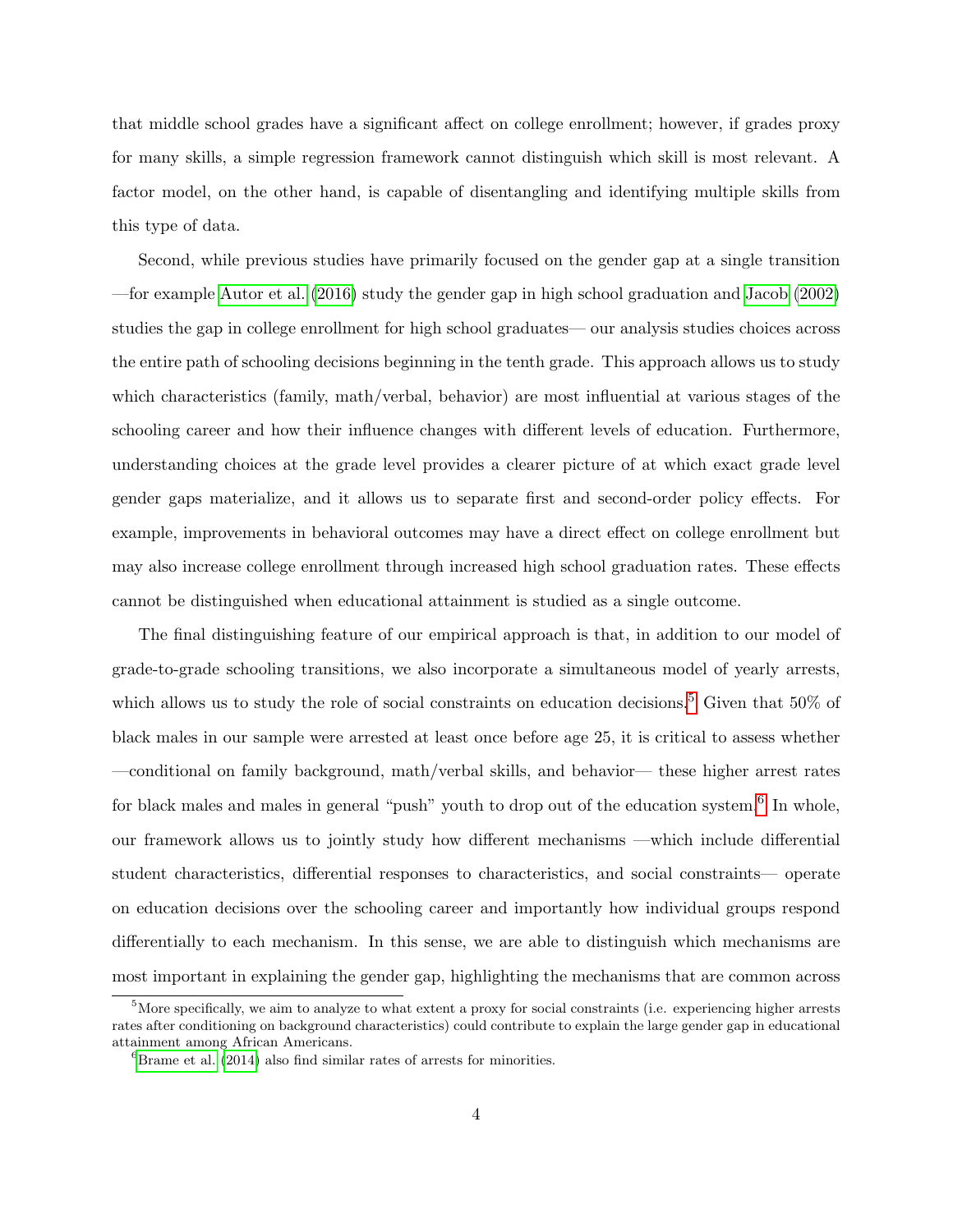racial groups and the mechanisms that are uniquely active on the gender gap within racial groups.

This paper also introduces a new method for estimating factor models with discrete measures. We adopt the minorization-maximization (MM) algorithm in [James](#page-53-3) [\(2016\)](#page-53-3), which demonstrates how the likelihood function can be bounded by a quadratic function. This lower bound quadratic function is easily optimized in closed form, only requiring least squares operations, which makes the iterative procedure very fast and easy to implement even with the complexities of the factor structure.

Our analysis produces three main results. First, there are large differences in our behavior factor between males and females that are prevalent across all racial groups. The differences in behavior alone explain a substantial amount of the gender gap in schooling outcomes within race, which broadens the findings of [Jacob](#page-53-1)  $(2002)$ .<sup>[7](#page-4-0)</sup> Counterfactual simulations indicate that holding fixed the family and the math/verbal factor and increasing only the mean in the behavioral factor of males in each racial group relative to their female peers fully explains the gender gap in high school graduation for all racial groups. These findings are stronger than [Autor et al.](#page-51-2) [\(2016\)](#page-51-2), whose analysis, based on the role of family background characteristics, is able to account for 44% of the total gender gap in high school completion among black youth. With respect to college enrollment, differences in behavior explain 50% of the gender gap for black youth, 70% of the gender gap for white youth, and all of the gender gap for Hispanic youth.<sup>[8](#page-4-1)</sup> To a lesser degree than differences in behavior, differences in the math/verbal factor between males and females within race also contribute to the gap. For example, equalizing the mean of black and white males' math/verbal skills to their females counterparts, holding fixed the other factors, reduces the gender gap by about three percentage points for both races.

Second, we find that, for grade transitions during high school, the behavior factor has a stronger effect on decisions than the family and math/verbal factors. However, for post-secondary grade transitions, the math/verbal factor shows the strongest effect. Thus, the aggregate effect masks two

<span id="page-4-0"></span> $<sup>7</sup>$  [Jacob](#page-53-1) [\(2002\)](#page-53-1) shows that behavioral characteristics explain the aggregate gender gap in the transition from high</sup> school to college. Our findings extend these results by demonstrating that behavioral characteristics are crucial in explaining much of the gender gap within race and across multiple grade level transitions.

<span id="page-4-1"></span> ${}^8$ College enrollment is defined as completing 13 years of education or more. This definition applies for the rest of the paper.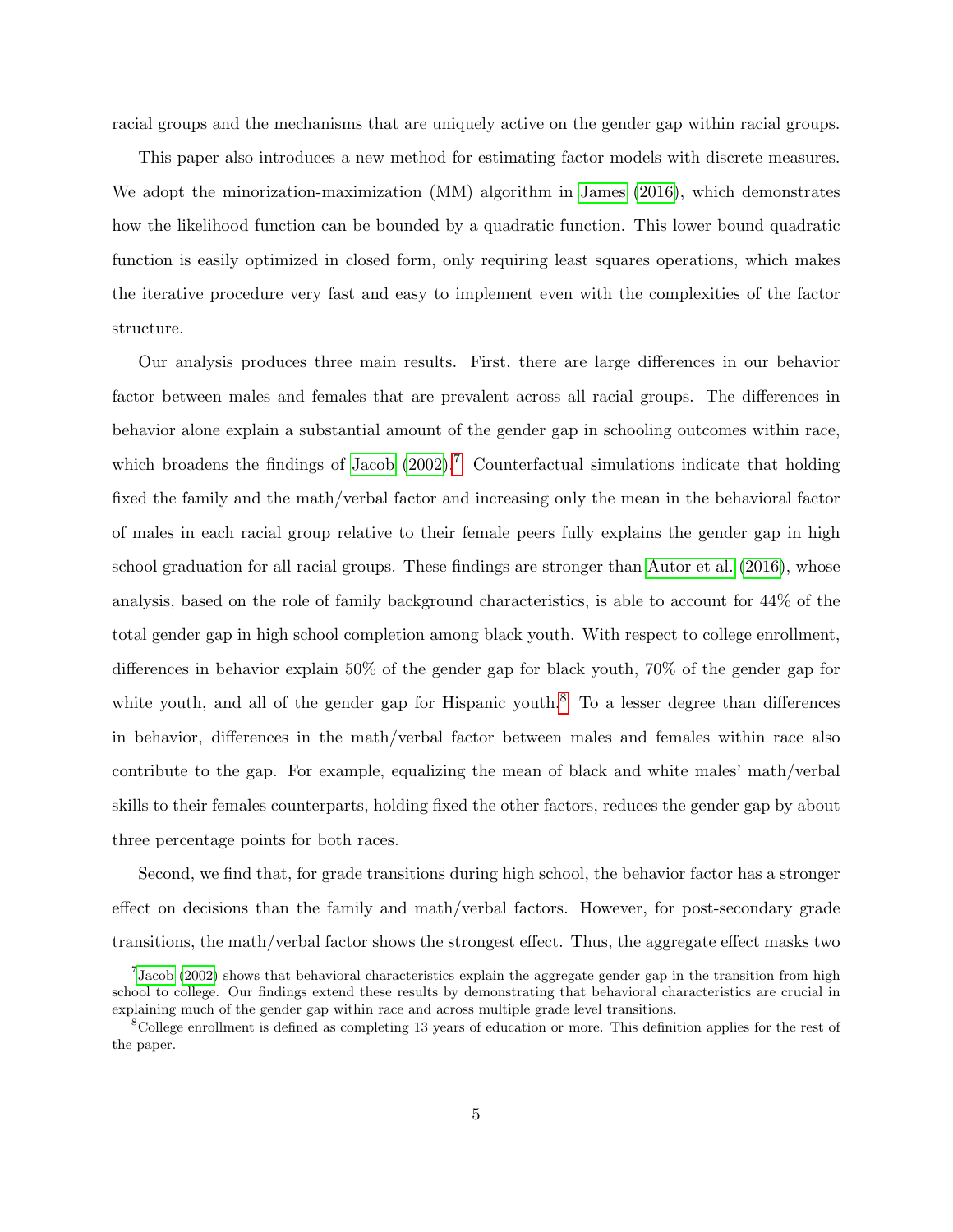important within-gender and within-race differences. First, while all groups are more responsive to the behavior factor than the math/verbal and family factor in high school, males across all races are even more responsive to behavior than females. Therefore, policies designed to improve behavioral outcomes will have a larger effect on male education decisions at the high school level than females, even if such policies are targeted at both gender groups. Second, for high school grade transitions and the transition to college, black males are substantially more responsive to family background than black females. This finding is particularly salient given that we do not observe a similar phenomenon among white or Hispanic youth. In particular, we show that giving black males and females the mean family background characteristics of white females would reduce the black gender gap in college enrollment by 56%. In summary, our results indicate that gender differences in the behavior and math/verbal factors, and differential responses to family background characteristics can fully close the gender gap in high school graduation and post-secondary participation across all racial groups.

Finally, even though males are more likely to be arrested than females across all racial groups, we do not find an important role for arrests on educational gender gaps. This is primarily due to the fact that, once we condition on the family, math/verbal, and behavior factors, arrests have a near zero effect on schooling across all grade transitions.<sup>[9](#page-5-0)</sup> This finding indicates that the negative empirical correlation of education and arrest is not a causal relationship but driven entirely by latent variables.

The rest of this paper is organized as follows: Section [2](#page-6-0) describes the data from the NLSY97, which we use in our analysis, and summarizes education and arrest outcomes by gender and race. Section [3](#page-18-0) outlines our main empirical model and estimation strategy. Section [4](#page-26-0) presents the main results. Sections [5](#page-40-0) and [6](#page-47-0) perform counterfactual simulations to understand the sources of the gender gaps in educational attainment and arrests within race. Finally, Section [7](#page-49-0) concludes.

<span id="page-5-0"></span> $9$ We do find that arrest has a small, but significant effect on completing the 12th grade.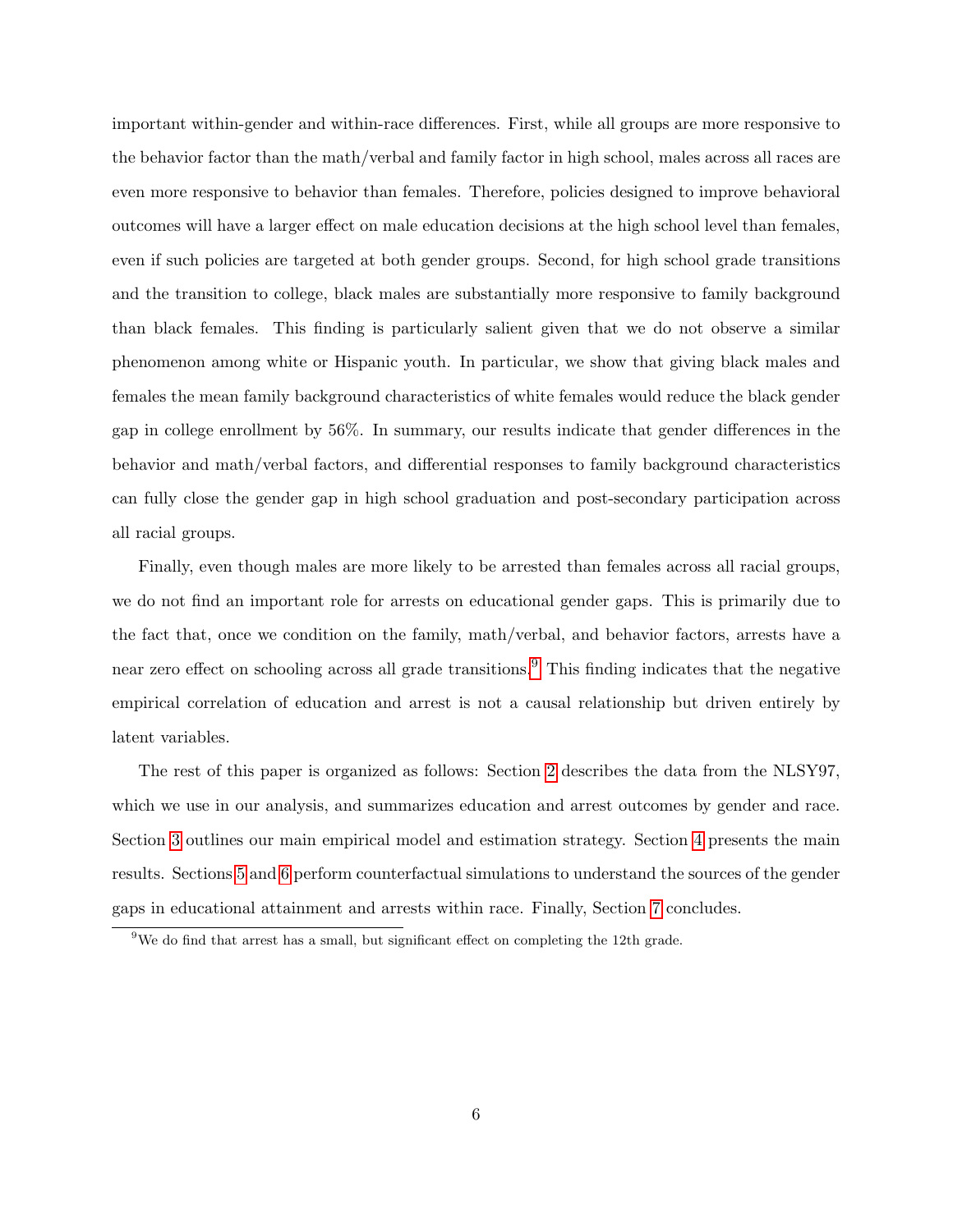# <span id="page-6-0"></span>2 Data Description

Our analysis uses the National Longitudinal Survey of Youth 1997 (NLSY97), which is a nationally representative sample of youths who were 12 to 17 years old when they were first surveyed in 1997. The NLSY97 collects extensive information on family background characteristics, educational experiences and labor market outcomes through time, with the aim to document the transition of the survey participants from school to work and into adulthood.<sup>[10](#page-6-1)</sup> This section describes the NLSY97 data that are relevant for our research question in three parts. First, we summarize gender differences in educational attainment and arrests by race that serve as the baseline stylized facts we aim to study in our main analysis. Second, we document important differences between males and females across a range of student-level characteristics measured prior to middle school completion that we later use to explain the gender disparities in educational attainment within race. Finally, as a precursor to our main analysis that investigates the sources of the educational gender gap within race using a sequential schooling model, we conclude this section by presenting simple OLS regressions that explore how the gender gap in college enrollment for each race changes after controlling for different dimensions of student-level characteristics. This preliminary analysis offers some evidence as to which student factors may be most influential on the gap.

## 2.1 Gender Differences in Educational Attainment and Arrests By Race

Figure [1](#page-7-0) plots the ratio of females to males by race for different levels of educational attainment prior to age 25. Beginning at the lowest levels of education, the ratio of females to males with an eighth grade education or higher is at parity for all races. However, moving to higher levels of educational attainment, large gender imbalances emerge.<sup>[11](#page-6-2)</sup> This figure highlights two important facts. First, there is significant heterogeneity in the gender gap across race, where the gender gap is largest for black youth. For example, for every 25 year old black male with a college degree there are two black females. Second, gender gaps appear to compound over the schooling career.

Table [1](#page-8-0) offers more detail about the distribution of educational attainment prior to age 25 by

<span id="page-6-2"></span><span id="page-6-1"></span> $10$ The data used in the analysis also include the supplemental sample of black and Hispanic youth.

 $11$ Our analysis uses the set of respondents who at least completed the ninth grade. Figure [1](#page-7-0) shows that at ninth grade gender ratios are near unity across races.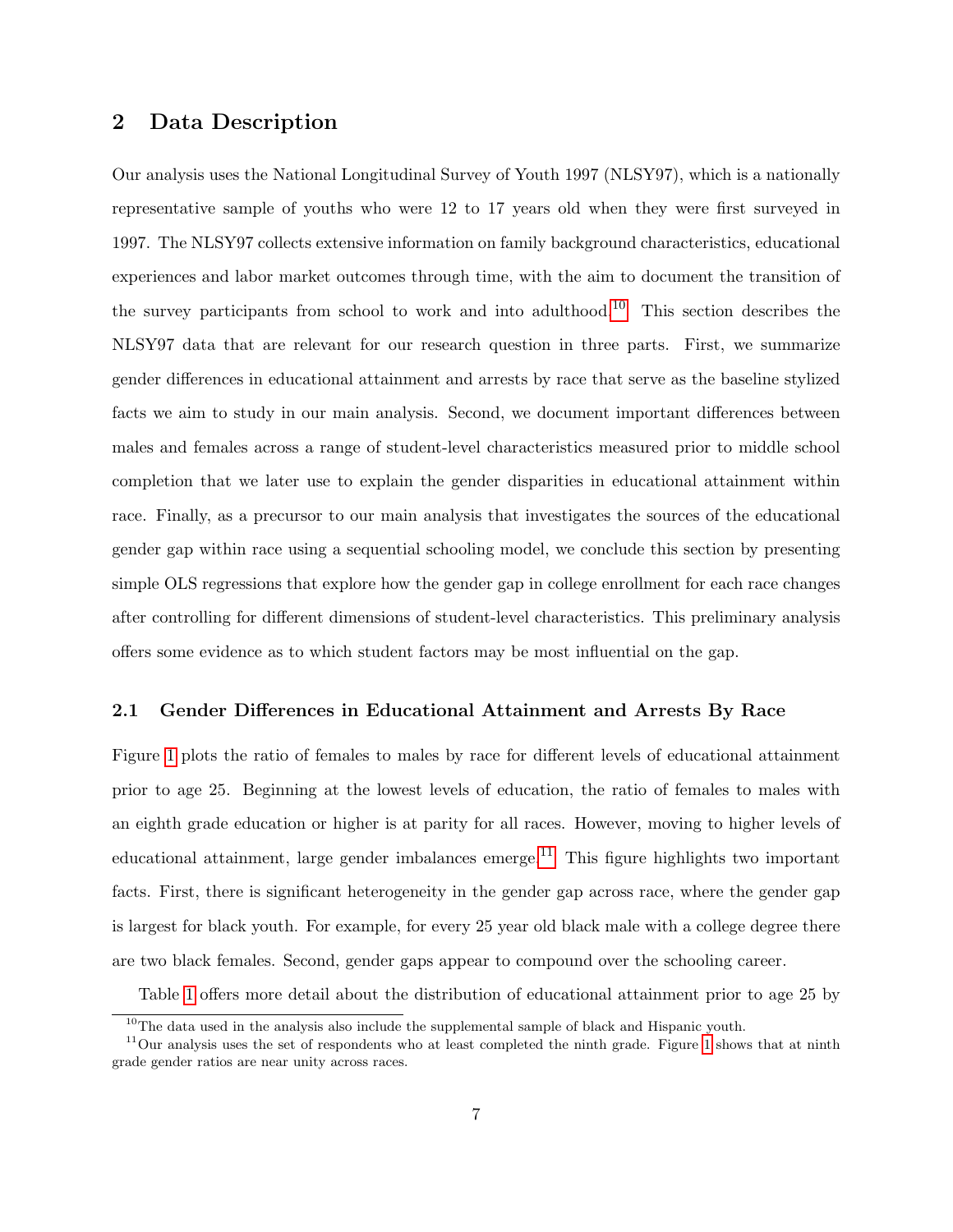#### <span id="page-7-0"></span>Figure 1: Gender Ratio By Years of Education



Note: Ratio of females to males by race for different levels of educational attainment prior to age 25.

race and gender. Prior to age 25, more than one-third of black males lack a high school degree. Of the two-thirds of black males that did finish high school, only half enrolled in college. In comparison, nearly 80% of black females completed high school and of that population 65% went on to enroll in college. Combined, prior to age 25, 50.5% of all black females had enrolled in college, compared to only 33.4% of all black males. This 17 percentage point gender gap in college enrollment among black youth is, surprisingly, larger than the black-white racial gap in college enrollment, which is 14.7 percentage points. Similar, but smaller, gender patterns in educational choices are observed for other races, where the gender gap in college enrollment is 8.9 percentage points for white youth and 6.6 percentage points for Hispanic youth. The gender disparities in educational attainment in the NLSY97, summarized in Figure [1](#page-7-0) and Table [1,](#page-8-0) are representative of the disparities in educational decisions across gender and race observed in other national datasets.<sup>[12](#page-7-1)</sup>

<span id="page-7-1"></span> $12$ For example, in the 2009 American Community Survey (ACS), the gender gap in college enrollment among 24 year old black respondents is 16.5 percentage points, while the black-white gap is 14.1 percentage points, which are both close to the gaps in Table [1.](#page-8-0) Similarly, the National Center of Educational Statistics (NCES) reports information on all undergraduates in the United States. In 2014, 55.7% of all white enrollees where female, while 44.3% of white enrollees were male, a ratio of 1.25. This ratio is similar to the ratio for white youths with 13 years of schooling or more in Figure [1.](#page-7-0) The NCES reports that among all black enrollees, 63% were female, while 37% were male, a ratio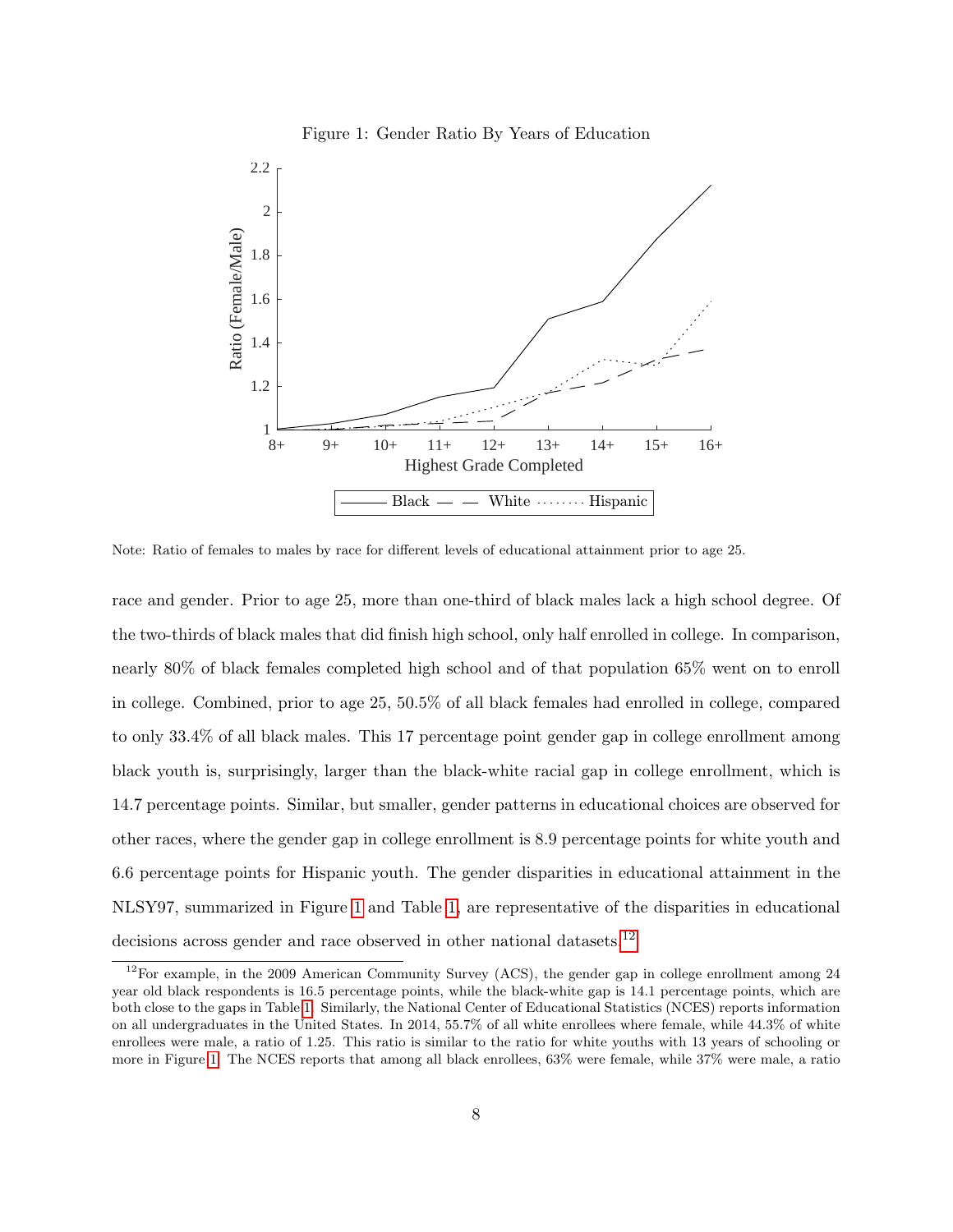|                         | Black             |                   | White             |                   | Hispanic |                  |
|-------------------------|-------------------|-------------------|-------------------|-------------------|----------|------------------|
|                         | Male<br>Female    |                   | Male              | Female            | Male     | Female           |
|                         | $\left( 1\right)$ | $\left( 2\right)$ | $\left( 3\right)$ | $\left( 4\right)$ | (5)      | $\left(6\right)$ |
| High School Dropout     | 35.3              | 22.8              | 18.6              | 15.3              | 29.6     | 22.3             |
| High School Degree Only | 31.3              | 26.7              | 29.4              | 23.9              | 31.8     | 32.4             |
| College Enrollment      | 33.4              | 50.5              | 52.0              | 60.9              | 38.6     | 45.2             |
| Observations            | 1082              | 1096              | 2037              | 1897              | 890      | 854              |

<span id="page-8-0"></span>Table 1: Educational Attainment as % of Total Demographic Group (Before age 25)

Note: Columns sum to 100 percent.

The goal of this paper is to identify the main factors that give rise to the gender disparities in educational attainment observed in Table [1.](#page-8-0) Given the large and negative correlation between arrests and educational attainment [\(Bernburg and Krohn, 2003;](#page-51-5) [Sweeten, 2006;](#page-54-2) [Brame et al., 2014\)](#page-51-4), one possible explanation is that the disproportionately large arrest rate for males may act as a constraint for males in educational promotion, which motivates our simultaneous model of arrest and education decisions for studying education gender gaps. The NLSY97 documents large racial and gender disparities in arrests. The top panel of Table [2](#page-9-0) shows (average) annual rate of arrests and the fraction of respondents who were ever arrested over the age range studied in our analysis. Males in all racial groups are substantially more likely to be arrested than their female counterparts.<sup>[13](#page-8-1)</sup> Black males have the highest arrest rates, where 50% had been arrested prior to age 25.[14](#page-8-2) Table [2](#page-9-0) also reproduces the statistics in Table [1](#page-8-0) separately for those respondents that had been arrested prior to age 25 and those that had never been arrested. Separating the respondents in this way substantially reduces the observed gender gaps in educational outcomes. For example, in Table [1,](#page-8-0) the gender gap in college enrollment for black youth overall is 17 percentage points. However, this gender gap shrinks to 8.4 percentage points if we look only at black youth who had never

of 1.7, which is also consistent with the ratios for black youth with 13 years of schooling or more in Figure [1.](#page-7-0)

<span id="page-8-1"></span><sup>&</sup>lt;sup>13</sup>While the reported *cumulative* rate of arrests seems large, most of the well-known available evidence corresponds to annual arrests rates reported by governmental agencies (e.g. Bureau of Justice Statistics). According to [Brame](#page-51-4) [et al.](#page-51-4) [\(2014\)](#page-51-4) very little is known about race and gender variation in the cumulative prevalence of arrest. Finally, it is worth to emphasize that the annual and cumulative arrest rates reported in Table [2](#page-9-0) are consistent with data obtained from the Bureau of Justice Statistics and the Add Health database, respectively.

<span id="page-8-2"></span><sup>&</sup>lt;sup>14</sup>Disparities in the criminal justice system for black males have been well documented. For example, [Fryer Jr](#page-52-4) [\(2016\)](#page-52-4) find that blacks and Hispanics where significantly more likely to be targeted by New York City's Stop and Frisk program, even after accounting for a large set of controls.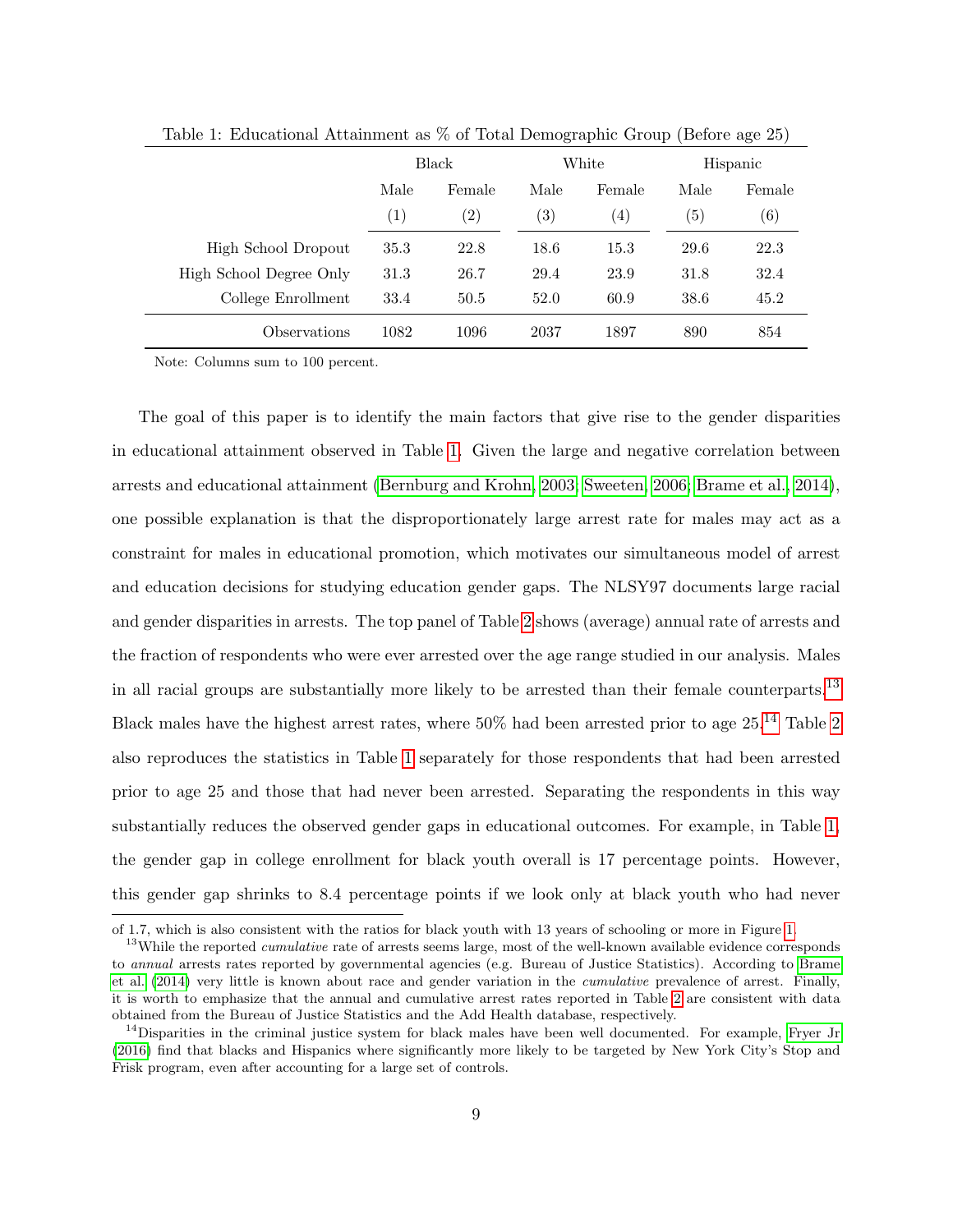|                                               |                                                       | Table 2. Arrests and Equicational Outcomes |      |        |      |          |  |  |
|-----------------------------------------------|-------------------------------------------------------|--------------------------------------------|------|--------|------|----------|--|--|
|                                               | Black                                                 |                                            |      | White  |      | Hispanic |  |  |
|                                               | Male                                                  | Female                                     | Male | Female | Male | Female   |  |  |
|                                               | (1)                                                   | (2)                                        | (3)  | (4)    | (5)  | (6)      |  |  |
| Annual Arrest Rate                            | 9.9                                                   | 2.3                                        | 6.7  | 2.6    | 6.8  | 2.0      |  |  |
| Percent Ever Arrested<br>Before Age 25        | 52.9                                                  | 22.1                                       | 39.6 | 20.8   | 43.0 | 17.3     |  |  |
| Age 25 Educational Attainment, Never Arrested |                                                       |                                            |      |        |      |          |  |  |
| High School Dropout                           | 18.2                                                  | 16.7                                       | 8.1  | 9.9    | 17.3 | 19.6     |  |  |
| High School Degree Only                       | 35.0                                                  | 28.0                                       | 28.0 | 22.9   | 30.7 | 31.4     |  |  |
| College Enrollment                            | 46.9                                                  | 55.3                                       | 63.9 | 67.2   | 52.1 | 49.0     |  |  |
|                                               | Age 25 Educational Attainment, Arrested At Least Once |                                            |      |        |      |          |  |  |
| High School Dropout                           | 50.5                                                  | 44.7                                       | 34.7 | 35.3   | 45.9 | 36.1     |  |  |
| High School Degree Only                       | 28.0                                                  | 22.1                                       | 31.5 | 27.4   | 33.3 | 37.6     |  |  |
| College Enrollment                            | 21.6                                                  | 33.2                                       | 33.9 | 37.3   | 20.8 | 26.3     |  |  |

<span id="page-9-0"></span>Table 2: Arrests and Educational Outcomes

Note: Top panel displays (average) annual arrest rates and proportion ever arrested. The last two panels show proportion ever arrested by race, gender, and educational attainment of individuals who have never been arrested and those who were arrested at least once.

been arrested. Similarly, for white youth that had never been arrested, the gender gap in college enrollment is only 3.3 percentage points, down from 8.9 percentage points in the aggregate. In this regard, it appears that conditional on arrest, males and females (within race) experience more similar educational outcomes, so one possible explanation for the large aggregate difference may be due to the fact that males are substantially more likely to be arrested, which we explore further in our main analysis.

## 2.2 Gender Differences in Student-Level Characteristics

In this section, we document differences between males and females across a range of variables that are likely to be relevant for education decisions. In particular, we focus on three aspects of students' characteristics: family background, math/verbal skills, and normative/externalizing behavior.[15](#page-9-1) These variables were constructed using only information up until the age of 14 to avoid

<span id="page-9-1"></span> $15$ We use these variables later in a factor model to extract three latent student-level characteristics: the student's family background characteristics, math/verbal skills, and normative/externalizing behavior.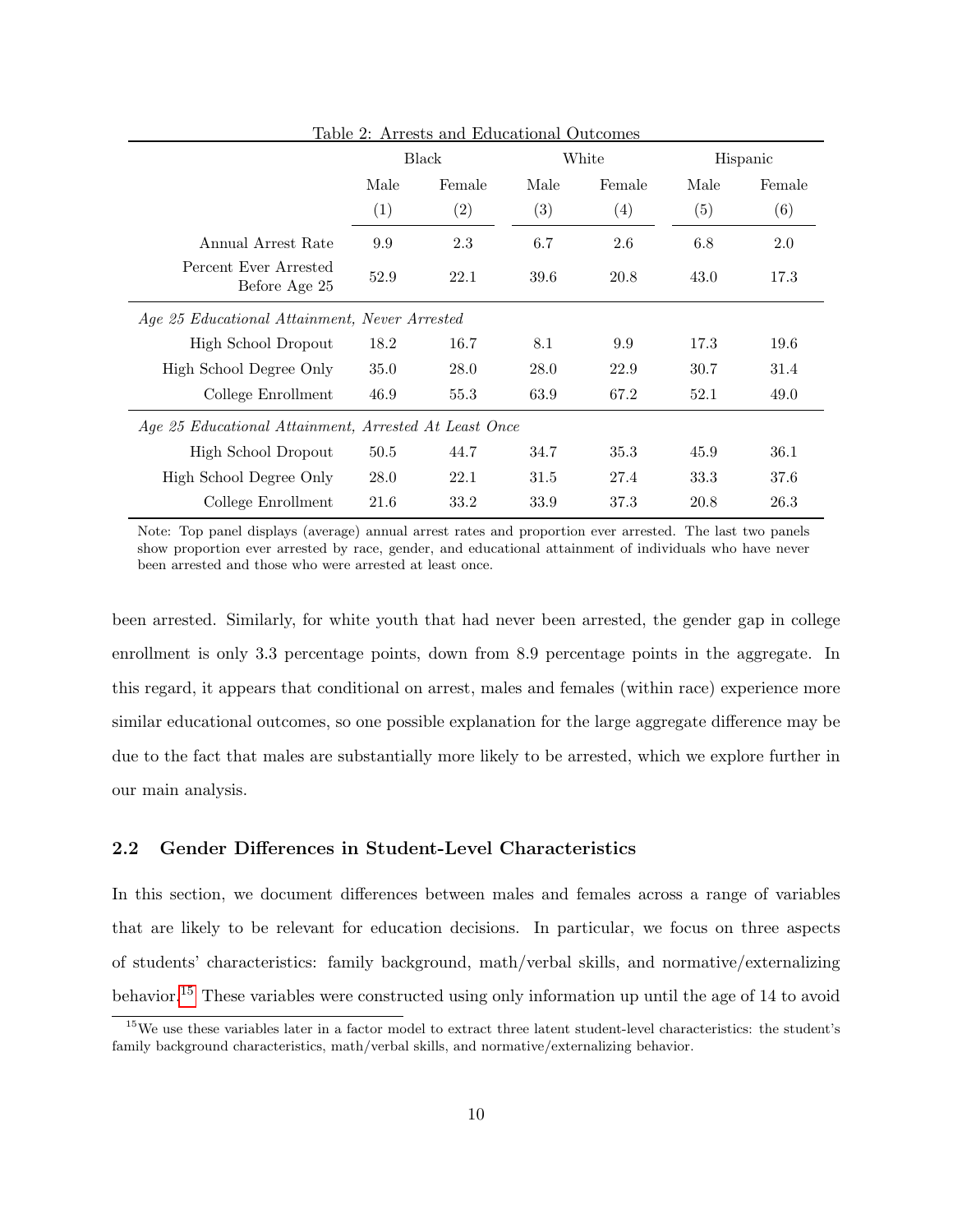possible endogeneity due to simultaneity with education choices. More specifically, we assume that gender differences in math/verbal skills and behavior during middle school are not driven by differences in educational expectations.<sup>[16](#page-10-0)</sup> Evidence from the NLSY97 suggests that this assumption is reasonable given that educational attainment expectations between males and females at age 15 and 16 are very similar. For example, black males and females between the age of 15 and 16 show small differences (2.1 percentage points) in their reported expected chances of having a four year college degree by the time they turn 30.[17](#page-10-1)

The first group of variables included in our analysis are proxies family background characteristics. [Cameron and Heckman](#page-52-5) [\(2001\)](#page-52-5) show that differences in family background characteristics account for much of the difference in education outcomes between black and white youth. However, given that males and females of the same race belong to similar families on average, it is questionable whether family socioeconomic status can explain observed gender gaps within race. One possibility is that although males and females come from similar families, family background characteristics may have differential effects on male and female decisions. For example, a family headed by a mother may have a larger negative effect on boys than on girls due to the lack of a male role model at home.

Panel A of Table [3](#page-12-0) shows the sample average for a selection of the covariates on family back-ground characteristics by race and gender.<sup>[18](#page-10-2)</sup> The four family measures reported include: whether the youth's mother was a college graduate, the number of members in the youth's household under the age of 18, whether the youth was raised in a broken family, and the youth's family income. As expected, differences in family background characteristics between males and females within race are (mostly) not statistically significant, but there are large differences across races. For example,

<span id="page-10-0"></span><sup>&</sup>lt;sup>16</sup>For example, our identification assumes that middle schoolers do not get involved in fights because they have already decided not to attend college.

<span id="page-10-1"></span> $17$ Specifically, black females a reported 76.5 percent chance of having a four-year college degree by age 30, while black males reported a 74.4 percent chance. These expectations seem to be quite overly optimistic. White and Hispanic youth report similarly large magnitudes. [Carneiro et al.](#page-52-6) [\(2005\)](#page-52-6) also find overly optimistic expectations in educational attainment when using data from the CNLSY. However, as mentioned in [Carneiro et al.](#page-52-6) [\(2005\)](#page-52-6), expectation formation models are complex, and difficult to test empirically because they often lead to multiple equilibria. Nevertheless, the reported evidence seems to support the claim that proxy measures are not likely to be biased by differences in expectations across genders.

<span id="page-10-2"></span><sup>&</sup>lt;sup>18</sup>A complete description of the family measures used in our main analysis is in Table [17.](#page-57-0)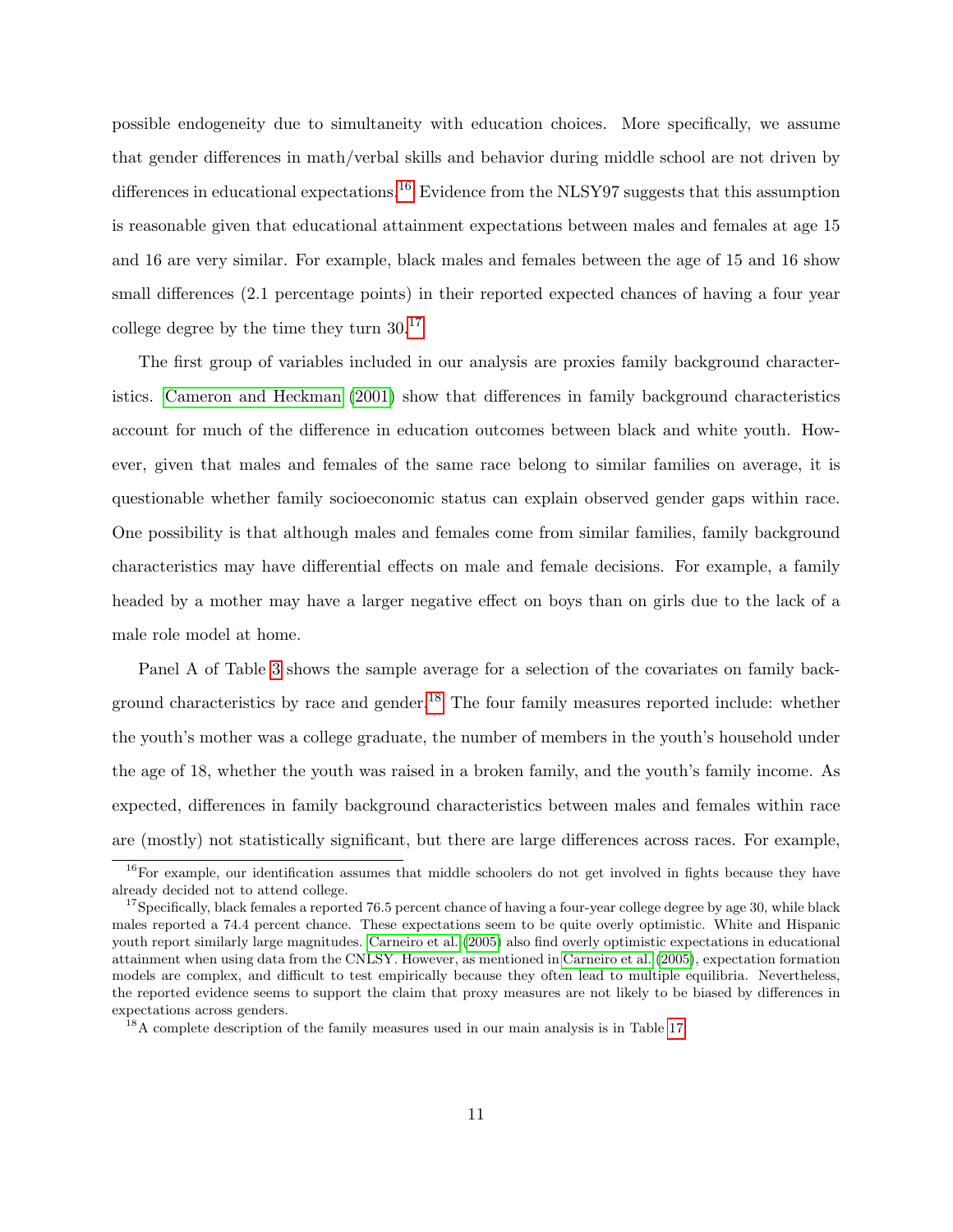77% of black youth belonged to a broken family, compared to less than 45% for white youth.[19](#page-11-0) Similarly, the data indicate that white students have mothers with more years of education and belong to smaller and higher-income families than black and Hispanic students.

The second group of variables that we consider are related to math/verbal skills. [Neal and](#page-54-3) [Johnson](#page-54-3) [\(1996\)](#page-54-3), [Cawley et al.](#page-52-7) [\(2001\)](#page-52-7), and [Aucejo and James](#page-51-3) [\(2015\)](#page-51-3) have all documented that these skills have a significant impact on educational attainment and labor market outcomes. Panel B of Table [3](#page-12-0) reports the average age-normalized score for four of the subject-specific test scores on the Armed Services Vocational Aptitude Battery (ASVAB) for respondents in the NLSY97 by race and gender.<sup>[20](#page-11-1)</sup> These four subject tests —Arithmetic Reasoning, Mathematical Knowledge, Word Knowledge, and Paragraph Comprehension —are the four components of the Armed Forces Qualification Test (AFQT) score and have been widely used in the economics literature to proxy  $\text{math}/\text{verbal skills}^{21}$  $\text{math}/\text{verbal skills}^{21}$  $\text{math}/\text{verbal skills}^{21}$  For black youth, females perform much better than males across all four subjects, with the difference being largest for Paragraph Comprehension, where black females score on average 1/3 of a standard deviation higher than black males. Similarly, white females perform better on average than white males on most of these tests, where white males perform slightly better on Arithmetic Reasoning. Finally, on these tests Hispanic males have similar scores to Hispanic females, with the exception of Paragraph Comprehension, where Hispanic females score on average 0.18 standard deviations higher than Hispanic males. The fact that females in each race group appear to perform better on these tests compared to their males counterparts suggests that differences in math/verbal skills may provide one explanation for the educational gender gaps observed in Table [1.](#page-8-0)

The third group of student-level characteristics proxy early behavioral problems, which we la-

<span id="page-11-0"></span> $19$ Broken family is defined as any household composition that does not include both biological parents during school grades 6 to 8. This empirical regularity is consistent with the sharp rise (over the past few decades) in out-of-wedlock births and single parent family formation among African Americans.

<span id="page-11-1"></span> $^{20}$ Many studies have shown that the ASVAB scores are not likely to be racial or gender biased. For example, [Ree and](#page-54-4) [Carretta](#page-54-4) [\(1995\)](#page-54-4) conclude that the predictiveness of AFQT is consistent across racial and gender groups. Moreover, [Neal and Johnson](#page-54-3) [\(1996\)](#page-54-3) summarize the results of a National Academy of Sciences study (for the Department of Defense) that found that AFQT predicts performance in tasks required for military occupations about equally well across races. In this regard, they indicate that the AFQT score provides an unbiased measure of pre-market job preparation. However, whether these results can be generalized to jobs outside of the military is unknown. Finally, it is worth mentioning that gender differences in average performance in the ASVAB exams in our sample are not driven by differences in educational attainment at the time of the test.

<span id="page-11-2"></span> $21$ See for example, [Heckman et al.](#page-53-4)  $(2006)$ .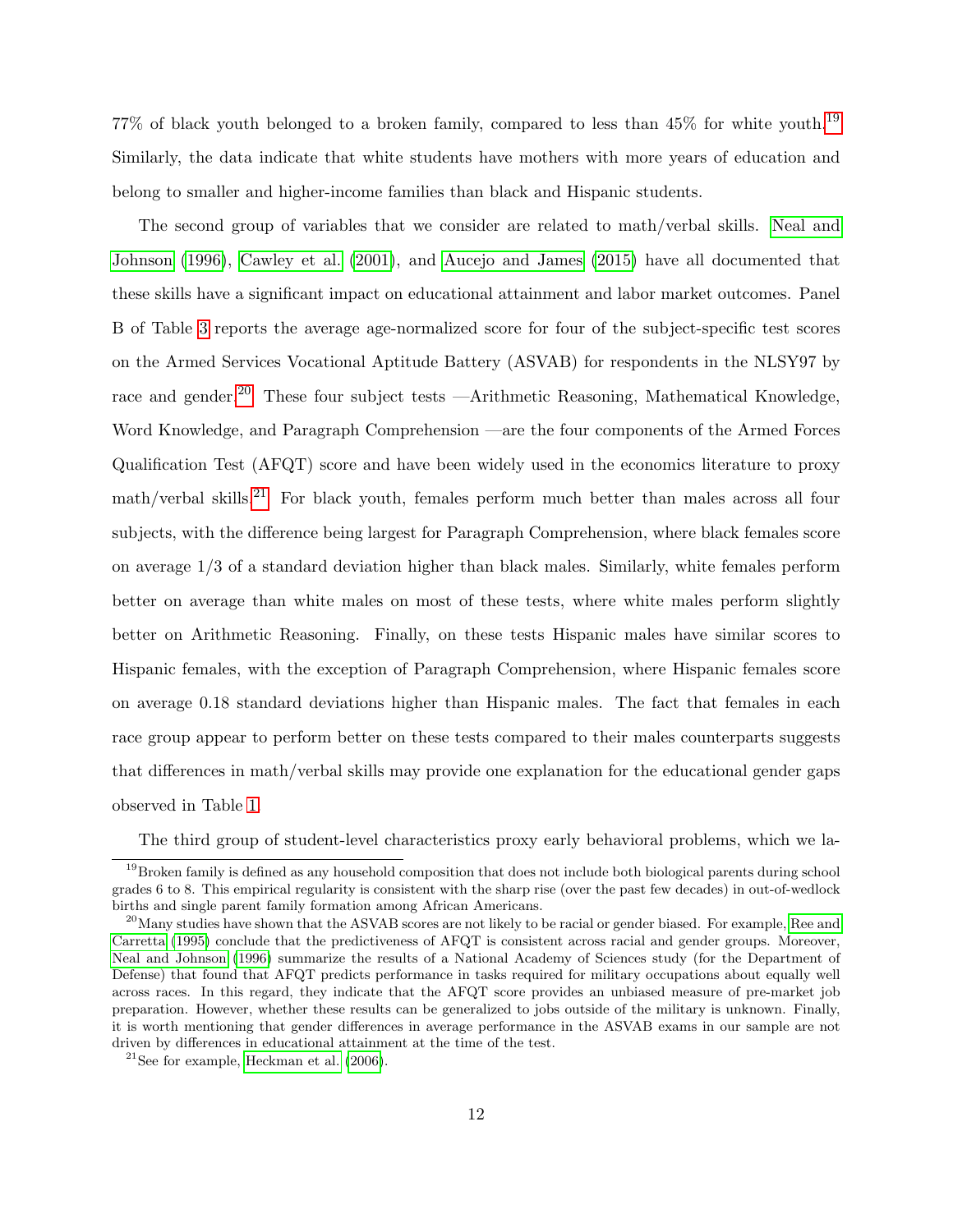<span id="page-12-0"></span>

|                                           | Table 3: Select Variable Means |                       |          |                    |          |                       |
|-------------------------------------------|--------------------------------|-----------------------|----------|--------------------|----------|-----------------------|
|                                           |                                | <b>Black</b>          |          | White              |          | Hispanic              |
|                                           | Female                         | Gender<br>Diff.       | Female   | Gender<br>Diff.    | Female   | Gender<br>Diff.       |
|                                           | (1)                            | (2)                   | (3)      | (4)                | (5)      | (6)                   |
| Panel A: Family Background                |                                |                       |          |                    |          |                       |
| Mother College Degree                     | 0.11                           | $-0.00$               | 0.23     | $0.01\,$           | 0.09     | $-0.00$               |
| Num. in Family Under 18                   | 2.46                           | $-0.04$               | 2.10     | $-0.00$            | 2.45     | $0.01\,$              |
| <b>Broken Family</b>                      | $0.77\,$                       | $0.01\,$              | $0.45\,$ | $-0.03^{\ast\ast}$ | $0.51\,$ | $-0.01$               |
| Family Income                             | 30.87                          | 0.80                  | 59.99    | 0.31               | 35.18    | $2.59\,$              |
| Panel B: Math/Verbal                      |                                |                       |          |                    |          |                       |
| ASVAB Arithmetic Reas.                    | $-0.68$                        | $-0.07$               | 0.16     | $0.07**$           | $-0.35$  | 0.03                  |
| ASVAB Math Knowledge                      | $-0.49$                        | $-0.24***$            | 0.24     | $-0.14***$         | $-0.30$  | $-0.08$               |
| ASVAB Paragraph Comp.                     | $-0.44$                        | $\text{-}0.34^{***}$  | 0.30     | $-0.24***$         | $-0.22$  | $-0.18***$            |
| ASVAB Word Knowledge                      | $-0.63$                        | $-0.11***$            | 0.21     | $0.02\,$           | $-0.44$  | 0.00                  |
| Panel C: Normative/Externalizing Behavior |                                |                       |          |                    |          |                       |
| Any Illegal Substance Use                 | 0.34                           | $0.07***$             | 0.49     | 0.01               | 0.42     | $0.05*$               |
| Attack                                    | $0.14\,$                       | $0.07***$             | 0.07     | $0.07***$          | 0.09     | $0.05***$             |
| Precocious Sex                            | 0.26                           | $0.21***$             | 0.17     | $0.02*$            | 0.19     | $0.10^{\ast\ast\ast}$ |
| Suspensions                               | $0.30\,$                       | $0.18^{\ast\ast\ast}$ | 0.09     | $0.15***$          | 0.16     | $0.16***$             |
| GPA in Grade 8                            | $2.80\,$                       | $-0.38***$            | $3.11\,$ | $-0.33***$         | 2.84     | $-0.26***$            |
| School Retention                          | 0.06                           | $0.07***$             | 0.03     | $0.01**$           | 0.04     | $0.03**$              |

Note: Mother college degree is an indicator for whether the mother has graduated from college. Broken family denotes whether at least one of the biological parents does not live in the house. Family income is measured in thousands of dollars. ASVAB tests have been normalized by age. Table [17](#page-57-0) provides a detailed description of the variables that we use in our empirical analysis.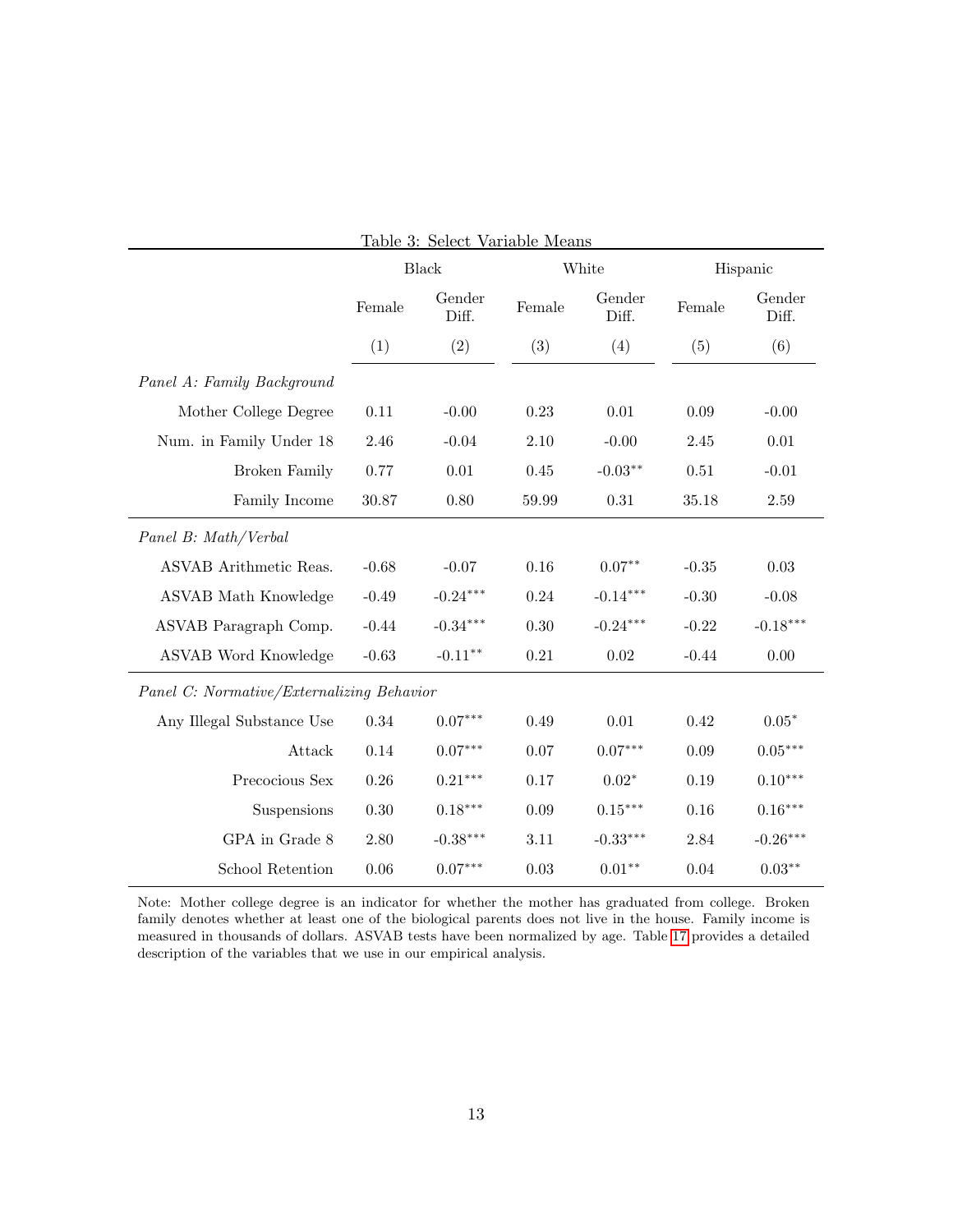bel normative/externalizing behavior and broadly covers rule-breaking, anti-social, aggressive, and risky behavior. Several studies have shown the presence of large disparities in behavior between males and females across all schooling levels [\(Lavigne et al., 1996;](#page-53-5) [Bertrand and Pan, 2013;](#page-51-6) [Deater-](#page-52-8)[Deckard et al., 1998;](#page-52-8) [Lerner and Steinberg, 2009;](#page-53-6) [Thompson et al., 2010\)](#page-54-5). An emerging literature in economics documents the importance of these types of behavior in predicting many life outcomes. For example, [Heckman et al.](#page-53-7) [\(2013\)](#page-53-7) point out that aggressive, antisocial, and rule-breaking behavior can explain many labor market, health and criminal outcomes. Similarly, [Segal](#page-54-6) [\(2013\)](#page-54-6) shows that misbehavior in middle school is negatively correlated with educational attainment, and more broadly the psychology literature has related externalizing behavior with lower educational attainment [\(Vitaro et al., 2005\)](#page-54-7) and adolescent and adult delinquency [\(Broidy et al., 2003;](#page-51-7) [Huesmann](#page-53-8) [et al., 2002\)](#page-53-8).

The NLSY97 does not contain direct measures of externalizing behavior, self-control, interpersonal skills, or other personality traits, so instead we rely on a set of observed behavior measures that have been shown in the economics and psychology literature to be closely related to our con-cept of normative/externalizing behavior.<sup>[22](#page-13-0)</sup> To begin, [Thompson et al.](#page-54-5) [\(2010\)](#page-54-5) show that children with high or moderate levels of externalizing behavior are more likely to engage in illegal substance use and be involved in fights, so we consider whether the youth engaged in any illegal substance use during middle school, which includes marijuana, alcohol, or tobacco, or was ever involved in a fight while in middle school.<sup>[23](#page-13-1)</sup> Second, [Schofield et al.](#page-54-8)  $(2008)$  show that children with high rates of externalizing behavior are at greater risk of early sexual activity, so we also consider whether the youth was sexually active while in middle school. Next we look at whether the youth had any suspensions while in middle school. [Bertrand and Pan](#page-51-6)  $(2013)$  show that suspensions are mostly predicted by measures of externalizing behavior, interpersonal skills, and self-control. One challenge with using in-school measures, like suspensions, is that, in addition to measuring normative/externalizing behavior, these variables may also be partially determined by math/verbal skills. This issue is especially pertinent for the final two in-school behavior measures that we consider, which are the

<span id="page-13-0"></span> $^{22}$ Ideally, we would like to use information similar to what is found in the Strengths and Difficulties Questionnaire [\(Goodman, 1997\)](#page-53-9). However, no such information is available in the NLSY97.

<span id="page-13-1"></span> $^{23}$ Middle school is defined as sixth, seventh, and eighth grade.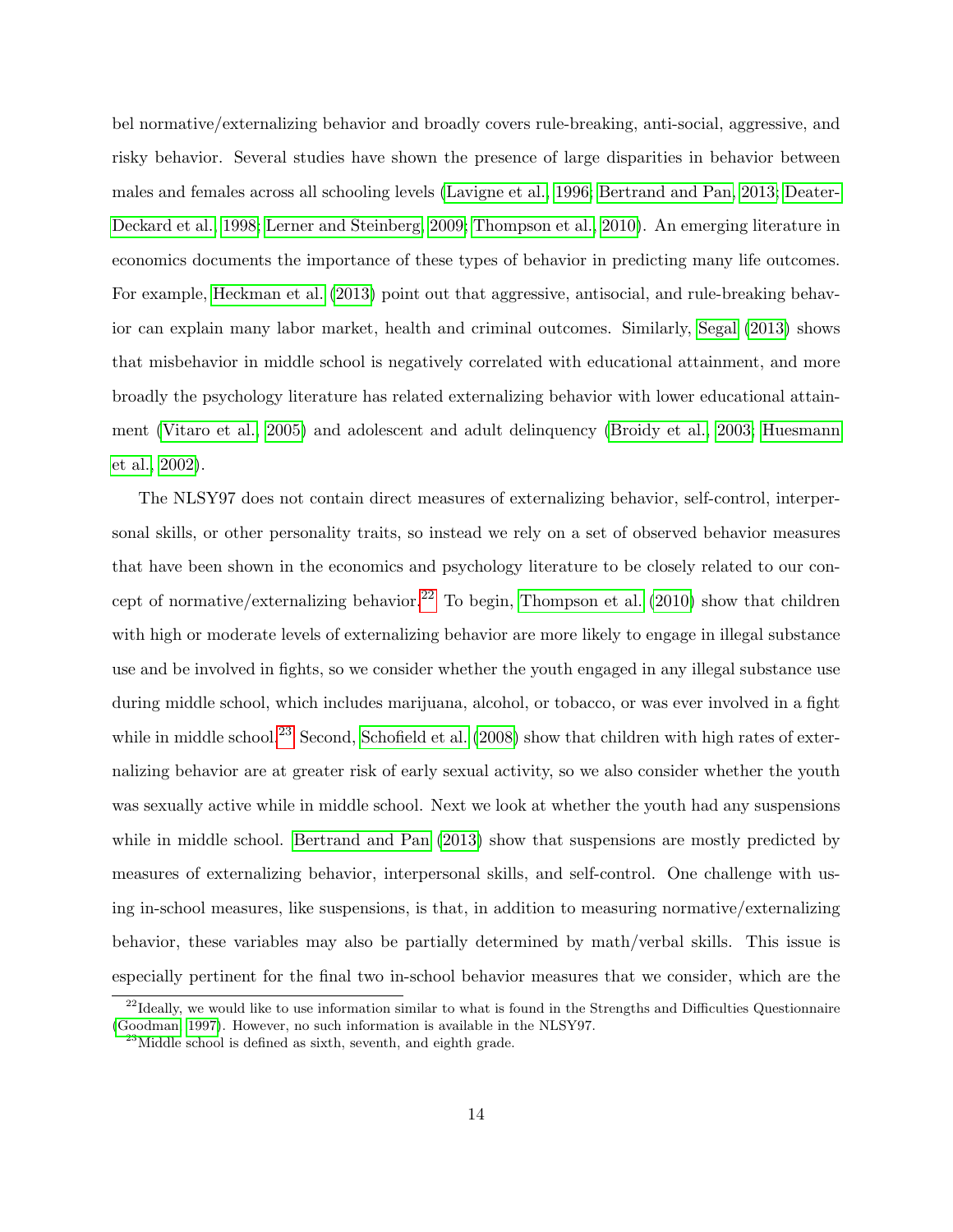student's self-reported eighth grade GPA (grade point average) and whether the student was ever retained a grade in middle school. The degree to which grades measure cognitive skills versus behavior has become a matter of interest in its own right. Recently, [Borghans et al.](#page-51-8) [\(2015\)](#page-51-8) show that while IQ is a better predictor of achievement tests like the AQFT, measures of personality are relatively more important than IQ for predicting grades.<sup>[24](#page-14-0)</sup> Similarly, [Cooley et al.](#page-52-9) [\(2011\)](#page-52-9) document that grade retention is correlated with both lower cognitive skills and lower social and interpersonal skills. The fact that these in-school measures reflect a combination of cognitive skills and behavior poses an empirical challenge for studying which student-level characteristics are most important in explaining the gender gap within race. This complication is one of the main motivations for the factor approach outlined in Section [3,](#page-18-0) which allows us to directly estimate the relative importance of normative/externalizing behavior and math/verbal skills on these in-school measures.

Panel C of Table [3](#page-12-0) reports the gender differences in the behavior variables by race. Theses results shows that, for each race, relative to females, males are more likely to engage in each of these types of measured behaviors, where in many instances the difference is substantial. Consistent with the striking gender gap in educational attainment among black youth, black males in middle school are significantly more likely than black females to have used illegal substances, been involved in fights, been sexually active, been suspended, have lower academic performance, and been retained a grade.<sup>[25](#page-14-1)</sup> For white youth, males and females have similar rates of illegal substance use. However, compared to white females, white males are twice as likely to be involved in a fight, more likely to be sexually active at an early age, more likely to be suspended, more likely to have lower academic performance, and more likely to be retained a grade. In summary, the NLSY97 data show that for each race, females on average show a better profile of behavior than males in each of the behavior

measures.

<span id="page-14-1"></span><span id="page-14-0"></span> $^{24}\mbox{Almlund}$  et al. [\(2011\)](#page-51-9) document similar findings.

<sup>&</sup>lt;sup>25</sup>The large gender disparities in precocious sex engagement are consistent with data from the Youth Risk Behavior Surveillance System (YRBSS), a cross-sectional, nationally representative survey of students in grades 9-12 established by the Centers for Disease Control and Prevention. Using this database, [Cavazos-Rehg et al.](#page-52-10) [\(2009\)](#page-52-10) show that by the 14th birthday, the likelihood of sexual debut is 42% for African American males while it is 17% for African American females.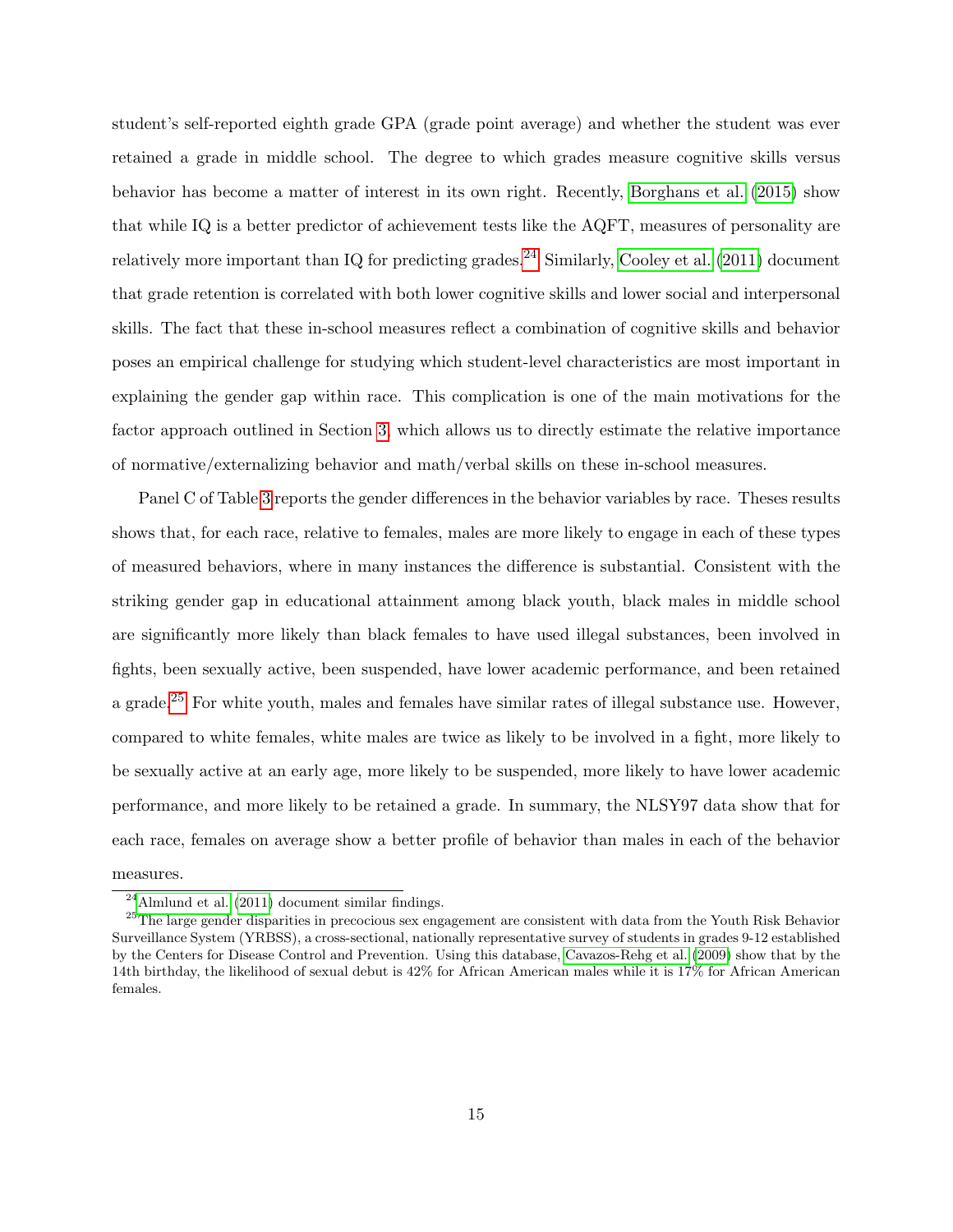## 2.3 Preliminary Evidence

We conclude this section by performing a set of OLS regressions using the variables in Table [3.](#page-12-0) The dependent variable in these regressions is an indicator for college enrollment before age 25. While insufficient on its own, this analysis provides some perspective on the potential magnitude of the observed differences in Table [3](#page-12-0) on the gender gap in college enrollment. Columns (1) and (2) of Table [4](#page-16-0) show the impact of the gender gap in college enrollment once we account for studentlevel family background characteristics. Since some individuals have missing values for the family background covariates, Column (1) provides a baseline of the regression for those with non-missing family background characteristics. The baseline regression shows that the size of the gender gap in college enrollment is almost 17 percentage points for black youth, and around 9 percentage points for white and Hispanic youth. This regression also exhibits the well known disparities in educational attainment across races, where white youth are substantially more likely to attend college than black and Hispanic youth. Column (2) adds to the baseline regression controls for family background characteristics, i.e. mother's education level, number of household members under age 18, and broken family.<sup>[26](#page-15-0)</sup> Similar to [Cameron and Heckman](#page-52-5)  $(2001)$ , the second regression shows that controlling for family background characteristic has a large effect on racial education gaps. For example, conditional on family background characteristics, black females are more likely to enroll in college compared to white females. However, since family background characteristics are so similar between males and females of the same race, column (2) demonstrates that controlling for these variables (without including gender-race-family interactions) has little impact on the gender gaps within race. $27$ 

Columns (3) and (4) in Table [4](#page-16-0) show the influence of our math/verbal measures on the college enrollment gaps. Column (3) presents a baseline regression that only controls for race and gender for the population who had non-missing ASVAB scores. Column (4) shows the residual gap after we account for differences in the four AFQT subject tests: Mathematical Knowledge, Arith-

<span id="page-15-0"></span> $26$ Family income was not included in the regression due to the number of missing values. Specifications that include this covariate provide similar results.

<span id="page-15-1"></span> $27$ Including all the gender-race-family interactions in this regression would make difficult the interpretations of the results. Therefore, we postpone this analysis when estimating the sequential model of scholling.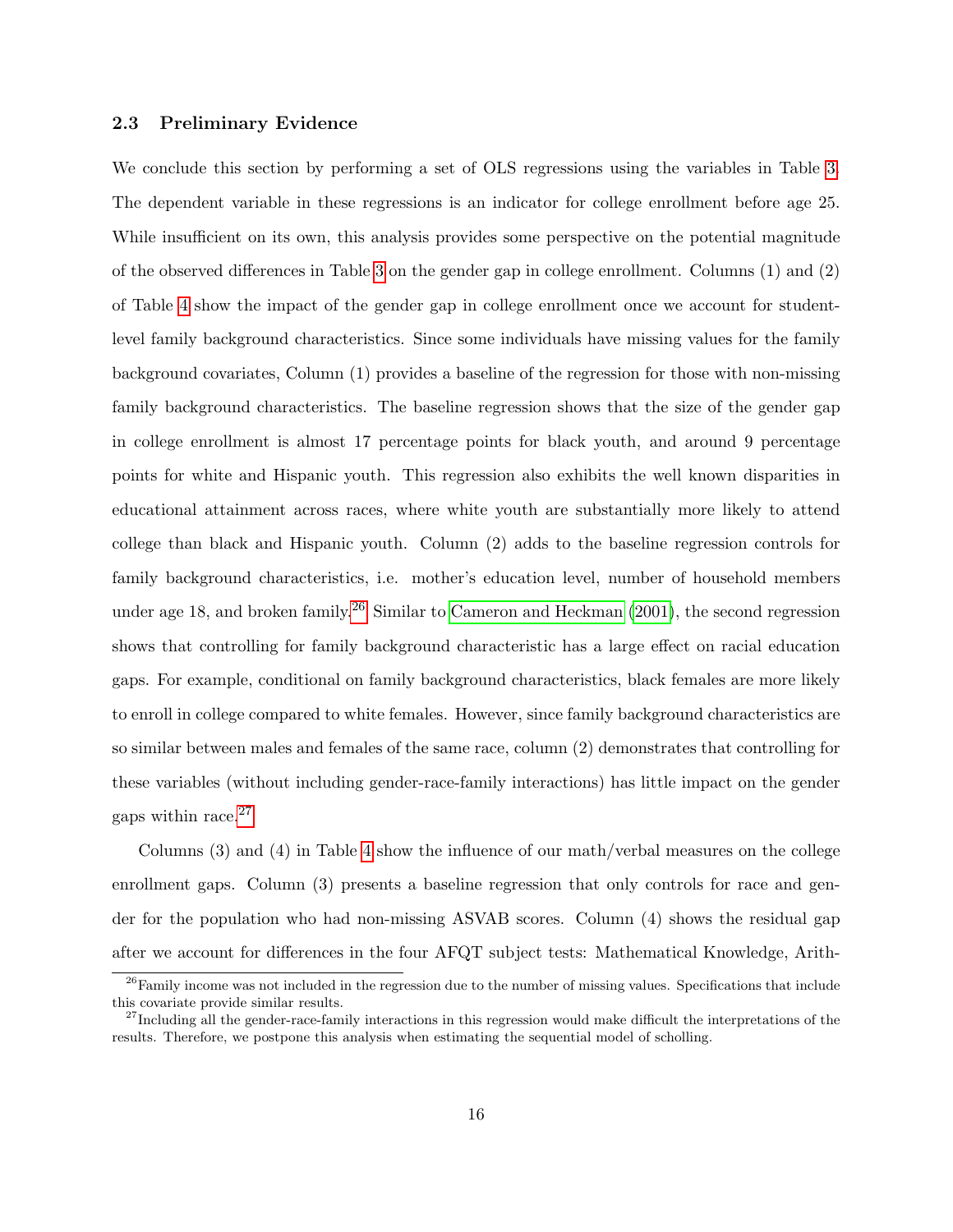|                        |                 | Family Controls                   |                        | Math/Verbal Controls                     | Behavior Controls |                                                 |  |
|------------------------|-----------------|-----------------------------------|------------------------|------------------------------------------|-------------------|-------------------------------------------------|--|
|                        | <b>Baseline</b> | W/<br>$\text{Controls}^{\dagger}$ | <b>Baseline</b>        | W/<br>$\text{Controls}^{\dagger\dagger}$ | <b>Baseline</b>   | W/<br>$\text{Controls}^{\dagger\dagger\dagger}$ |  |
|                        | (1)             | (2)                               | (3)                    | (4)                                      | (5)               | (6)                                             |  |
| Constant               | $0.622***$      | $0.546***$                        | $0.638^{\ast\ast\ast}$ | $0.520***$                               | $0.634***$        | $0.530***$                                      |  |
|                        | (0.012)         | (0.011)                           | (0.012)                | (0.011)                                  | (0.012)           | (0.010)                                         |  |
| Black                  | $-0.099***$     | $0.042**$                         | $-0.109***$            | $0.118^{\ast \ast \ast}$                 | $-0.127***$       | $-0.014$                                        |  |
|                        | (0.021)         | (0.020)                           | (0.022)                | (0.020)                                  | (0.021)           | (0.019)                                         |  |
| Hispanic               | $-0.143***$     | $-0.004$                          | $-0.163***$            | $-0.002$                                 | $-0.173***$       | $-0.103***$                                     |  |
|                        | (0.024)         | (0.023)                           | (0.025)                | (0.023)                                  | (0.023)           | (0.021)                                         |  |
| $Black \times Male$    | $-0.169***$     | $-0.168***$                       | $-0.180***$            | $-0.118***$                              | $-0.164***$       | $-0.025$                                        |  |
|                        | (0.025)         | (0.023)                           | (0.026)                | (0.023)                                  | (0.025)           | (0.024)                                         |  |
| White×Male             | $-0.087***$     | $-0.092***$                       | $-0.094***$            | $-0.059^{***}\,$                         | $-0.075***$       | 0.008                                           |  |
|                        | (0.017)         | (0.015)                           | (0.017)                | (0.015)                                  | (0.017)           | (0.014)                                         |  |
| $Hispanic \times Male$ | $-0.090***$     | $-0.090***$                       | $-0.054*$              | $-0.032$                                 | $-0.049*$         | $0.047*$                                        |  |
|                        | (0.029)         | (0.028)                           | (0.030)                | (0.028)                                  | (0.028)           | (0.027)                                         |  |
| Observations           | 6775            | 6775                              | 6290                   | 6290                                     | 6598              | 6598                                            |  |

<span id="page-16-0"></span>Table 4: Probability of College Enrollment (OLS)

† Family Background controls include broken family, number of household members under age 18, and mother college graduate.

††Math/verbal controls include performance in the AFQT subtests - mathematical knowledge, arithmetic reasoning, word Knowledge, and paragraph comprehension.

††† Behavior controls include any illegal substance use, attack, precocious sex, ever suspended, ever retained at school, and GPA in grade 8.

\*\*\*, \*\* and \* indicate significance at  $1\%$ , 5%, and  $10\%$  level, respectively.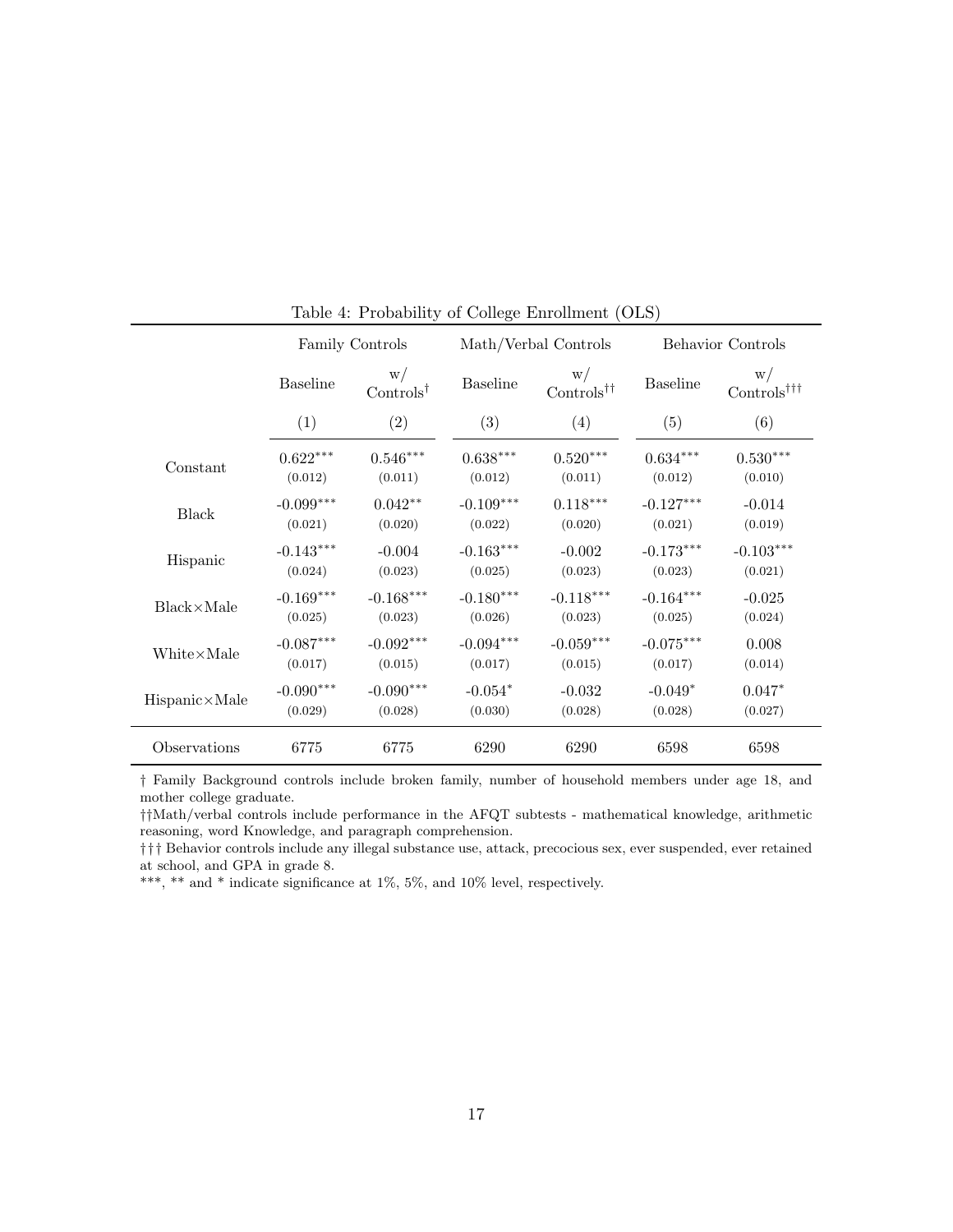metic Reasoning, Word Knowledge, and Paragraph Comprehension. Again, similar to [Cameron](#page-52-5) [and Heckman](#page-52-5) [\(2001\)](#page-52-5), controlling for the ASVAB tests completely reverses the race gap in college enrollment. However, even after controlling for differences in math/verbal skills, the gender gap in college enrollment for black and white youth remains large and statistically significant. In total, differences in math/verbal skills alone can account for at most  $35\%$  of the gender gap.<sup>[28](#page-17-0)</sup>

The final two columns of Table [4](#page-16-0) present regression results of the residual gender and race gap for college enrollment after we control for the early behavior measures from Panel C of Table [3,](#page-12-0) which include controls for illegal substance use, being involved in fights, early sexual activity, middle school suspensions, eighth grade GPA, and middle school retentions. Column (5) shows the baseline gaps for the population with non-missing values in these behavior measures. Column (6) shows the corresponding gaps after controlling for the behavior measures, which nearly eliminates the gender gaps across all races, even reverting the gender gap for Hispanics. As mentioned previously, some of the behavior measures like GPA and retention also capture math/verbal skill, so the dramatic elimination of the gender gap may not be entirely due to the normative/externalizing behavior component. However, given that Column (4) shows that math/verbal skills on their own are not nearly enough to account for the entirety of the gender gaps, the results in Column (6) suggests that normative/externalizing behavior is the main contributing factor to the observed gaps.

The preliminary evidence in Table [4](#page-16-0) is insufficient on a number of important dimensions. First, differential responses to skills by race and gender are not taken into account. For example, while differences in family background characteristics do not explain gender gaps within race, these regressions do not address how differential responses to family background characteristics may contribute to observed education gaps, for example the type of effects documented in [Autor et al.](#page-51-2) [\(2016\)](#page-51-2). Second, in order to determine which of these three types of variables, family background, math/verbal, or normative/externalizing behavior is most important in explaining the gaps, all three types of variables must be incorporated into a competing analysis rather than analyzed separately. Third, Figure [1](#page-7-0) demonstrates that the observed gender gaps at any given level of education

<span id="page-17-0"></span><sup>&</sup>lt;sup>28</sup>The reduction of the gender gap after including the ASVAB tests is not driven by differences in educational attainment between boys and girls at the time of the test (i.e. specifications that control for years of schooling at the time of the ASVAB test show similar results).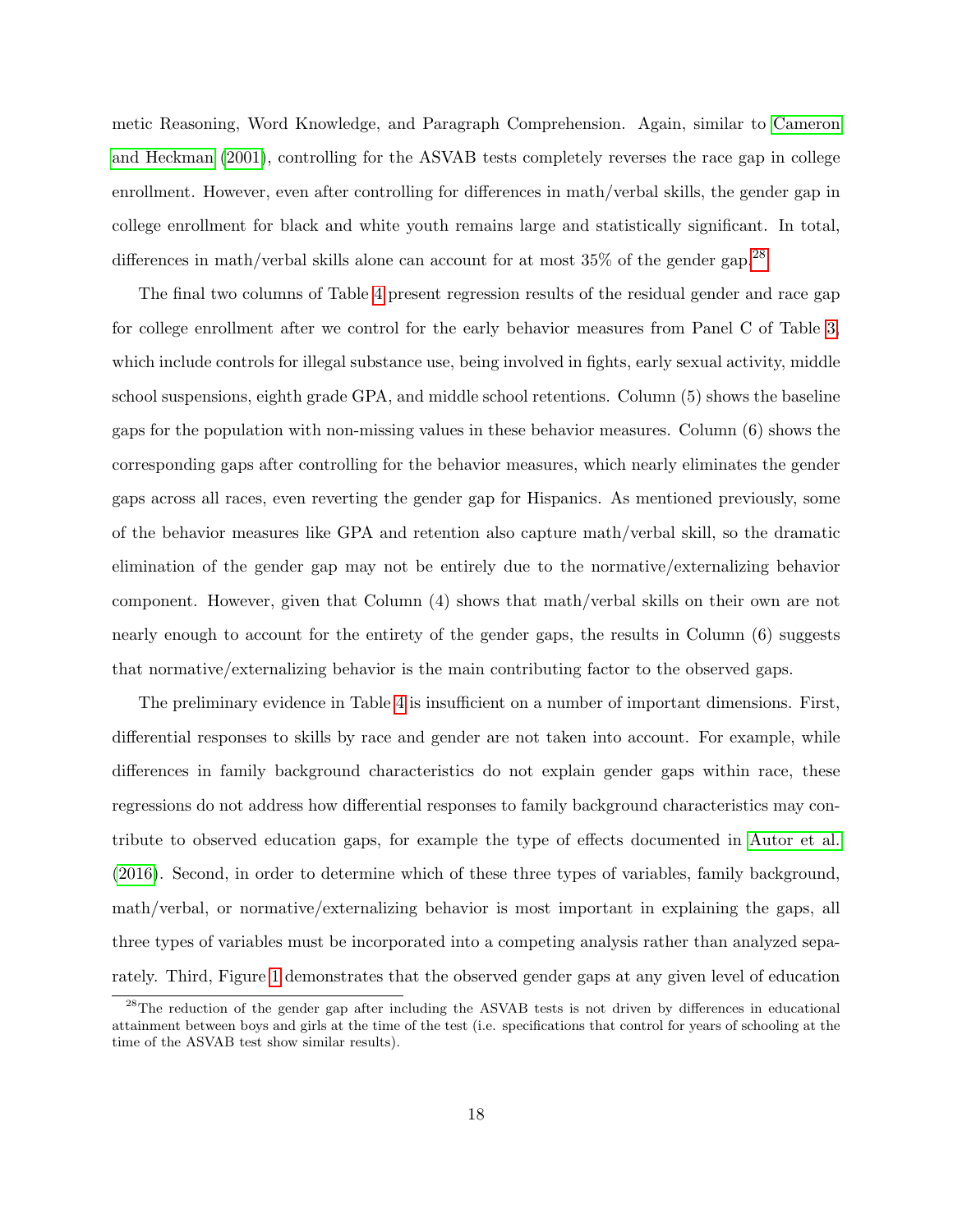are the outcome of a cumulative sequence of decisions. Therefore the college enrollment gap is just one of potentially many educational gaps of interest. Fourth, given that many variables used in our analysis, like GPA, are proxying both math/verbal and normative/externalizing behavior factors, the reduced form analysis does not offer any method to isolate the two effects. Finally, these regressions do not address the potential importance of differential arrest rates between males and females, which Table [2](#page-9-0) suggests may be a contributing factor to the gender gaps in educational attainment. Addressing these five issues motivates our empirical strategy that relies on a structural equation modeling approach outlined in the next section.

# <span id="page-18-0"></span>3 Empirical Model and Estimation

Our empirical strategy implements a factor model to condense a large set of measures (a selection of which are summarized in Table [3\)](#page-12-0), into three latent student characteristics: a student's (1) family background characteristics, (2) math/verbal skills, and (3) normative/externalizing behavior. We embed the estimation of these factors into a structural sequential model of schooling and arrests to study the relative importance of these factors for education decisions and arrest outcomes, and ultimately analyze how differences in these variables between males and females contribute to the observed educational gender gaps for each race. In this section, we first outline the identification of the factors and then present the schooling decision model.

## 3.1 Identification of Factors

We use a total of 59 measures from the NLSY97 to identify three unobserved factors: a student's family background characteristics, math/verbal skills, and normative/externalizing behavior. Each measure is constructed from information obtained before the student completed middle school. While in Section [2](#page-6-0) we provide a brief characterization of some of the variables that we use, a more detailed description of the measures is provided in Appendix [B.](#page-55-0) Notably, we use as much detail as possible in constructing the measures. For example, rather than looking at only whether a student was ever suspended while in middle school, we construct six measures on suspensions that provide much more detail. Specifically, the measures are (1) whether the student was ever suspended in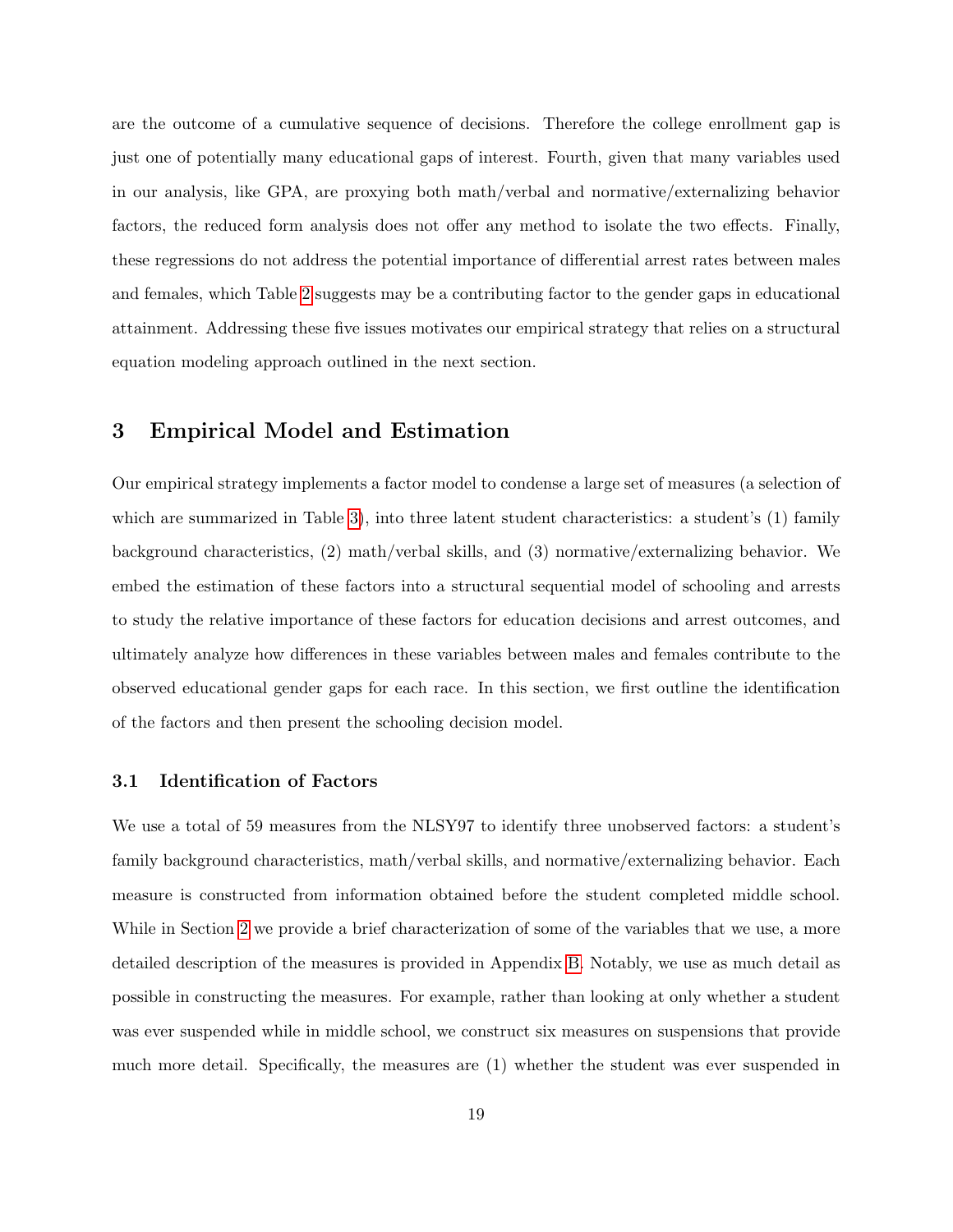the 6th grade, (2) if suspended in the 6th grade, the number of days suspended, (3) whether the student was ever suspended in the 7th grade, (4) if suspended in the 7th grade, the number of days suspended, (5) whether the student was ever suspended in the 8th grade, and (6) if suspended in the 8th grade, the number of days suspended. By organizing the data in this way allows the factors to have a non-linear effect on the measures, differentially affecting the measures at the extensive and intensive margin. Furthermore, this richer level of detail generates greater variation between students, which allows us to better identify individual student profiles.

The cornerstone of a factor model is that each of the observed measures in the data is a function of the latent variables plus independent measurement error. Each measure differs in how it loads onto each of the factors and its amount of measurement error. By making mild restrictions on the loadings, for example, only allowing parent's income to load on the family background factor and not allowing it to load on the other two factors, the estimated model will produce a unique and interpretable set of factors. Of the 59 measures that we use, 19 are continuous, 29 are binary and 11 are multinomial. $^{29}$  $^{29}$  $^{29}$ 

Each individual is characterized by a  $3 \times 1$  unobserved factor vector,  $\theta_i$ , where i indexes the individual. The elements of this vector are individual i's family background characteristics, math/verbal skills, and normative/externalizing behavior. There are two types of measures, continuous and discrete. We model the continuous measures as a linear function of the factors. If measure  $m$  is a continuous variable then it is described by,

$$
w_{im} = \mu_m + \lambda'_m \theta_i + \eta_{im}
$$

where  $\mu_m$  is the mean of measure m and  $\lambda_m$  are the corresponding factor loadings. The final term,  $\eta_{im}$  is the residual component of the measure that is not explained by the factors, and is assumed to be independent of the factors, measures, schooling decisions, and arrest outcomes. Assuming that the measure residual is normally distributed with mean zero and variance  $\sigma_m^2$ , the probability

<span id="page-19-0"></span> $^{29}$ Appendix [B](#page-55-0) shows the restrictions on the loadings for each variable.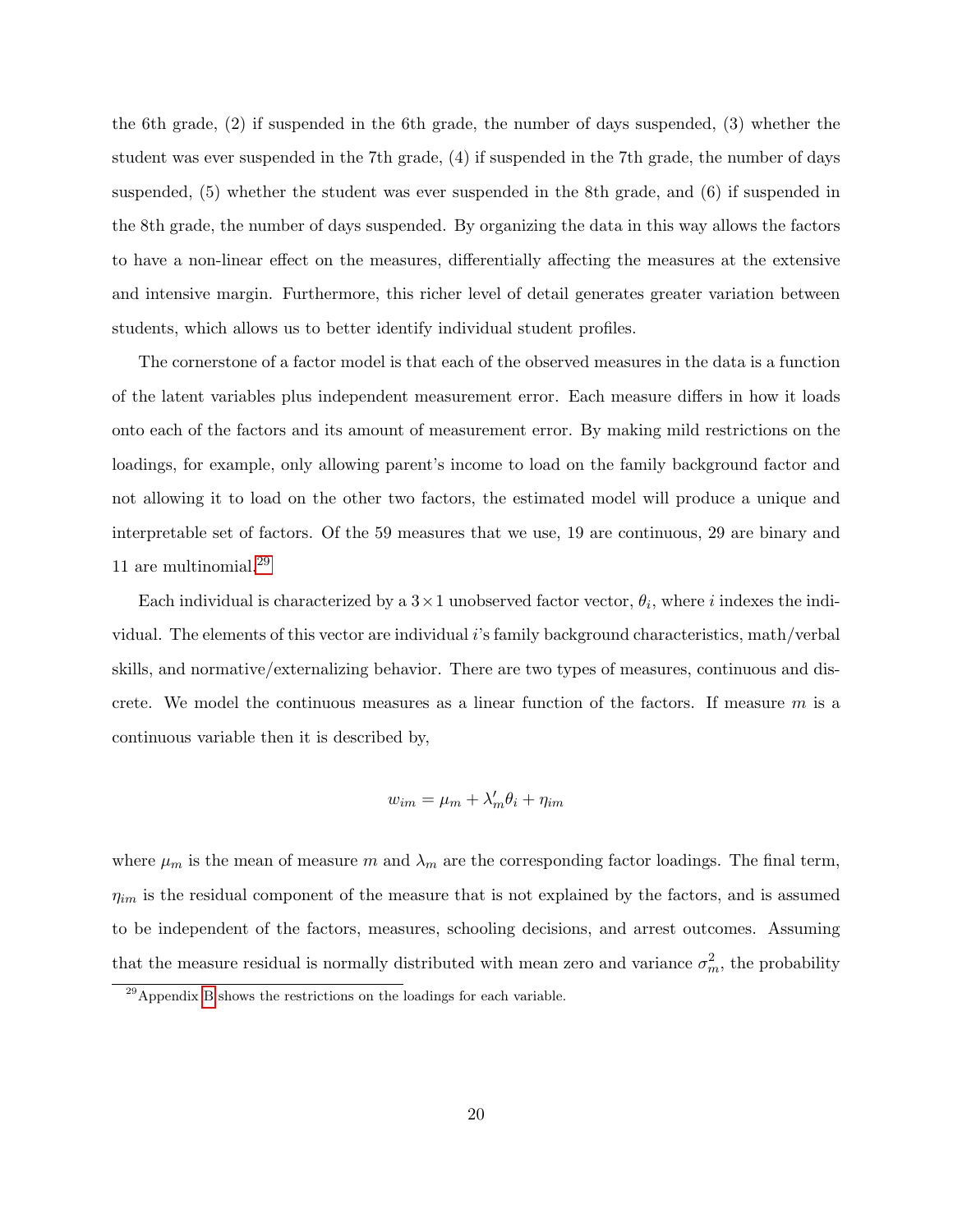of observing the continuous measurement  $w_{im}$  conditional on the unobserved factors is

$$
Pr(w_{im}|\theta_i) = \frac{1}{\sqrt{2\sigma_m^2 \pi}} \exp\left(-\frac{(w_{im} - \mu_m - \lambda'_m \theta_i)^2}{2\sigma_m^2}\right)
$$
(1)

If measure m is a discrete variable, then  $w_{im}$  takes observed values  $1, 2, \ldots, J_m$ . These outcomes are determined by the  $J_m$  latent variables  $w_{im1}^*, w_{im2}^*, \ldots, w_{imJ_m}^*$  and

<span id="page-20-0"></span>
$$
w_{im} = \operatorname*{argmax}_{j=1,2,\ldots,J_m} \{w_{imj}^*\}
$$

For all of the discrete measures,  $w_{im1}^* = 0$  by normalization, the remaining latent variables are defined by,

$$
w_{imj}^* = \mu_{mj} + \lambda'_{mj}\theta_i + \eta_{imj} \qquad \text{for } j = 2, \dots, J_m
$$

where  $\eta_{im} = {\eta_{im2}, \dots, \eta_{imJ_m}}$  is a  $J-1$  vector of unobserved residuals to the latent variables, which are assumed to be independent of all of the other data and logistically distributed. The probability of any observed outcome has a multinomial logit form

$$
Pr(w_{im} = 1 | \theta_i) = \frac{1}{1 + \sum_{k=2}^{J_m} \exp\left(\mu_{mk} + \lambda'_{mk}\theta_i\right)}
$$

$$
Pr(w_{im} = j | \theta_i) = \frac{\exp\left(\mu_{mj} + \lambda'_{mj}\theta_i\right)}{1 + \sum_{k=2}^{J_m} \exp\left(\mu_{mk} + \lambda'_{mk}\theta_i\right)} \qquad \text{for } j = 2, \dots, J_m
$$

And the probability of observing the discrete outcome  $w_{im}$  is

<span id="page-20-1"></span>
$$
\Pr(w_{im}|\theta_i) = \prod_{j=1}^{J_m} \Pr(w_{im} = j|\theta_i)^{\mathbb{1}(w_{im} = j)}
$$
\n(2)

Letting  $w_i = \{w_{i1}, w_{i2}, \ldots, w_{i59}\}\$  denote the vector of observed measures and using the probability in Eq. [\(1\)](#page-20-0) for the continuous measures and the probability in Eq. [\(2\)](#page-20-1) for the discrete measures,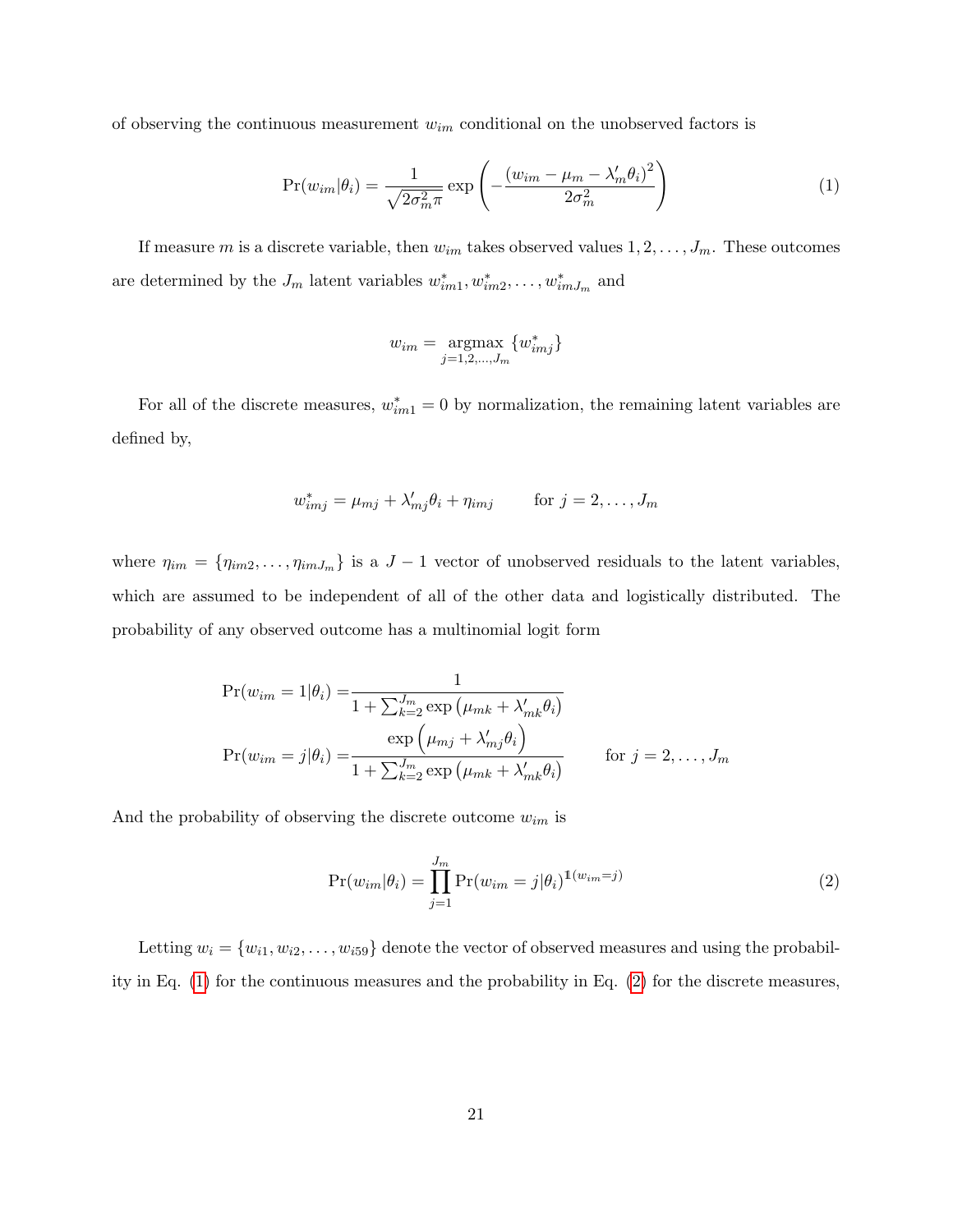then the probability of the entire vector of observed measures conditional on  $\theta_i$  is

$$
L(w_i|\theta_i) = \prod_{m=1}^{59} \Pr(w_{im}|\theta_i)
$$
\n(3)

## 3.2 Schooling Decisions

In each period, individuals make a decision to increase their level of education. Let  $h_{it}$  represent individual  $i$ 's current level of education in years at the beginning of period  $t$ . We assume individuals begin making education decisions after they complete the 9th grade, so  $h_{i1} = 9$  for all individuals.<sup>[30](#page-21-0)</sup> The schooling decision in period t is  $d_{it} \in \{0,1\}$  where one indicates they choose to increase their years of education and zero they do not. Given the education decision, the following period's education level is  $h_{it+1} = h_{it} + d_{it}$ .

Individuals increase their level of education if the value of increasing education is larger than the value of remaining at the current level. Let  $V_{it}$  denote the net benefit of an additional year of schooling, so  $d_{it} = 1$  if  $V_{it} > 0$  and  $d_{it} = 0$  otherwise. The value function is defined as:

<span id="page-21-1"></span>
$$
V_{it} = \alpha_{hg} + \beta'_{hg}\theta_i + \omega'_h \left[ t \quad \mathbb{1}(d_{it-1} = 0) \quad a_{it} \right]' + \varepsilon_{it} \tag{4}
$$

The value function depends on  $h_{it}$ , the individual's current education level, and  $g_i \in \{1, 2, \ldots, 6\}$ , which indicates the race/gender group of the individual and maps numerically as 1:black male, 2:black female, 3:white male, 4:white female, 5:Hispanic male, and 6:Hispanic female. In this equation,  $\alpha$  is the intercept and  $\beta$  is the coefficient on the factors, which represents how each factor affects schooling decisions. Both the intercept and the factor responses depend on years of schooling h, and the individual's race/gender group g, allowing groups to respond differently to the factors and allowing the factors to have different effects over the schooling career.

The third term in Eq. [\(4\)](#page-21-1) incorporates three additional covariates into the value function. The first is time,  $t$ , which represents years since completing the 9th grade. This accounts for the fact that completing additional years of schooling may become more difficult as the individual gets older. The second covariate captures the impact of schooling disruption on the value function. The

<span id="page-21-0"></span><sup>&</sup>lt;sup>30</sup>Students can drop out of school at age 16 or later, which is approximately when they have completed 9th grade.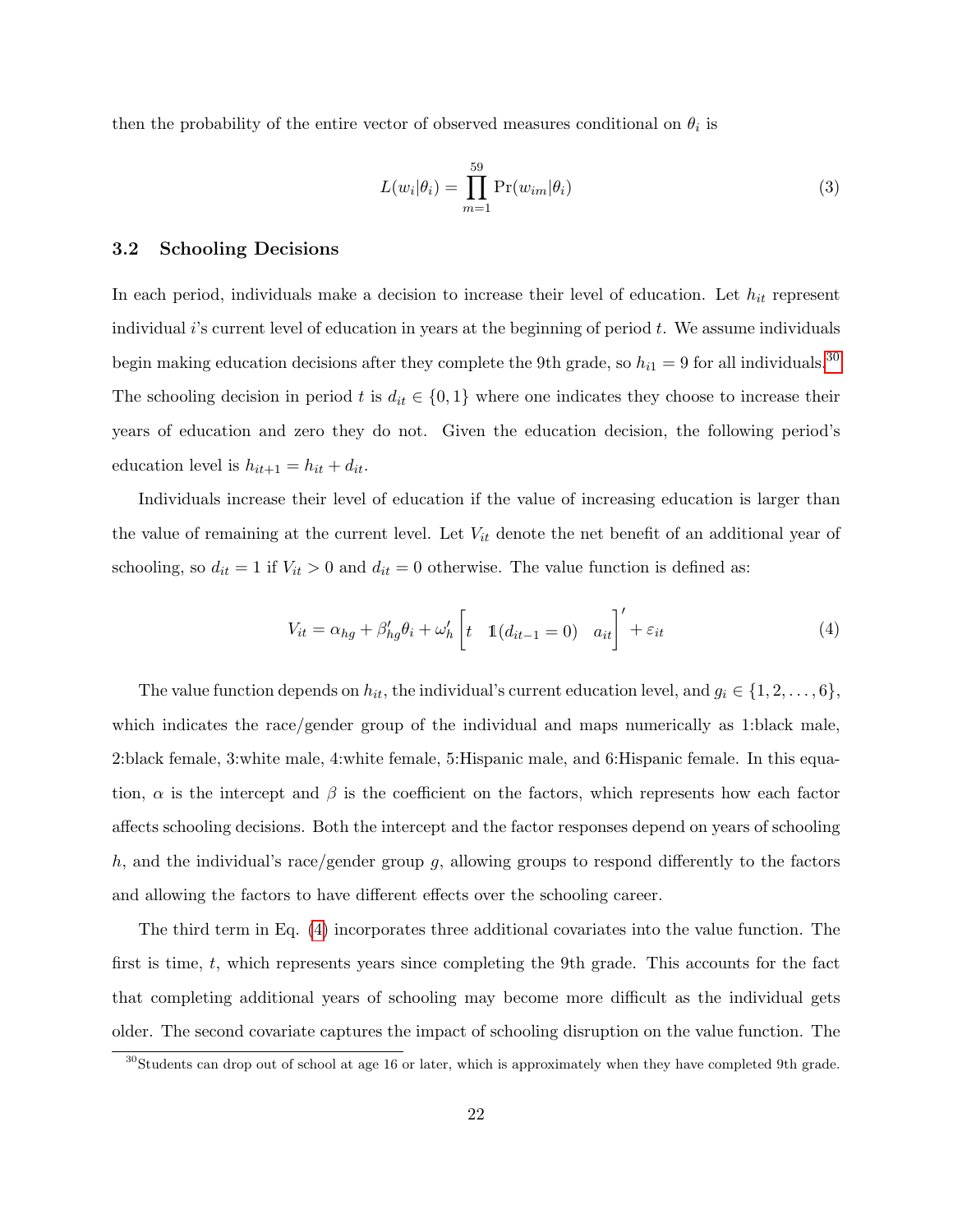indicator function  $\mathbb{1}(d_{it-1} = 0)$  takes a value of 1 if the individual did not complete a grade in the previous period. Since the first period of the decision model is defined as the year after the individual completes the ninth grade, then  $d_{i0} = 1$  for all individuals.<sup>[31](#page-22-0)</sup> The final covariate,  $a_{it}$ , is an indicator for whether the youth is arrested in period  $t$ . The vector of coefficients on these three variables,  $\omega_h$ , depends on the individual's current level of schooling so that arrests, for example, can have a differential impact on educational progression for a youth with a 10th grade education, versus a youth with a 12th grade education.

The final term in Eq. [\(4\)](#page-21-1),  $\varepsilon$ , is an unobserved taste shock to the value of increasing educational attainment, which we assume to be independent of the factors,  $\theta_i$ . The taste shock is assumed to be drawn from a logistic distribution. Therefore, conditional on the unobserved factors, the probability that an individual completes an additional year of schooling is:

$$
Pr(d_{it} = 1 | \theta_i) = \frac{\exp\left(\alpha_{hg} + \beta'_{hg}\theta_i + \omega'_h \left[t \quad \mathbb{1}(x_{it} \ge 2) \quad a_{it}\right]'\right)}{1 + \exp\left(\alpha_{hg} + \beta'_{hg}\theta_i + \omega'_h \left[t \quad \mathbb{1}(x_{it} \ge 2) \quad a_{it}\right]'\right)}
$$

We model education decisions from the time individuals complete the 9th grade  $(t = 1)$  to  $T_i^d$ where either the individual graduates college (completing the 16th year of schooling), reaches age 25, or attrits from the sample. Letting  $d_i = \{d_{i1}, d_{i2}, \ldots, d_{iT_i^d}\}$  represent the full set of observed schooling decisions for individual  $i$ , then assuming the taste shocks are independent across time periods, the likelihood of observing this sequence of choices conditional on the unobserved factors  $is:$ <sup>[32](#page-22-1)</sup>

$$
L(d_i|\theta_i) = \prod_{t=1}^{T_i^d} \left\{ [1 - \Pr(d_{it} = 1|\theta_i)]^{1(d_{it} = 0)} \times \Pr(d_{it} = 1|\theta_i)^{1(d_{it} = 1)} \right\}
$$
(5)

<span id="page-22-0"></span> $31$ These variables were included to improve the precision of the model. Notice that they do not play any role on explaining the gender gap in educational attainment (see Appendix Table [16\)](#page-55-1).

<span id="page-22-1"></span> $\frac{32}{32}$ Permanent unobserved heterogeneity is accounted for through the factors,  $\theta_i$ , therefore serial independence of  $\varepsilon$ is a reasonable assumption.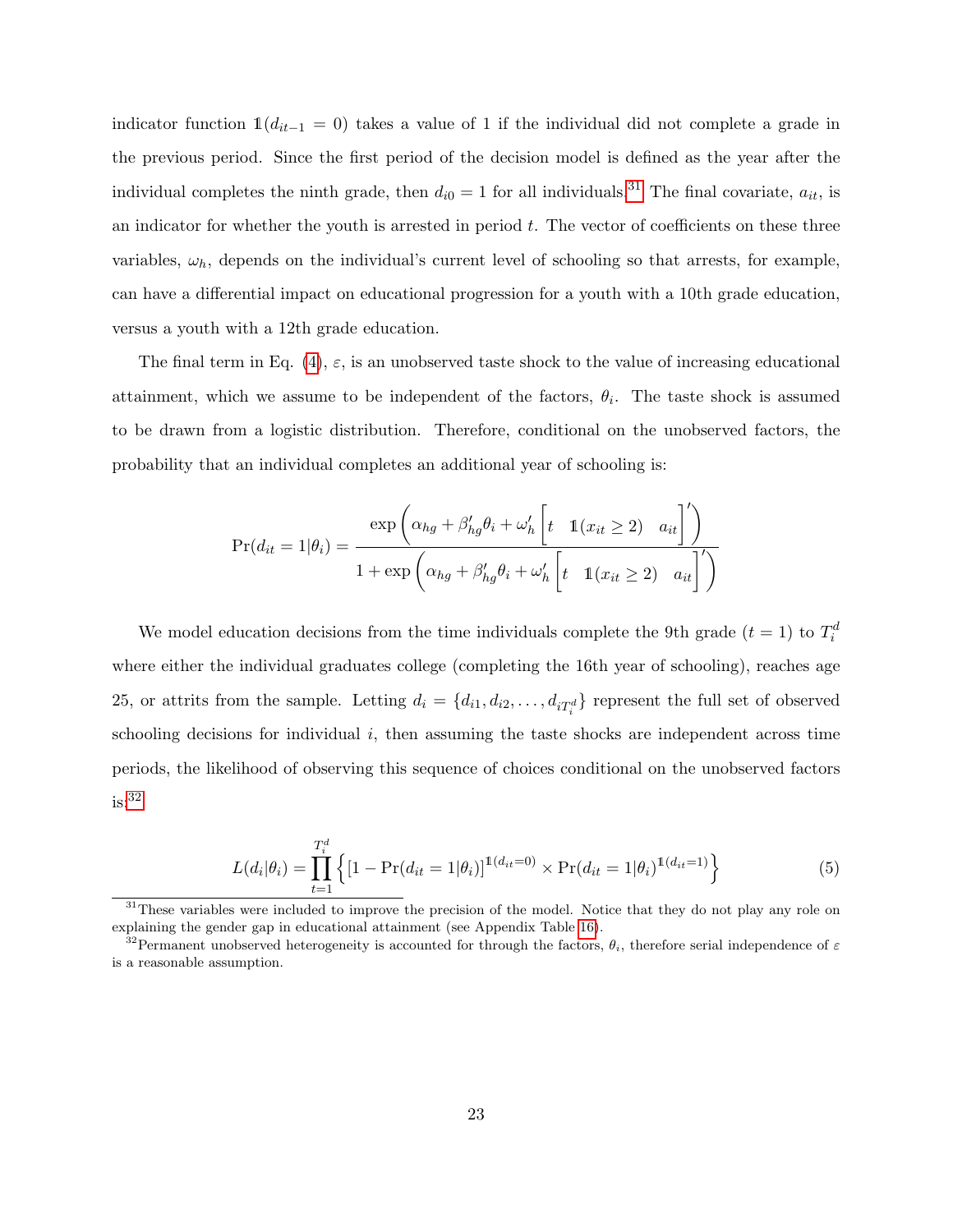## 3.3 Arrests

To assess the role that arrests may have on educational attainment and its implications for the observed gender gaps, we model arrests simultaneously with education decisions. We assume that the observed arrest outcome,  $a_{it} = 1$ , occurs when the latent variable index  $A_{it} > 0$ , where

$$
A_{it} = \kappa_g + \tau' \theta_i + \rho' \left[ t \quad t^2 \right]' + \nu_{it}
$$

The latent arrest index has a race/gender group specific mean,  $\kappa_g$ , and depends on the unobserved factors through parameters  $\tau$ . t and  $t^2$ , which represent years since completing 9th grade, where included to capture the age-arrest profile. The final term  $\nu$  is an arrest shock which is assumed to be independent of the factors and the schooling shock,  $\varepsilon$ . This framework allows for correlation in the schooling decision and arrest outcome through the unobserved factors and the direct effect of being arrested on completing an additional year of schooling.

Assuming the arrest shock is also drawn from a logistic distribution, the probability of arrest conditional on the unobserved factors is:

$$
Pr(a_{it} = 1 | \theta_i) = \frac{\exp\left(\kappa_g + \tau' \theta_i + \rho' \left[t - t^2\right]'\right)}{1 + \exp\left(\kappa_g + \tau' \theta_i + \rho' \left[t - t^2\right]'\right)}
$$

Arrest outcomes are modeled from the time the individual completes the 9th grade  $(t = 1)$ to  $T_i^a$  where either the individual reaches age 25, or attrits from the sample. Letting  $a_i =$  ${a_{i1}, a_{i2}, \ldots, a_{iT_i^a}}$  represent the full set of observed arrest outcomes, the likelihood of observing these outcomes conditional on the unobserved factors is:

$$
L(a_i|\theta_i) = \prod_{t=1}^{T_i^a} \left\{ [1 - \Pr(a_{it} = 1|\theta_i)]^{1(a_{it} = 0)} \times \Pr(a_{it} = 1|\theta_i)^{1(a_{it} = 1)} \right\}
$$
(6)

#### 3.4 Factor Distributions

To complete the description of the model, we assume that the underlying distribution of factors can be modeled as a mixture of normals. We use eight components of the mixture and allow the mixing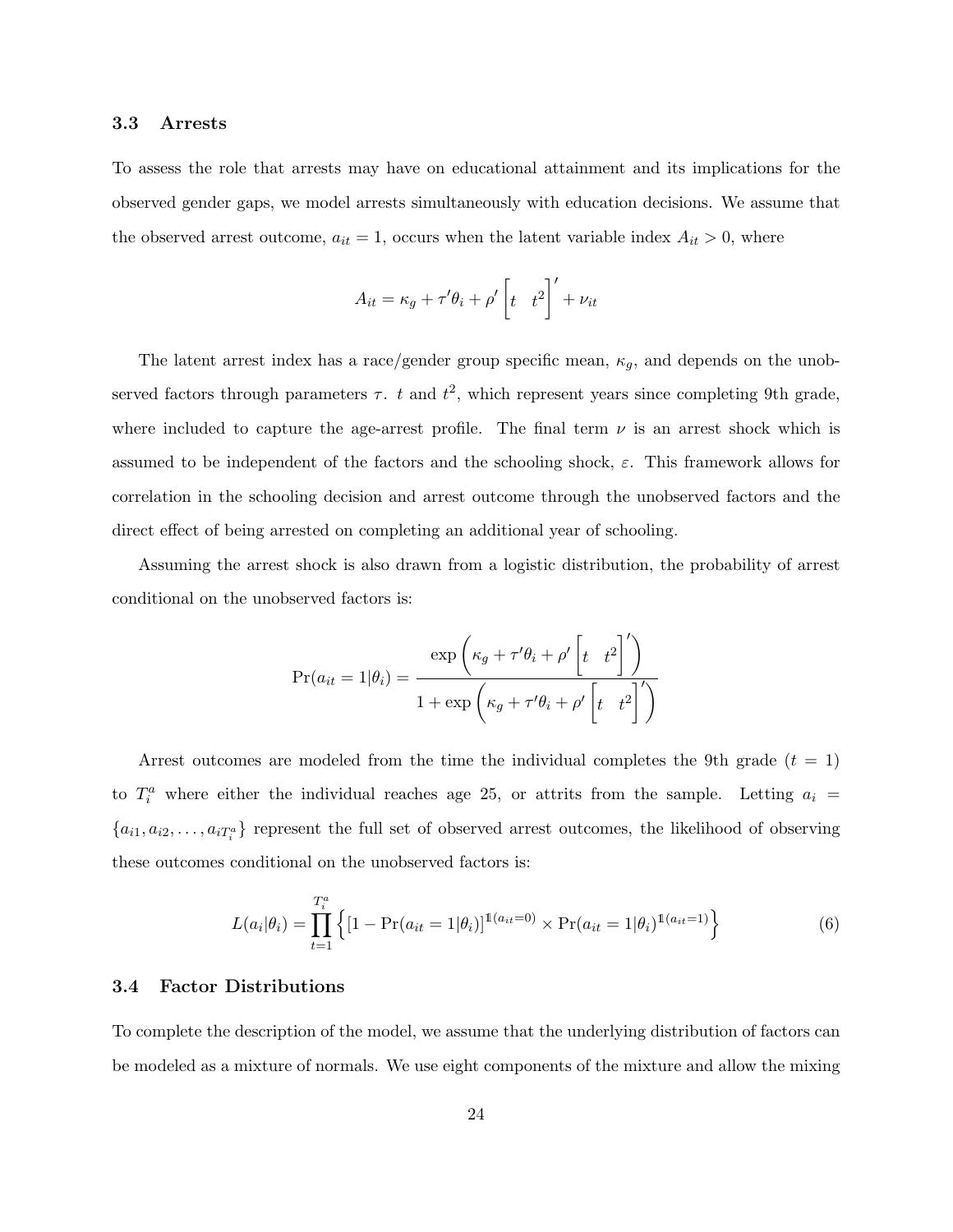probabilities to be race/gender specific.<sup>[33](#page-24-0)</sup> This approach is more flexible than simply assuming factor specific means for each of the six race/gender groups and in fact includes as a special case the model with race/gender specific means. Let  $\gamma_c$  denote the mean of component c in the mixture. We assume all components share the same covariance matrix  $\Delta$ . An individual who is in race/gender group g belongs to component c with probability  $\pi_{cg}$ . Therefore, the probability density function of the factor for an individual in group  $g_i$  is  $p(\theta|g_i) = \Pr(\theta = \theta_i|g_i) = \sum_{c=1}^{8} \pi_{cg} f(\theta|\gamma_c, \Delta)$ , where  $f(\cdot|\gamma,\Delta)$  is the probability density function of the normal distribution with mean  $\gamma$  and covariance ∆.

The location and scale of the factors are not identified without normalizations. The location of the factors is identified by setting the measurement mean to zero for three of the measures, so we fix the mean of the measures  $(\mu)$  for family income measure, GPA in the eighth grade, and suspensions in eighth grade to zero. The scale of the factors are identified by normalizing the factor loading. We normalize the loading on the family factor for family income to one, the loading on the math/verbal factor in GPA in the eighth grade to one, and the loading on the behavior factor on days of suspension in eighth grade to negative one.<sup>[34](#page-24-1)</sup> GPA and suspensions load on both the math/verbal factor and the behavior factor, where the loading that is not subject to a normalization is estimated.

Finally, we assume some of the loadings in the model are zero. For example, the family income equation only loads on the family background factor and does not load on the math/verbal or behavior factors. Likewise, GPA loads on both the math/verbal and behavior factors but does not load on the family background factor. These assumptions do not imply that family income and GPA are independent. Instead, this specification only implies that family background has no direct effect on GPA. However, family income and GPA will be correlated because the underlying factors are correlated, i.e., people with higher values of the family background factor will tend to have higher values of the math/verbal factor; thus students from high income families will tend to have higher GPA outcomes.

<span id="page-24-1"></span><span id="page-24-0"></span> $33$ Specifications with 9 and 10 components did not show an appreciable improvement in the log-likelihood.

 $34$ The loading on the behavior factor in suspensions is fixed to negative one, so that lower levels of normative/externalizing behavior imply more days suspended.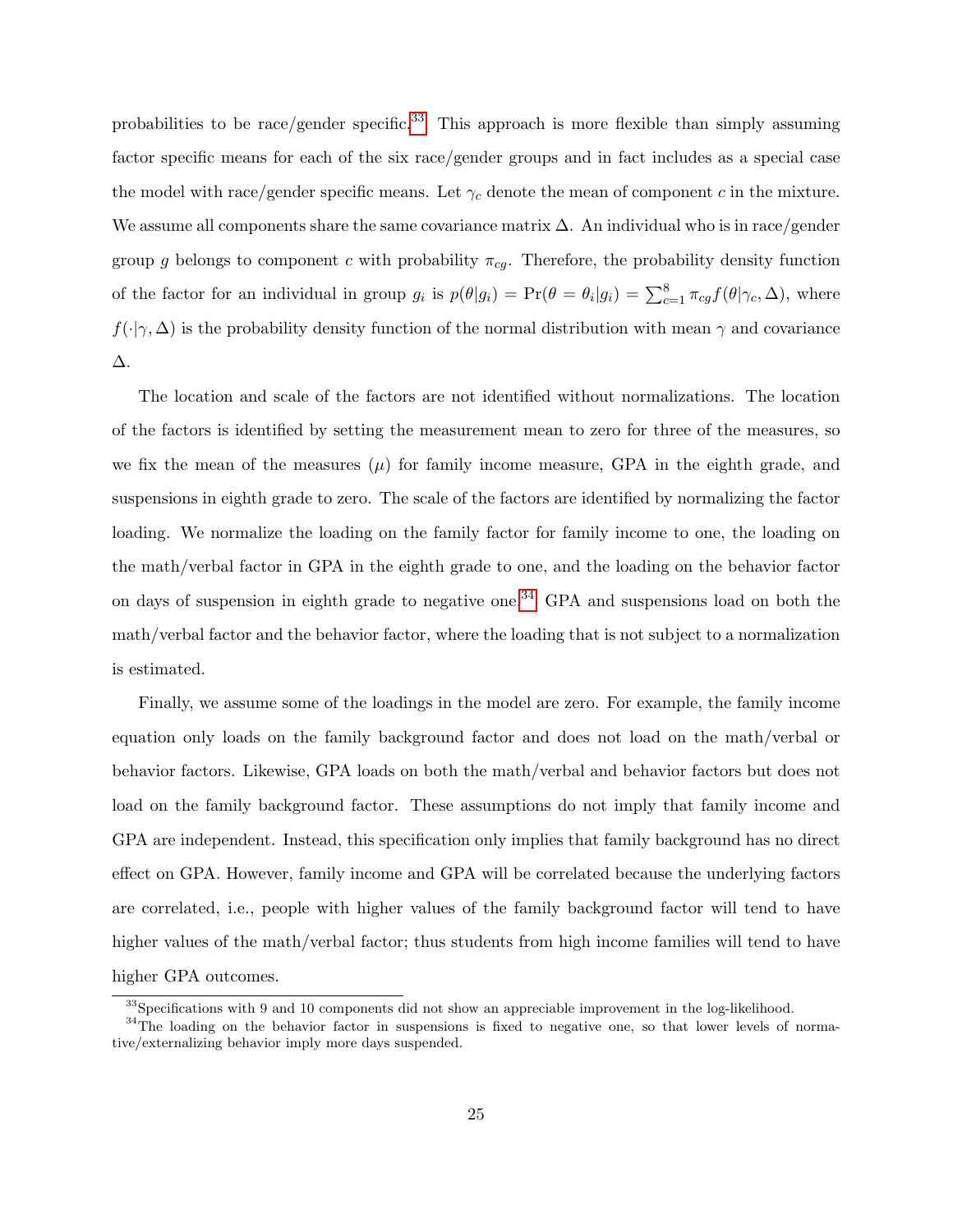## 3.5 Estimation

We estimate the parameters of the model using maximum likelihood. Let  $\Psi$  denote the full set of parameters to be estimated, which we partition into

$$
\Psi = \left\{ \begin{array}{ll} \Psi_d = \left\{ \left\{ \left\{ \alpha_{hg}, \beta_{hg} \right\}_{g=1}^6 \right\}_{h=9}^{15}, \left\{ \omega_h \right\}_{h=9}^{15} \right\} & , \text{Schooling decision parameters} \\[1.5ex] \Psi_a = \left\{ \left\{ \kappa_g \right\}_{g=1}^6, \tau, \rho \right\} & , \text{Arrest outcome parameters} \\[1.5ex] \Psi_w = \left\{ \mu_m, \lambda_m, \sigma_m^2 \right\}_{m=1}^{59} & , \text{Measurement outcome parameters} \\[1.5ex] \Psi_\theta = \left\{ \left\{ \left\{ \pi_{cg} \right\}_{g=1}^6 \right\}_{c=1}^8, \left\{ \gamma_c \right\}_{c=1}^8, \Delta \right\} & , \text{Factor distribution parameters} \end{array} \right.
$$

The full model log-likelihood function is

$$
LL(\Psi) = \sum_{i=1}^{n} \ln \left( \int L(d_i | \theta, \Psi_d) L(a_i | \theta, \Psi_a) L(w_i | \theta, \Psi_w) p(\theta | g_i, \Psi_\theta) d\theta \right) \tag{7}
$$

 $\mathcal{L}$ 

 $\overline{\mathcal{L}}$ 

<span id="page-25-0"></span> $\begin{matrix} \end{matrix}$ 

Finding the more than 400 parameters that maximize Eq. [\(7\)](#page-25-0) presents a number of challenges. The main issue is that the integral does not have a closed form solution and must be evaluated numerically. For example, [Heckman et al.](#page-53-10) [\(2015\)](#page-53-10) estimate a factor model with discrete measures and use Gauss-Hermite quadrature to numerically evaluate the integral. If the measures and outcomes consisted of only continuous data, the integral would have a closed form solution, so the requirement of numerical integration only surfaces because of the presence of the discrete measures and discrete outcomes. In maximum simulated likelihood (MSL), all methods to numerically simulate the integral will require a change of variables so that the sampling points are taken from a parameter-free distribution and then transformed to the desired distribution inside of the likelihood for the measures and outcomes.<sup>[35](#page-25-1)</sup> This change of variables introduces many new parameters that are persistent throughout the likelihood, which makes optimizing the log-likelihood function difficult.[36](#page-25-2) These difficulties worsen as the dimension of the integration increases or when the factors are correlated.

<span id="page-25-1"></span>Given the difficulties associated with directly maximizing the simulate likelihood function, we

 $35$  For example, the covariance matrix must be converted to its cholesky components and inserted into the likelihood of observed measures and outcomes.

<span id="page-25-2"></span><sup>&</sup>lt;sup>36</sup>Specifically, it makes finding the analytical gradient of the log-likelihood more challenging.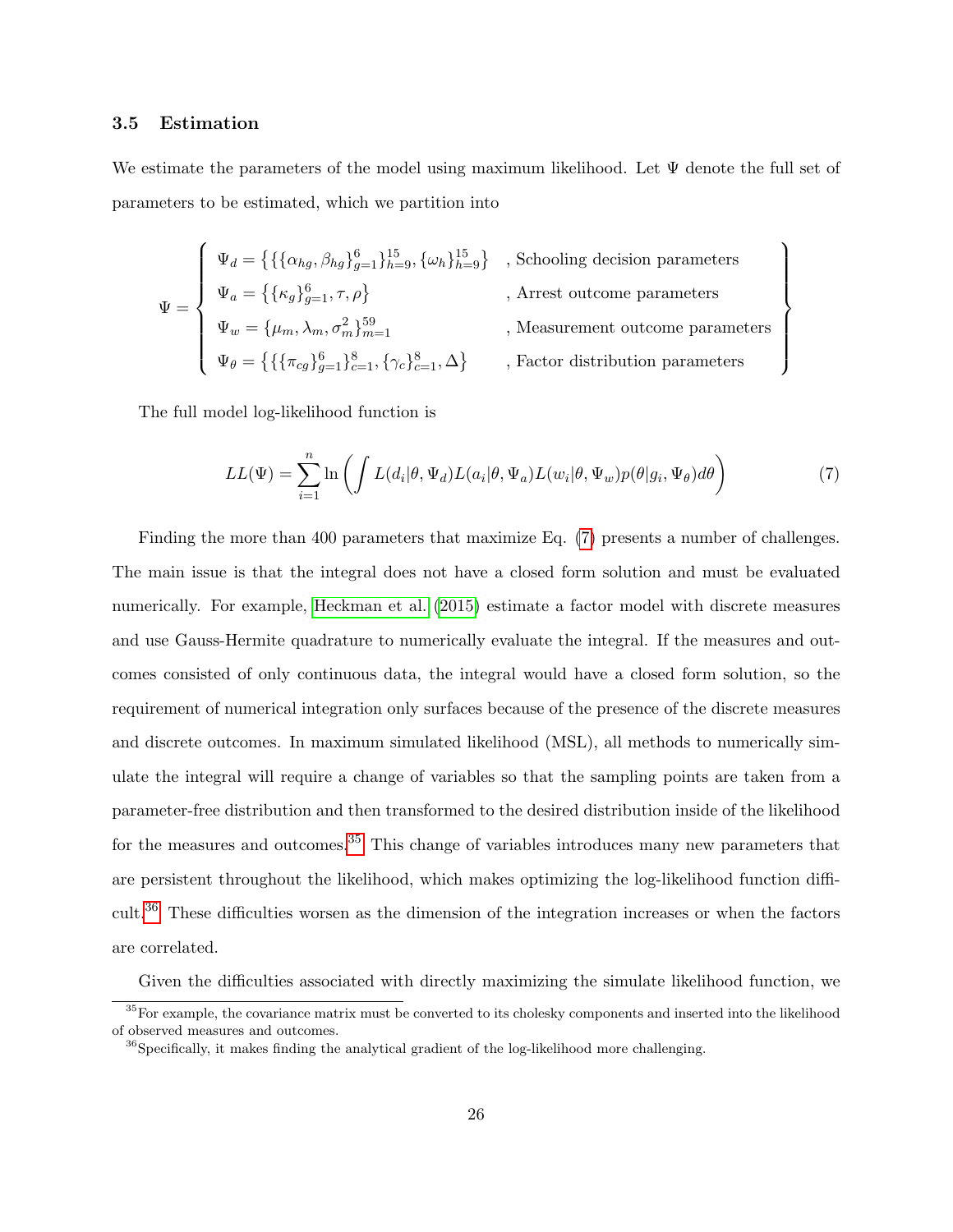pursue an alternative approach, which is to maximize Eq. [\(7\)](#page-25-0) through the use of simple surrogate functions. The estimation strategy developed in [James](#page-53-3) [\(2016\)](#page-53-3) shows that for a given value of the parameters  $\Psi_o$ ,  $LL(\Psi)$  can be bounded by a quadratic function  $Q(\Psi|\Psi_o)$ . The maximum of the surrogate function,  $Q(\Psi|\Psi_o)$ , is closed form and has a least squares representation  $(X'X)^{-1}X'Y$ . Finding  $\Psi' = \argmax_{\Psi} Q(\Psi | \Psi_o)$  and then replacing  $\Psi_o = \Psi'$ , the process is simply iterated until the parameters converge. This approach has two primary strengths over other methods. First, it avoids deriving and coding the gradient of  $LL(\Psi)$ , making it much easier to implement. Each iteration only entails a single evaluation of the simulated likelihood and then one least squares computation for each of the continuous and discrete measures and outcomes. Second, unlike MSL, it requires no change of variables for the function of integration, which offers more flexibility in specifying the distribution of the latent factors and more flexibility in how the factors influence the outcome equations, for example allowing the factor responses in the schooling equation to differ by race and gender. This second feature allows us to easily estimate many versions of our factor model with very little modification of the computer code. The full details of the estimation algorithm are presented in Appendix [C.](#page-61-0)

## <span id="page-26-0"></span>4 Main Results

This section presents the estimation results from the factor and sequential schooling and arrest model described in Section [3.](#page-18-0) First, we summarize the estimated factor distribution for each race/gender group. Next, we document the role of the factors in schooling decisions, emphasizing the overall relative importance of the factors at each grade-level transition, as well as their differential effects for males and females by race. We conclude the description of the main results by discussing the role of the factors on explaining arrest outcomes and discussing the link between education, arrests, and the factors.

## 4.1 Factor Distributions

Figure [2](#page-28-0) shows the distributions for the family, math/verbal, and behavior factors by race and gender. The plotted distributions are highly non-normal, which underscores the importance of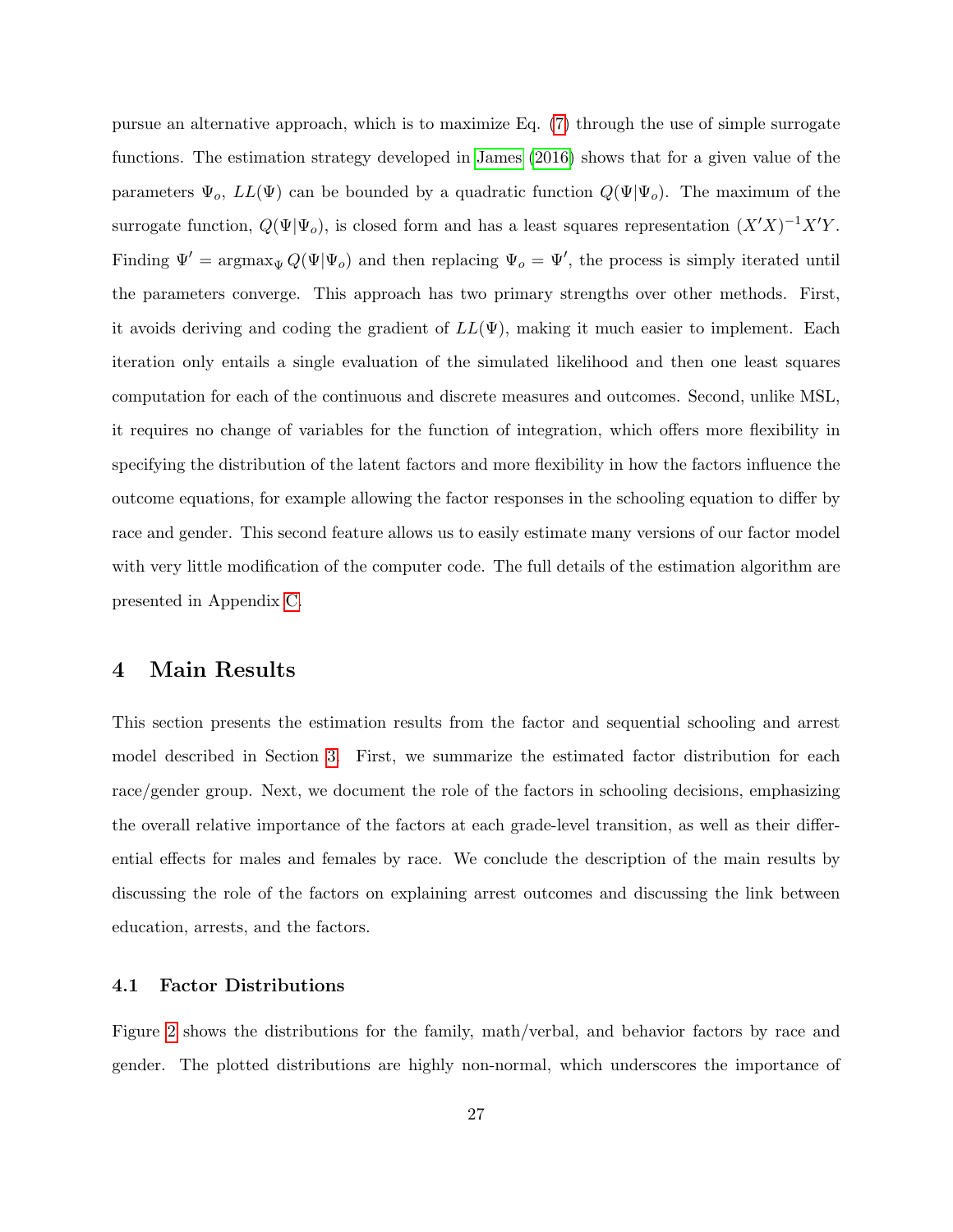|             | <b>Black</b> |                 |            | White           | Hispanic          |                 |
|-------------|--------------|-----------------|------------|-----------------|-------------------|-----------------|
|             | Female       | Gender<br>Diff. |            | Gender<br>Diff. | Female            | Gender<br>Diff. |
|             | (1)          | (2)             | (3)        | (4)             | $\left( 5\right)$ | (6)             |
| Family      | $-0.618***$  | $-0.016$        | $0.252***$ | 0.031           | $-0.630***$       | $-0.012$        |
|             | (0.036)      | (0.050)         | (0.019)    | (0.034)         | (0.041)           | (0.057)         |
| Math/Verbal | $-0.426***$  | $-0.296***$     | $0.339***$ | $-0.218***$     | $-0.397***$       | $-0.169**$      |
|             | (0.049)      | (0.071)         | (0.029)    | (0.049)         | (0.058)           | (0.071)         |
| Behavior    | 0.029        | $-0.646***$     | $0.266***$ | $-0.405***$     | $0.335***$        | $-0.528***$     |
|             | (0.042)      | (0.057)         | (0.031)    | (0.054)         | (0.055)           | (0.070)         |

<span id="page-27-1"></span>Table 5: Factor Means (standardized) By Race and Gender

Note: Non-standardized factor moments are reported in Appendix Table [19.](#page-65-0) Standard errors are reported in parentheses. \*\*\* and \*\* indicate significance at 1% and 5% level, respectively.

using a flexible distributional assumption, like a mixture of normals, when estimating latent factors. In particular, the behavioral factor is nearly bimodal for all groups.<sup>[37](#page-27-0)</sup>

Table [5](#page-27-1) reports the standardized factor means by race and gender which quantifies the differences between males and females for each race in the plotted distributions.<sup>[38](#page-27-2)</sup> Notably, gender differences in the mean of the family factor are not statistically different from zero. However, males in each race have a much lower average math/verbal factor compared to females, with the largest gap being among black youth, where the difference in the average math/verbal factor is 0.3 standard deviations.<sup>[39](#page-27-3)</sup> The factor with the greatest gender differences overall is the behavior factor, where the difference is at least twice as large as the difference in the math/verbal factor for all races. Again, the greatest gender disparities in the behavior factor is among black youth, where the difference of the average is 0.65 standard deviations. However, gender differences for Hispanic youth and white youth are large as well as 0.53 and 0.41 standard deviations respectively.

<span id="page-27-0"></span>Another key aspect of the factor distribution is the correlation of the three factors, which is pre-

 $37$ The shape of the factor distributions are somewhat consistent with the findings in [Heckman et al.](#page-53-4) [\(2006\)](#page-53-4). In particular, they reject the null hypothesis that their factors (i.e. cognitive and non-cognitive) are normally distributed. Appendix Table [18](#page-64-0) reports the mean and shares of the factor type estimates.

<span id="page-27-3"></span><span id="page-27-2"></span> $38$ Non-standardized factor moments are reported in Appendix Table [19.](#page-65-0)

 $39$ The female advantage in math/verbal is consistent with the findings in [Aucejo and James](#page-51-3) [\(2015\)](#page-51-3), which show that females present higher verbal skills than males, while there are no differences in math skills. Unfortunately, we cannot separately identify math and verbal factors due to the low number of measurements.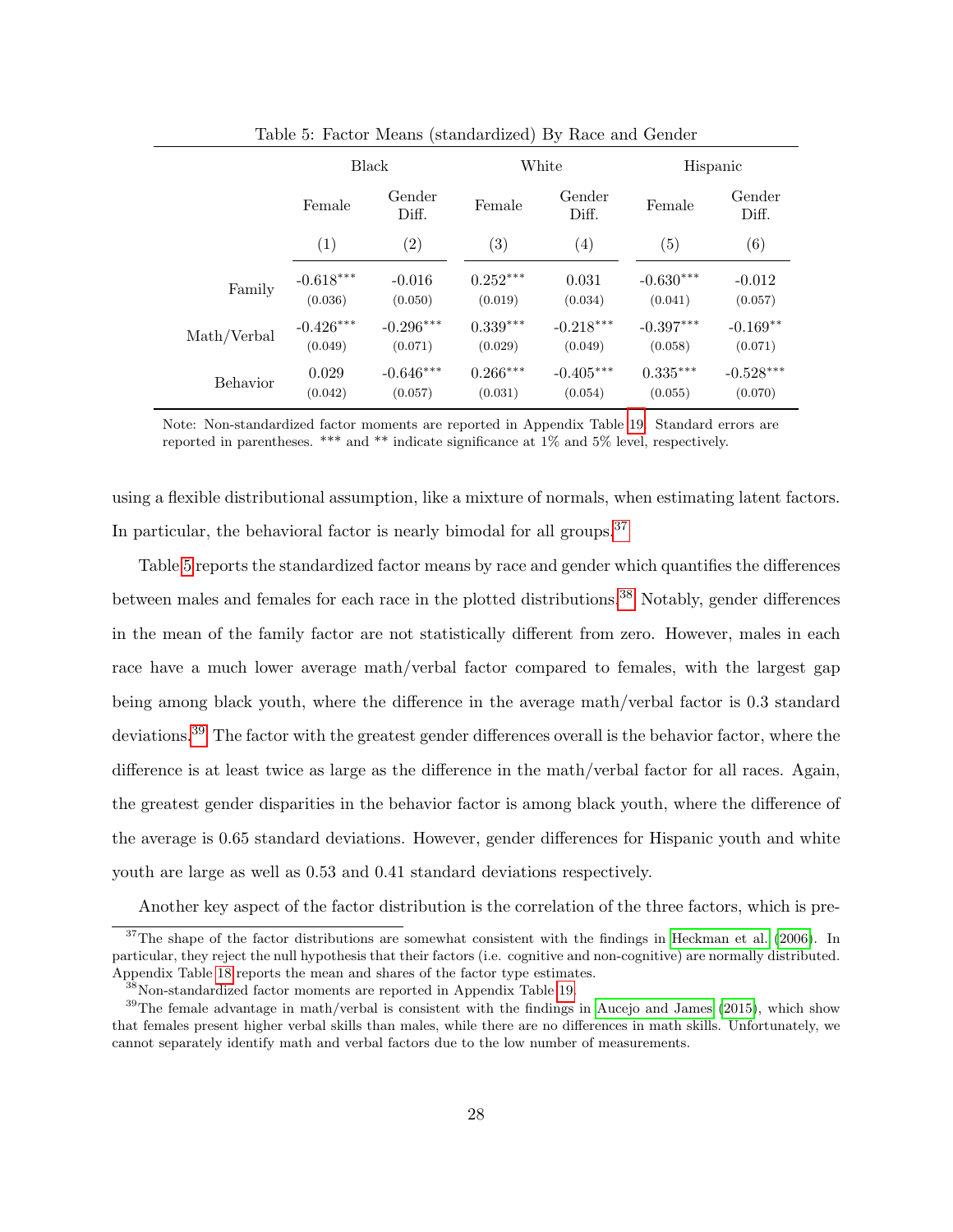

<span id="page-28-0"></span>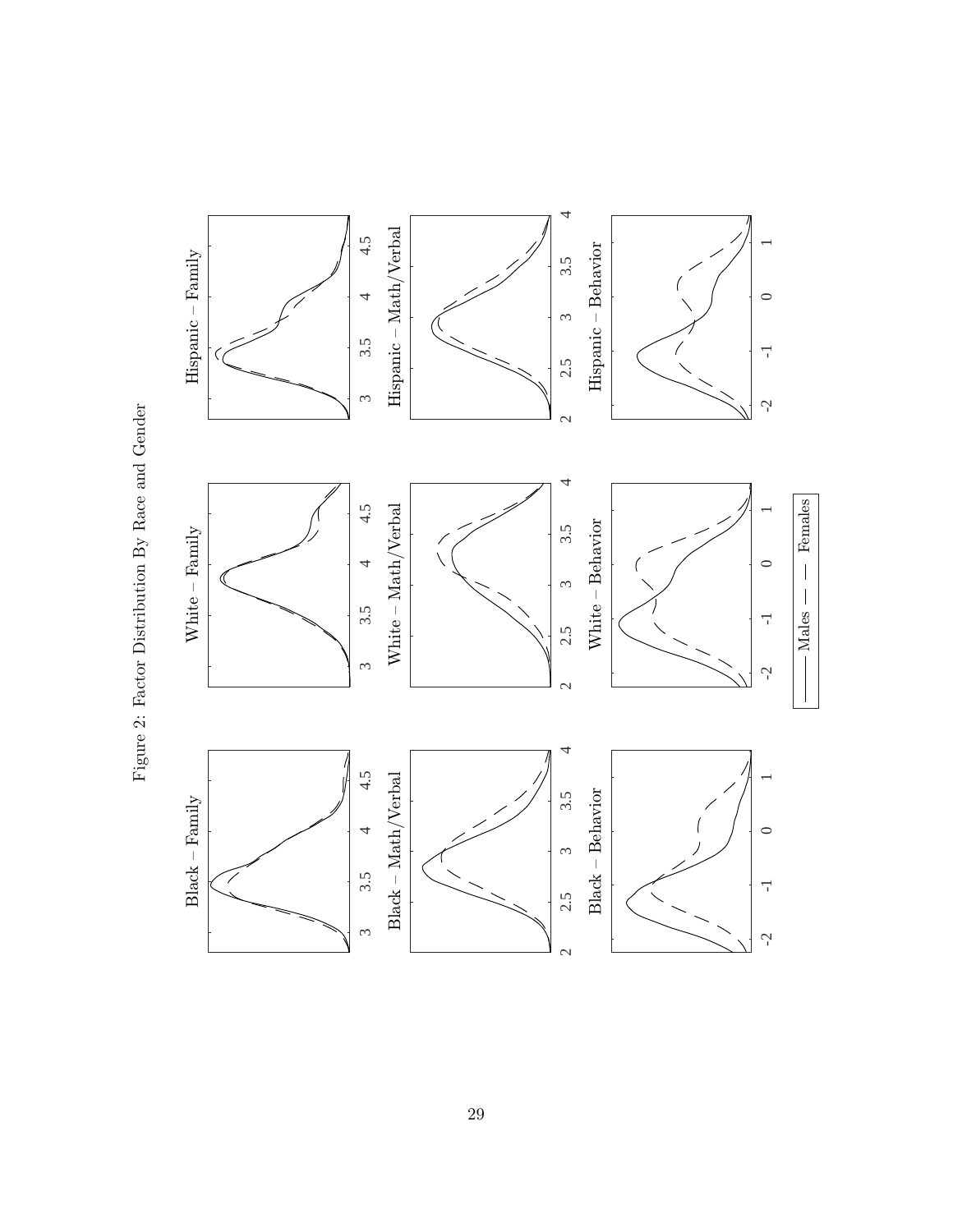<span id="page-29-0"></span>

|             |                       | Table 6: Factor Correlations, Overall |                 |
|-------------|-----------------------|---------------------------------------|-----------------|
|             | Family                | $\mathrm{Math}/$<br>Verbal            | <b>Behavior</b> |
| Family      |                       |                                       |                 |
| Math/Verbal | $0.598***$<br>(0.019) |                                       |                 |
| Behavior    | $0.363***$<br>(0.027) | $0.262***$<br>(0.048)                 |                 |

Note: Correlations by gender and race are reported in Appendix Table [19.](#page-65-0) Standard errors are reported in parenthesis. \*\*\* indicate significance at 1% level.

sented in Table [6.](#page-29-0) This table reports the overall correlation, which is a function of the race/gender specific mixture component probabilities, the mixture component means, and the shared covari-ance.<sup>[40](#page-29-1)</sup> Not surprisingly, all of the correlations between the factors are positive and statistically significant different from zero. The correlation between the family and math/verbal factors is 0.598, which is larger than the correlation between the family factor and the behavior factor (0.363). The smallest correlation is between the behavior factor and the math/verbal factor, which is 0.262. This relatively small correlation suggests that the math/verbal factor and the behavior factor are capturing different aspects of student characteristics.<sup>[41](#page-29-2)</sup>

Next, Table [7](#page-30-0) provides information on the identification of the factors from the measures. Instead of reporting the factor loadings for the measures this table shows the average marginal effect of the factors on the measurements when each factor is increased one standard deviation, holding fixed the other factors. Only six of the 59 measures are summarized in the table. Similar information is reported for all of the measures in Appendix Table [20.](#page-66-0) Mother's degree and broken home are variables that only load on the family factor, so the average marginal effect for the math/verbal factor and the behavior factor is assumed to be zero. Mother's degree takes one of five values. While 18.5% of the population have mothers with a college degree, increasing the

<span id="page-29-1"></span> $^{40}$ The race/gender specific correlations are reported in Appendix Table [19](#page-65-0) and for the most part mimic the overall correlation.

<span id="page-29-2"></span> $^{41}$ [Heckman et al.](#page-53-7) [\(2013\)](#page-53-7) find that the correlations between the externalizing behavior and cognitive factors are 0.254 for females and 0.099 for males, which are not very different from the ones reported in this paper in light of the fact that the identification of the factors is obtained from different sets of measurements.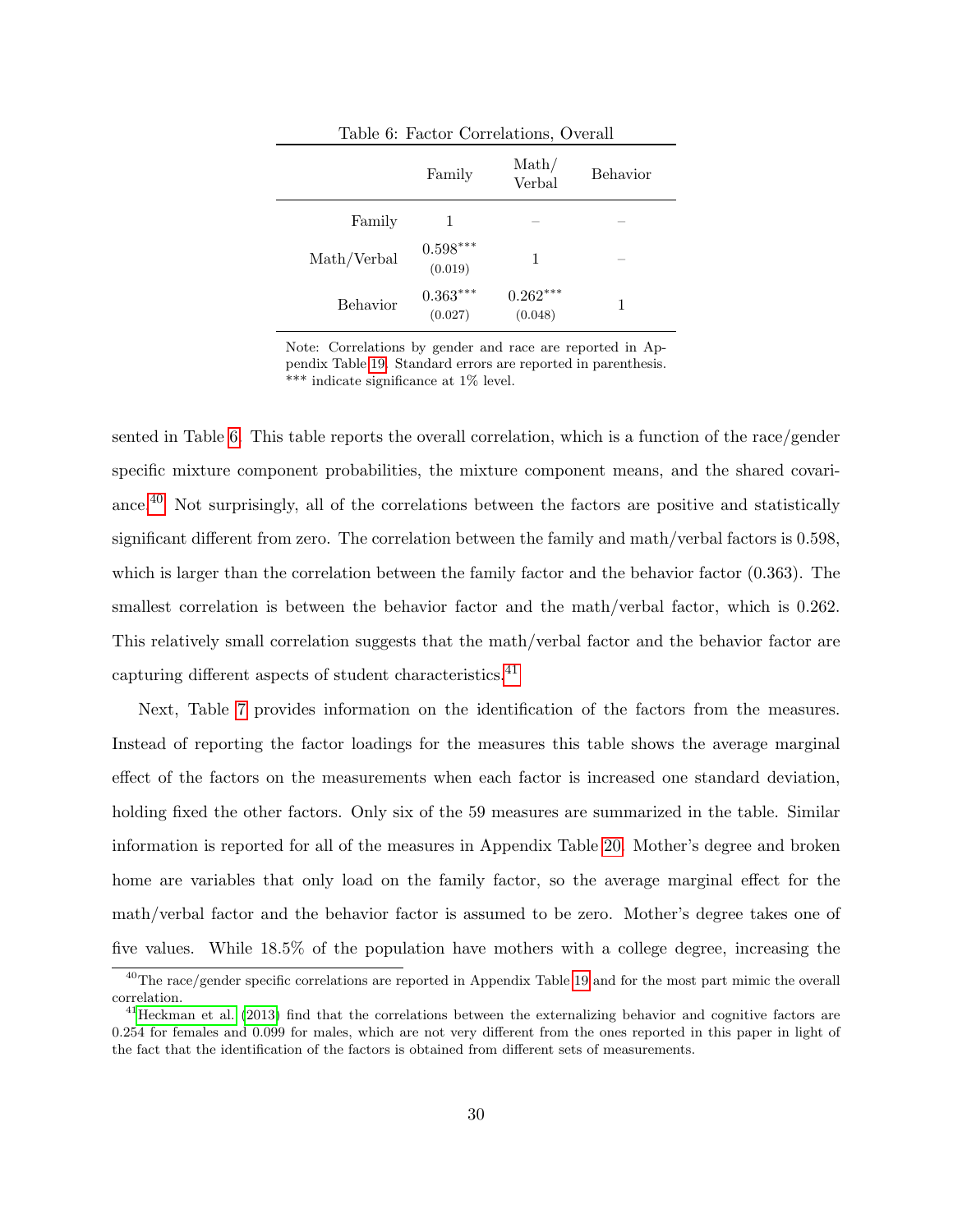| Measure                  | Categorical<br>Values | Average<br>Value | Family                            | $\mathrm{Math}/$<br>Verbal | Behavior                          |
|--------------------------|-----------------------|------------------|-----------------------------------|----------------------------|-----------------------------------|
| 10. GPA in Grade 8       | Continuous            | 2.866            | $\boldsymbol{0}$                  | $0.362***$<br>(0.019)      | $0.331^{\ast\ast\ast}$<br>(0.017) |
| 18. Mother Degree        | Missing               | 0.064            | $-0.043^{***}\,$<br>(0.002)       | $\theta$                   | $\theta$                          |
|                          | <b>HS</b> Dropout     | 0.168            | $-0.128***$<br>(0.004)            | $\theta$                   | $\boldsymbol{0}$                  |
|                          | HS Deg.               | $0.351\,$        | $-0.093***$<br>(0.008)            | $\boldsymbol{0}$           | $\theta$                          |
|                          | Some Col.             | 0.232            | $0.030***$<br>(0.009)             | $\theta$                   | $\boldsymbol{0}$                  |
|                          | Col. Deg.             | 0.185            | $0.234^{\ast\ast\ast}$<br>(0.009) | $\boldsymbol{0}$           | $\theta$                          |
| 31. Attack 8             | Yes                   | 0.042            | $\boldsymbol{0}$                  | $\boldsymbol{0}$           | $-0.031***$<br>(0.002)            |
| 32. Broken Household     | Yes                   | 0.504            | $-0.227***$<br>(0.006)            | $\overline{0}$             | $\theta$                          |
| 35. Any Days Suspended 8 | Yes                   | 0.113            | $\boldsymbol{0}$                  | $-0.033***$<br>(0.006)     | $-0.085***$<br>(0.005)            |
| 53. Retention 8          | Yes                   | 0.019            | $\boldsymbol{0}$                  | $-0.008***$<br>(0.002)     | $-0.017***$<br>(0.002)            |

<span id="page-30-0"></span>Table 7: Summary of Measurements: Average Marginal Effects of Factors

Note: Average marginal effects correspond to the loadings in the measurement equations described in Section [3.](#page-18-0) Standard errors are reported in parentheses. Appendix Table [17](#page-57-0) provides a detailed description of all these measurements. Measure numbers allow to match variables across tables. \*\*\* indicate significance at  $1\%$  level.

family factor by one standard deviation increases the probability of having a mother with a college degree by 23.4 percentage points. Increasing the family factor also reduces the probability that the mother's education level is missing, supporting the notion that youth who fail to report their mother's education are more likely to come from a disadvantaged background. One of the variables that only loads on the behavior factor is whether the youth was involved in a fight in the eighth grade. This measure is highly correlated with the behavior factor, such that increasing the behavior factor (positive is better) by one standard deviations decreases the probability that an individual would be involved in a fight by 75%.

Of the measures that load on both the math/verbal factor and the behavior factor, GPA in the eighth grade is the measure that loads most evenly on these two factors. For example, a one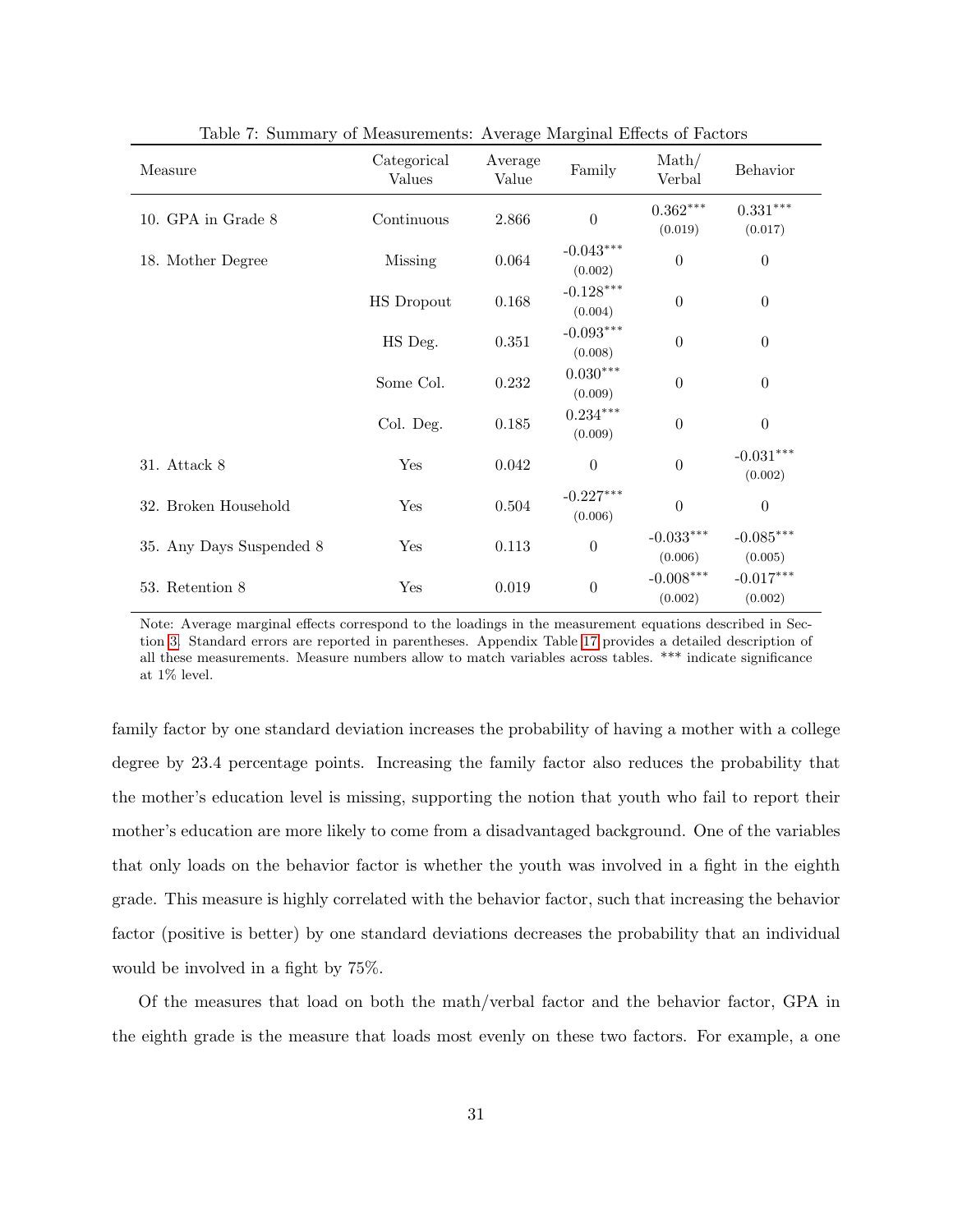standard deviation increase in the math/verbal factor would increase GPA on average by 0.36 grade points, which is very close to the 0.33 average increase in GPA if the behavior factor is increased one standard deviation. This finding is similar to [Almlund et al.](#page-51-9) [\(2011\)](#page-51-9) who claim that the association between school grades and personality traits is almost as large as the association between cognitive skills and grades. School suspensions and retention, on the other hand, load more heavily on the behavior factor than the math/verbal factor, although both are statistically significant. Specifically, while about  $11\%$  of the sample is suspended in the eighth grade, increasing the behavior factor one standard deviation decreases the probability of being suspended on average by 8.5 percentage points, compared to only a 3.3 percentage point reduction if the math/verbal factor is increased one standard deviation.

To conclude the description of the factor estimates, while Table [5](#page-27-1) summarizes the overall factor mean by race and gender, Figure [3](#page-32-0) characterizes the dynamic selection process by plotting the average of the standardized factors by educational attainment. The left side of each plot in the figure shows the average of each factor for those with nine or more years of schooling. Since nearly all of the people in our analysis completed at least the ninth grade, these numbers are similar to the overall means in Table [5.](#page-27-1) By looking at higher levels of education, these plots illustrate how the mean composition of the factors change as segments of students leave the education system. For example, those completing college have values for the family factor that are typically about 0.8 standard deviations higher than their race/gender group mean.

Furthermore, from Figure [3](#page-32-0) we can see that even across race/gender, many of the factors share a common profile, indicating a structural break at the first year of college. Not only is there a discrete jump in the factor mean from 12 to 13 years of schooling but in general, the selection slope is much steeper for the college years compared to the high school years, which points to the factors playing a greater role for post-secondary education decisions. Lastly, we can see from these plots that, although females in each race have an overall advantage in the math/verbal factor and behavior factor, these skill gaps shrink through selection as males and female progress through the education system. In fact, by the end of college, the gender gap in the math/verbal factor for white and Hispanic youth is completely eliminated.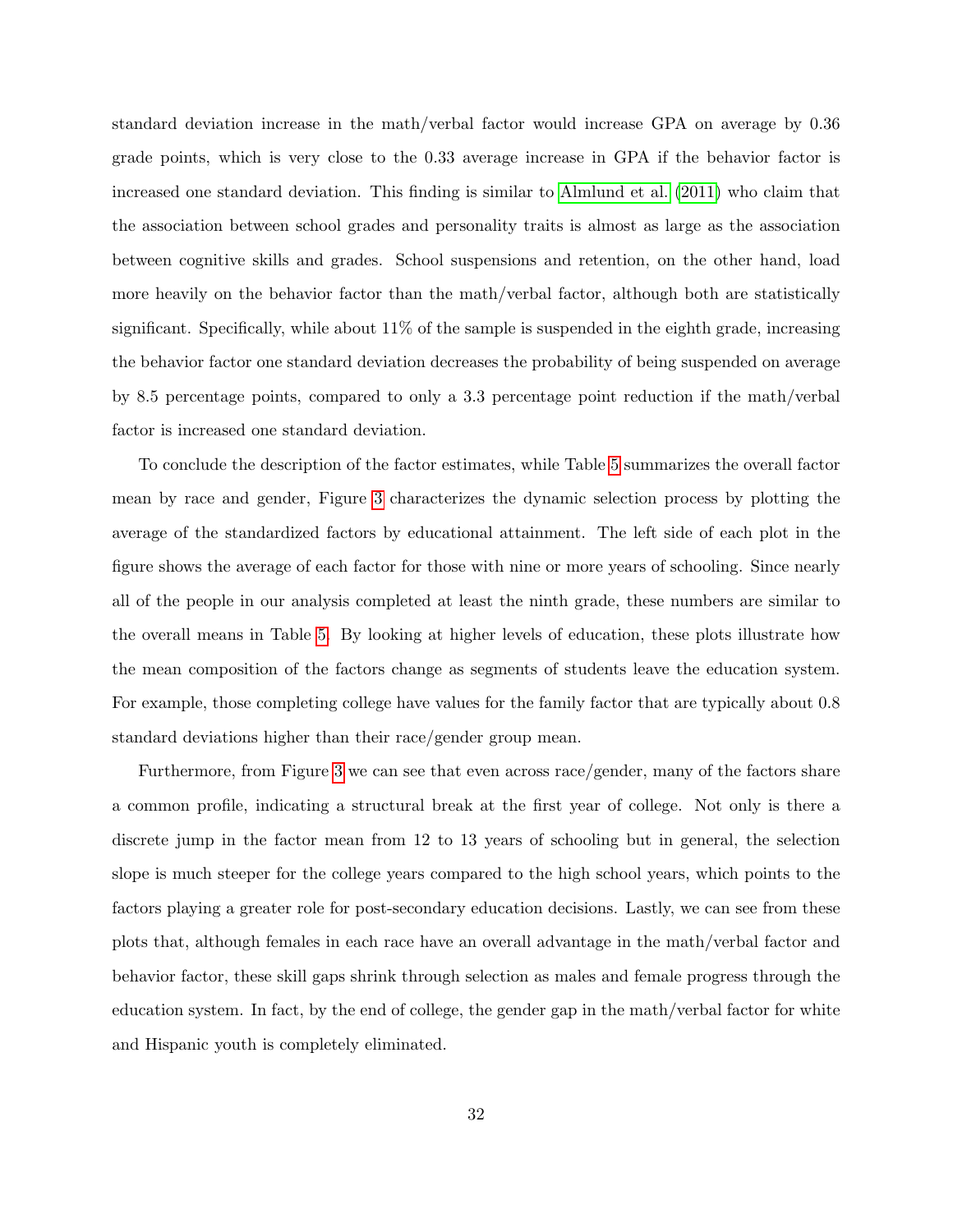

<span id="page-32-0"></span>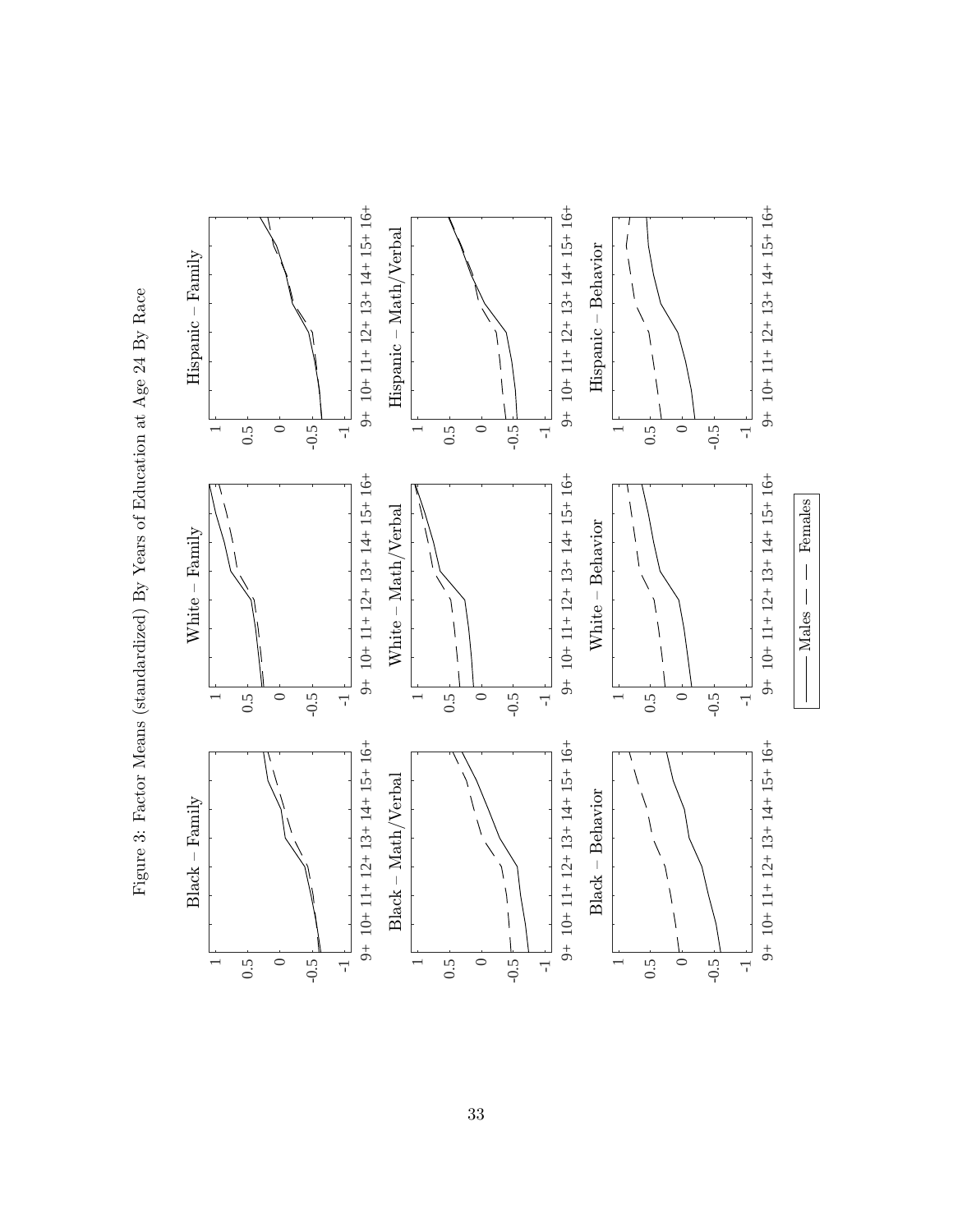While Figure [3](#page-32-0) offers a useful characterization of educational sorting on the factors, these plots do not provide clarity on the underlying mechanisms driving educational decisions. For example because the family factor and the math/verbal factor are so highly correlated, selection on the family factor will cause changes in the average math/verbal factor, even if individuals are not selecting directly on math/verbal. This makes drawing inferences from these plots difficult. To get at the main mechanisms driving the selection process we need to look at the coefficient estimates of the structural choice model, which we do in the next subsection.

## 4.2 Schooling Decisions

Our schooling decision model has seven grade transitions: tenth grade to college completion. Since we allow the three factors to have differential effects by race and gender across these seven grade transitions, we are estimating 126 ( $7 \times 6 \times 3$ ) marginal effects. We summarize these effects in two ways. First, since we estimate the underlying race/gender effects for the factors, we can construct an aggregate population effect of each factor at each grade transition, which allows us to study, on the whole, the overall importance of each factor at different stages of the schooling career. Second, to summarize the differential responses to the factors by race/gender, for each race/gender group we compute the cumulative effect of each factor on three key schooling milestones: high school completion, college enrollment, and college completion; and compare the differential effects across gender for each race.

#### 4.2.1 Overall Impact of the Factors

To characterize the relative importance of the factors at different stages of the schooling career, Table [8](#page-34-0) constructs the population average marginal effects for each factor at each grade level. The population effect is constructed by averaging over each of the race/gender specific effects. Since the schooling equations differ at the grade level, each column is reporting an average marginal effect on a conditional probability. The bottom row of the table shows the baseline conditional probabilities, which shows for example that among those that completed 11 years of schooling, 92.3% will complete the 12th year. To allow us to aggregate the marginal effects over first-time and repeat grade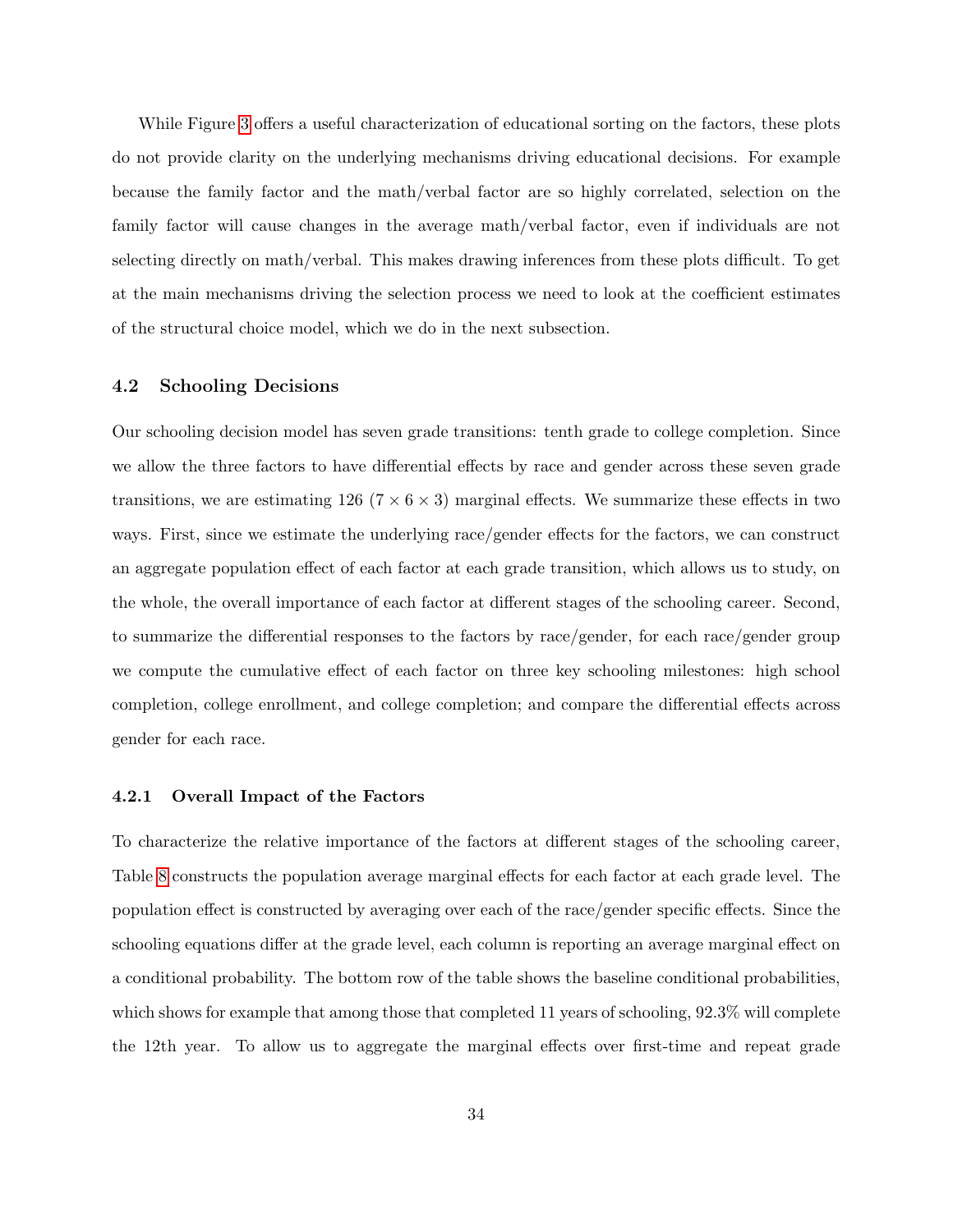|                                    | 10 <sub>th</sub> | 11 <sup>th</sup> | 12th       | 13 <sub>th</sub> | 14th       | 15th       | 16th       |
|------------------------------------|------------------|------------------|------------|------------------|------------|------------|------------|
| Family                             | $0.017***$       | $0.024***$       | $0.037***$ | $0.107***$       | $0.041***$ | $0.058***$ | 0.024      |
|                                    | (0.002)          | (0.004)          | (0.006)    | (0.011)          | (0.011)    | (0.014)    | (0.015)    |
| Math/Verbal                        | $0.011***$       | $0.017***$       | $0.028***$ | $0.164***$       | $0.090***$ | $0.103***$ | $0.127***$ |
|                                    | (0.003)          | (0.004)          | (0.005)    | (0.013)          | (0.011)    | (0.014)    | (0.013)    |
| <b>Behavior</b>                    | $0.024***$       | $0.034***$       | $0.045***$ | $0.130***$       | $0.070***$ | $0.073***$ | $0.071***$ |
|                                    | (0.002)          | (0.003)          | (0.004)    | (0.012)          | (0.009)    | (0.014)    | (0.014)    |
| Base<br>Conditional<br>Probability | 0.970            | 0.955            | 0.923      | 0.626            | 0.837      | 0.793      | 0.792      |

<span id="page-34-0"></span>Table 8: Population Average Marginal Effects of Factors on Grade Completion

Note: The effect of the factors are calculated over all race and gender groups. Each column conditions on the sample of individuals that have completed the previous educational level. \*\*\*, \*\* and \* indicate significance at 1%, 5% and 10% level, respectively.

attempts, the completion probability is constructed as the cumulative probability of completing the grade in three attempts or less.<sup>[42](#page-34-1)</sup> The average marginal effect is obtained by increasing each factor by one standard deviation, holding the other factors fixed, and then computing the change in the average (conditional) probability of being promoted to the next schooling level.

Table [8](#page-34-0) shows that the baseline probability of completing each secondary education grade is much higher than the probabilities of completing each post-secondary education grade. Consequently, while the factors are all statistically significant, during high school the magnitude of the effects is smaller than during college. In terms of importance, during high school, the behavior factor has the strongest effect on grade completion. For example, increasing the behavior factor by one standard deviation for 12th graders increases the average probability of completing the 12th grade by 4.5 percentage points. The family factor consistently has the second largest effect in high school, and the math/verbal factor is the least impactful during high school.

The effect of the factors are significantly amplified in the transition from high school to college, and at this point, the math/verbal factor becomes slightly dominant over the other factors. For example, the baseline probability of completing the first year of college for those who graduate

<span id="page-34-1"></span> $^{42}$ Since we do not model choices beyond age 25, we choose three attempts or less so that the marginal effects computed for grade 16 completion would be consistent with the other grade levels.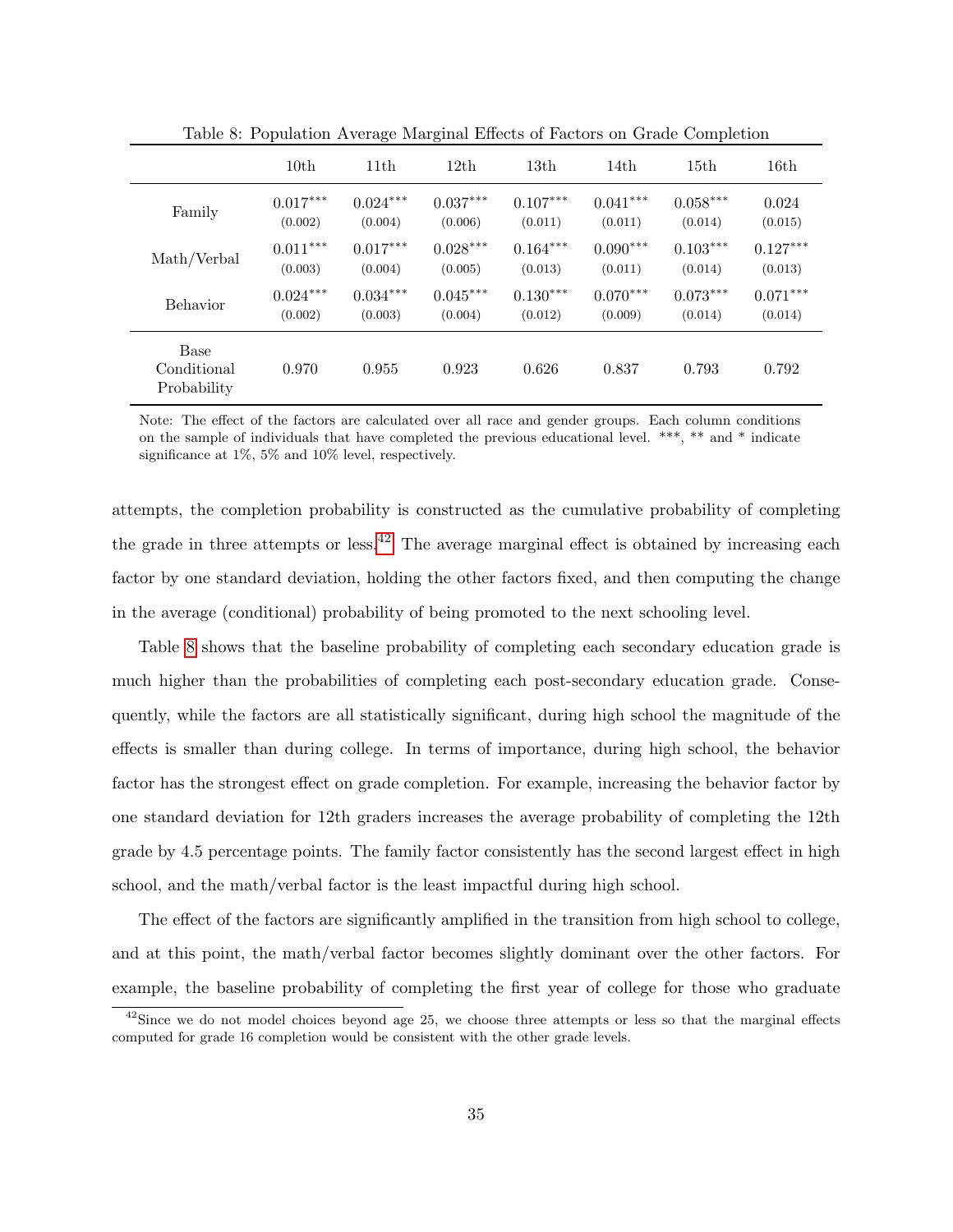high school is about 62%. Increasing the math/verbal factor by one standard deviation increases the college enrollment probability by 16.4 percentage points, a substantial 26.1% increase over the baseline probability. Similar increases in the behavior and family factors have comparable effects, increasing the college enrollment probability by 13 and 10.7 percentage points, respectively. Beyond the first year of college, the factors continue to play a more appreciable role than in high school, with math/verbal being the leading factor followed by the behavior factor and the family factor.

## 4.2.2 Differential Factor Responses by Race and Gender

Table [9](#page-36-0) summarizes the results pertaining to differential responses to the factors by race/gender. While we estimate a model of individual grade transitions, to make the table tractable we aggregate the average marginal effects of the factors across three education milestones: high school completion, college enrollment and college graduation. Column (1) shows the average marginal effect, for females in each race, of a one standard deviation increase in each of the factors (holding the other factors fixed) on the probability of completing high school (conditional of completing the ninth grade).<sup>[43](#page-35-0)</sup> Column (2) shows the differential response of males relative to females for each race. Interestingly, while Table [8](#page-34-0) shows that the behavior factor is the dominant factor during the high school years, Column (2) of Table [9](#page-36-0) indicates that males are significantly more responsive to the behavioral factor than females across all races. The biggest difference is among black youth, where a one standard deviation increase in the behavior factor leads on average to a 16.5 percentage point increase in the probability of completing high school for black males, compared to 10.3 percentage points for black females. In the high school years, black males are also substantially more responsive to family background characteristics than black females, where the average marginal effect of the family factor for black males is 70% larger than the effect for females.

Columns (3) and (4) look at the average marginal effect of the factors on the probability of completing the first year of college conditional on the population graduating high school. These columns are directly analogous to the grade 13 column in Table [8](#page-34-0) except now the effects are disaggregated to the race/gender group. Table [8](#page-34-0) showed that the dominant overall factor for

<span id="page-35-0"></span><sup>&</sup>lt;sup>43</sup>Conditional on completing ninth grade, the gender gaps in high school graduation are smaller than the unconditional gaps reported in Table [1.](#page-8-0)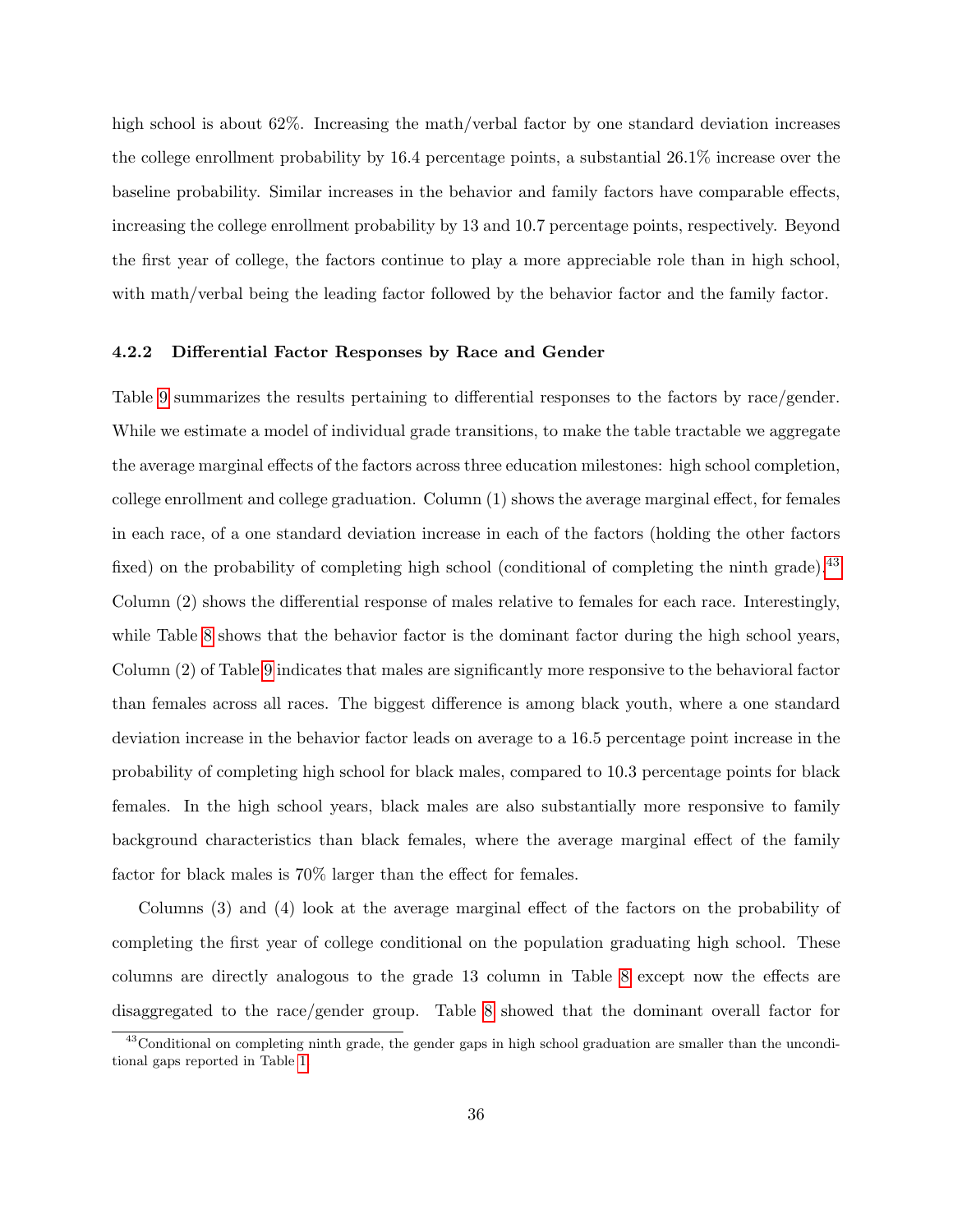|                                           | Graduating High<br>School<br>(conditional on<br>completing 9th<br>grade) |                 | Enrolling in College<br>(conditional on<br>completing high<br>school) |                 | <b>Graduating College</b><br>(conditional on<br>enrolling in college) |                 |
|-------------------------------------------|--------------------------------------------------------------------------|-----------------|-----------------------------------------------------------------------|-----------------|-----------------------------------------------------------------------|-----------------|
|                                           | Female                                                                   | Gender<br>Diff. | Female                                                                | Gender<br>Diff. | Female                                                                | Gender<br>Diff. |
|                                           | (1)                                                                      | (2)             | (3)                                                                   | (4)             | (5)                                                                   | (6)             |
| Black                                     |                                                                          |                 |                                                                       |                 |                                                                       |                 |
| Family                                    | $0.088***$                                                               | $0.061**$       | $0.069**$                                                             | $0.130***$      | 0.051                                                                 | $-0.015$        |
|                                           | (0.019)                                                                  | (0.026)         | (0.035)                                                               | (0.049)         | (0.055)                                                               | (0.062)         |
| Math/Verbal                               | $0.056***$                                                               | 0.011           | $0.160***$                                                            | $-0.049$        | $0.176***$                                                            | 0.003           |
|                                           | (0.024)                                                                  | (0.036)         | (0.025)                                                               | (0.048)         | (0.048)                                                               | (0.074)         |
| Behavior                                  | $0.103***$                                                               | $0.062**$       | $0.090***$                                                            | 0.008           | $0.137***$                                                            | $-0.043$        |
|                                           | (0.015)                                                                  | (0.030)         | (0.020)                                                               | (0.044)         | (0.036)                                                               | (0.060)         |
| <b>Base</b><br>Conditional<br>Probability | 0.830                                                                    | $-0.088$        | 0.699                                                                 | $-0.134$        | 0.471                                                                 | $-0.110$        |
| White                                     |                                                                          |                 |                                                                       |                 |                                                                       |                 |
| Family                                    | $0.051***$                                                               | 0.014           | $0.086***$                                                            | 0.030           | $0.069***$                                                            | 0.015           |
|                                           | (0.011)                                                                  | (0.016)         | (0.020)                                                               | (0.029)         | (0.023)                                                               | (0.035)         |
| Math/Verbal                               | $0.054***$                                                               | $-0.030**$      | $0.170***$                                                            | $-0.029$        | $0.220***$                                                            | $-0.038$        |
|                                           | (0.008)                                                                  | (0.015)         | (0.013)                                                               | (0.020)         | (0.017)                                                               | (0.030)         |
| Behavior                                  | $0.067***$                                                               | $0.026**$       | $0.131***$                                                            | $-0.004$        | $0.151***$                                                            | $-0.035$        |
|                                           | (0.007)                                                                  | (0.010)         | (0.013)                                                               | (0.020)         | (0.023)                                                               | (0.029)         |
| <b>Base</b><br>Conditional<br>Probability | 0.896                                                                    | $-0.018$        | 0.750                                                                 | $-0.071$        | 0.682                                                                 | $-0.074$        |
| Hispanic                                  |                                                                          |                 |                                                                       |                 |                                                                       |                 |
| Family                                    | $0.050*$                                                                 | 0.036           | $0.113***$                                                            | $-0.060$        | 0.058                                                                 | $-0.003$        |
|                                           | (0.028)                                                                  | (0.035)         | (0.039)                                                               | (0.049)         | (0.053)                                                               | (0.084)         |
| Math/Verbal                               | $0.082***$                                                               | 0.003           | $0.134***$                                                            | 0.043           | $0.181***$                                                            | $-0.020$        |
|                                           | (0.025)                                                                  | (0.034)         | (0.047)                                                               | (0.060)         | (0.044)                                                               | (0.085)         |
| Behavior                                  | $0.083***$                                                               | $0.063^{***}\,$ | $0.106***$                                                            | 0.022           | $0.074**$                                                             | $-0.026$        |
|                                           | (0.015)                                                                  | (0.022)         | (0.029)                                                               | (0.037)         | (0.037)                                                               | (0.060)         |
| Base<br>Conditional<br>Probability        | 0.824                                                                    | $-0.047$        | 0.633                                                                 | $-0.057$        | 0.459                                                                 | $-0.103$        |

<span id="page-36-0"></span>Table 9: Average Marginal Effects of Factors on Schooling Level, By Race and Gender

Note: Gender difference shows the heterogeneous effects by denoting the differential effect of the factor on males. Notice that the gender gaps reported in the last row of each panel are conditional on a given educational attainment. \*\*\*, \*\* and \* indicate significance at 1%, 5% and 10% level, respectively.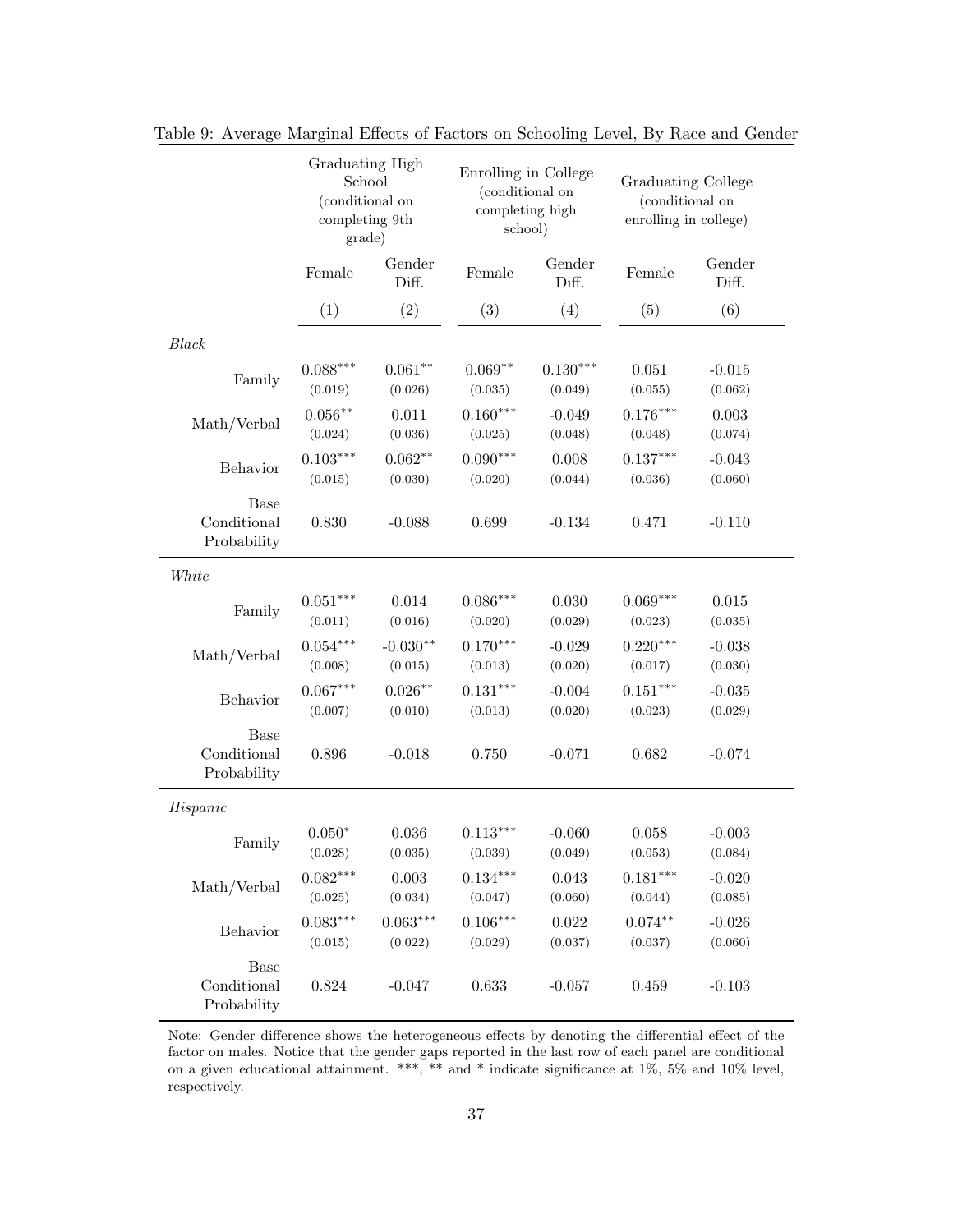college enrollment was the math/verbal factor. Columns (3) and (4) of Table [9](#page-36-0) illustrate a similar pattern for each of the race/gender groups except for black males. For black males, the most influential factor on the college enrollment decision is the family factor, whose effect is nearly 80% larger than the effect of the math/verbal factor. This result suggests a substantial gender gap in the the response to the family factor for black youth, where a one standard deviation increase in the family factor increases the conditional probability of completing the first year of college by nearly 20 percentage points for black males compared to a response of only 6.9 percentage points for black females.

The final two columns of Table [9](#page-36-0) show the average marginal effect of the factors on the probability of graduating college, conditional on completing the first year of college. Column (5) shows the effects of the factors for females in each race. These effects are consistent with the overall patterns in Table [8,](#page-34-0) where math/verbal is the dominate factor for college completion, followed by the behavior factor and the family factor. Column (6) shows the differential effects of the factors for males relative to females for each race. This column shows no significant gender differences in the factor responses, which suggests that, for the those students reaching higher levels of education, the effect of the factors is more homogeneous.

Altogether, our analysis of the differential responses to the factors by race/gender documents that, for the high school years, males are much more responsive to the behavioral factor than females across all races. In addition, for high school completion and college enrollment, black males are substantially more responsive to the family factor than black females, while gender differences in the response to the family factor for white and Hispanic youth are not statistically significant. Each of these findings will play a key role in our analysis of the gender gap in educational attainment in Section [5.](#page-40-0) Our finding that black males are more responsive to family characteristics and environment than black females is partially consistent with previous findings in the literature, e.g., [Chetty et al.](#page-52-3) [\(2016\)](#page-52-3) and [Autor et al.](#page-51-2) [\(2016\)](#page-51-2). In particular, [Autor et al.](#page-51-2) [\(2016\)](#page-51-2) find that, on the high school completion margin, males across all races are more sensitive to changes in socio-economic status relative to females within race, while our results suggest that the differences in the effects are localized to only black males, with no significant gender differences for the family factor for white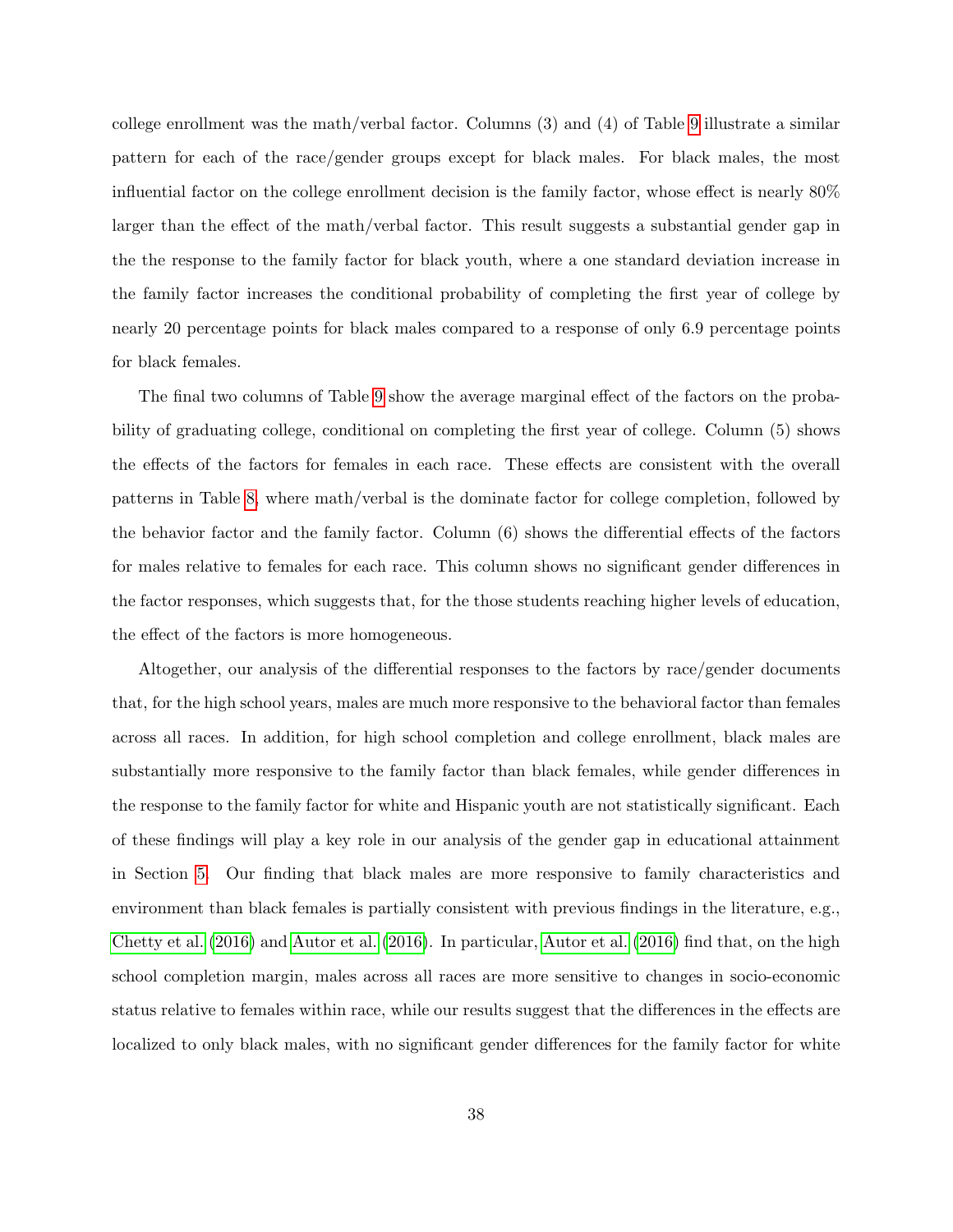or Hispanic youth.[44](#page-38-0) Overall, however, our results are in agreement with the main conclusion in [Autor et al.](#page-51-2) [\(2016\)](#page-51-2) which indicates that one explanation for the excessive gender gap in high school completion for black youth, compared to the gender gap for white youth, stems from the fact that black males are more sensitive to family background characteristics, couple with the additional fact that black males and females are more likely to come from families with lower socio-economic status. However, since [Autor et al.](#page-51-2) [\(2016\)](#page-51-2) only focus on the high school graduation gap, our results extend their findings by showing that the differential responses for black males and females to the family factor not only persist but are also magnified in higher education, even after conditioning on high school completion.

## 4.3 The Role of Arrests

Before proceeding to our analysis of the gender gaps in educational attainment and arrests in Sections [5](#page-40-0) and [6,](#page-47-0) we conclude this section by summarizing the role of the factors in determining arrest outcomes and then, the role of arrests on schooling progression once we control for the factors.

First, Table [10](#page-39-0) summarizes the effect of each factor on the contemporaneous probability of being arrested, i.e. being arrested in period  $t$ . The average marginal effect is calculated by increasing each factor one standard deviation, holding the other factors fixed, and comparing the change in the fraction arrested with the baseline probability. In the data, about 4.7% of individuals are arrested in each academic year. Not surprisingly, our results indicate that the behavior factor has the largest effect on arrests such that increasing the behavior factor by one standard deviation reduces the average probability of being arrested in any period by 75% in the population. Once we control for the behavior factor, the family and math/verbal factor do not have statistically significant effects on arrests.[45](#page-38-1)

Next, as expressed in Eq. [\(4\)](#page-21-1), our model allows arrest outcomes to have a direct effect on schooling decisions, which, given the significantly higher arrest rates for males, in particular black

<span id="page-38-0"></span><sup>&</sup>lt;sup>44</sup>The main findings of [Autor et al.](#page-51-2) [\(2016\)](#page-51-2) only allow for heterogeneous effects of family background characteristics on gender, but not on gender and race. They argue that triple interactions (i.e. gender-race-family background) are not statistically significant for all racial groups.

<span id="page-38-1"></span> $^{45}$ In specifications that do not control for the behavior factor, math/verbal shows a large and negative effect on arrests.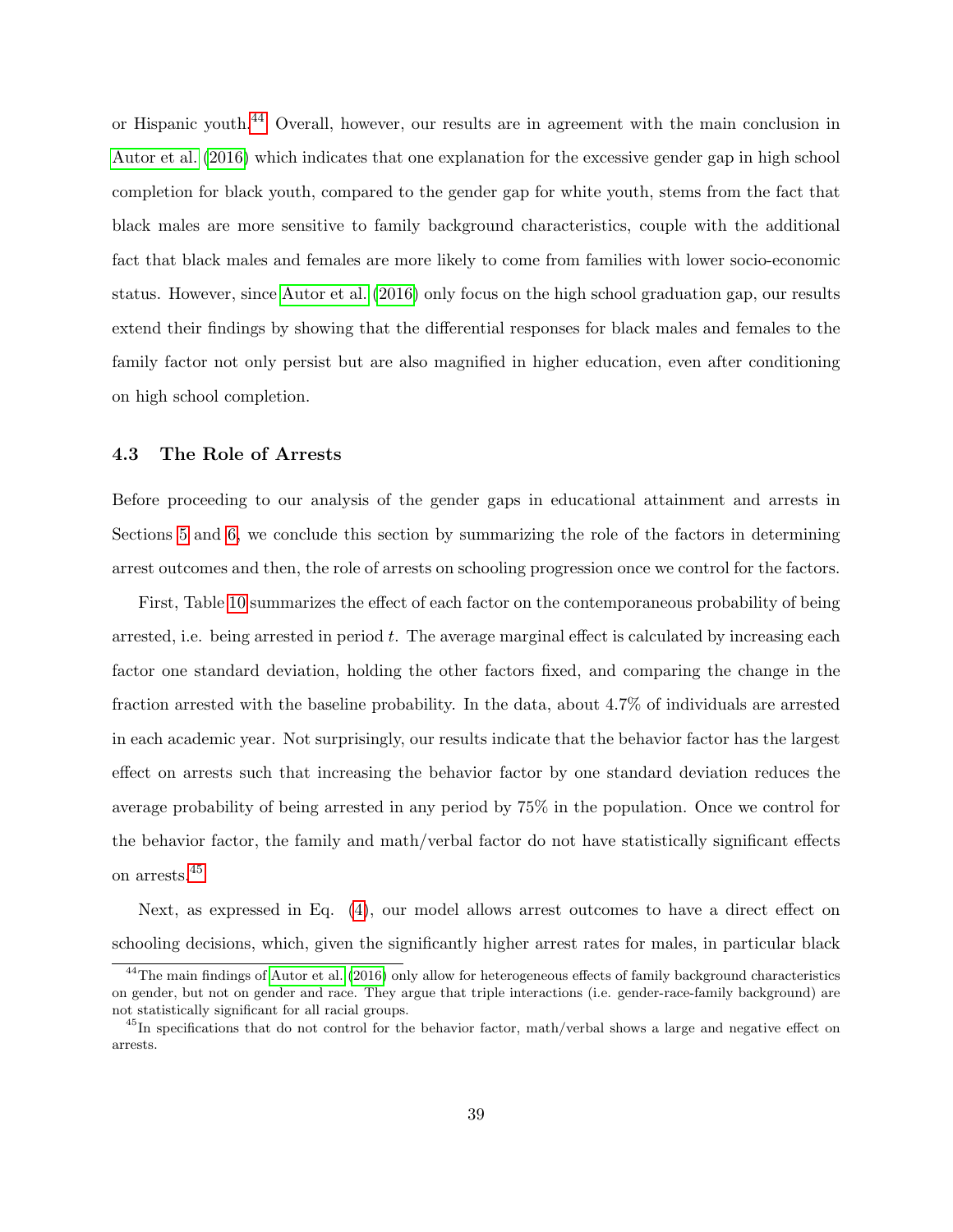<span id="page-39-0"></span>

| Family           | -0.008<br>(0.007)      |
|------------------|------------------------|
| Math/Verbal      | 0.014<br>(0.009)       |
| <b>Behavior</b>  | $-0.035***$<br>(0.002) |
| Base Probability | 0.047                  |

Table 10: Average Marginal Effects of Factors on Arrest in Period t

Note: \*\*\*, \*\* and \* indicate significance at 1%, 5% and 10% level, respectively.

males, may contribute to the differences in the eductional decisions of males and females. Table [11](#page-40-1) shows the average marginal effect of arrest on completion of each grade level. The bottom part of the table reports the baseline fraction of those completing each grade, conditional on completing the previous grade. Similar to Table [8,](#page-34-0) the probability of completing a grade is constructed as the cumulative probability of completing the grade in three attempts or less, which allows us to aggregate the marginal effects over first-time and repeat grade attempts. The average marginal effect of arrest is calculated by computing the probability of grade completion when the arrest variable is set to one for all individuals and comparing this to the completion probability when the arrest variable is set to zero for all individuals. Panel A presents the effect of arrest from a reduced form model that does not include controls for the factors. Without controlling for the factors, arrests appear to have a large and significant effect on grade completion throughout the schooling career, with the largest effect for completing the 12th grade.

Panel B of the table shows that once we include controls for the factors in these regressions, the effect of arrests on educational progression becomes statistically insignificant for almost all schooling levels. The only grade level where arrests remain statistically significant is the 12th grade, where being arrested reduces the probability of completing the 12th grade by 6.7 percentage points. However, this effect is nearly 70% smaller than the reduced form effect at the 12th grade. Overall, these findings indicate that, after accounting for the factors, arrests play a significantly muted role in shaping schooling progression. To provide a final assessment on how arrests affect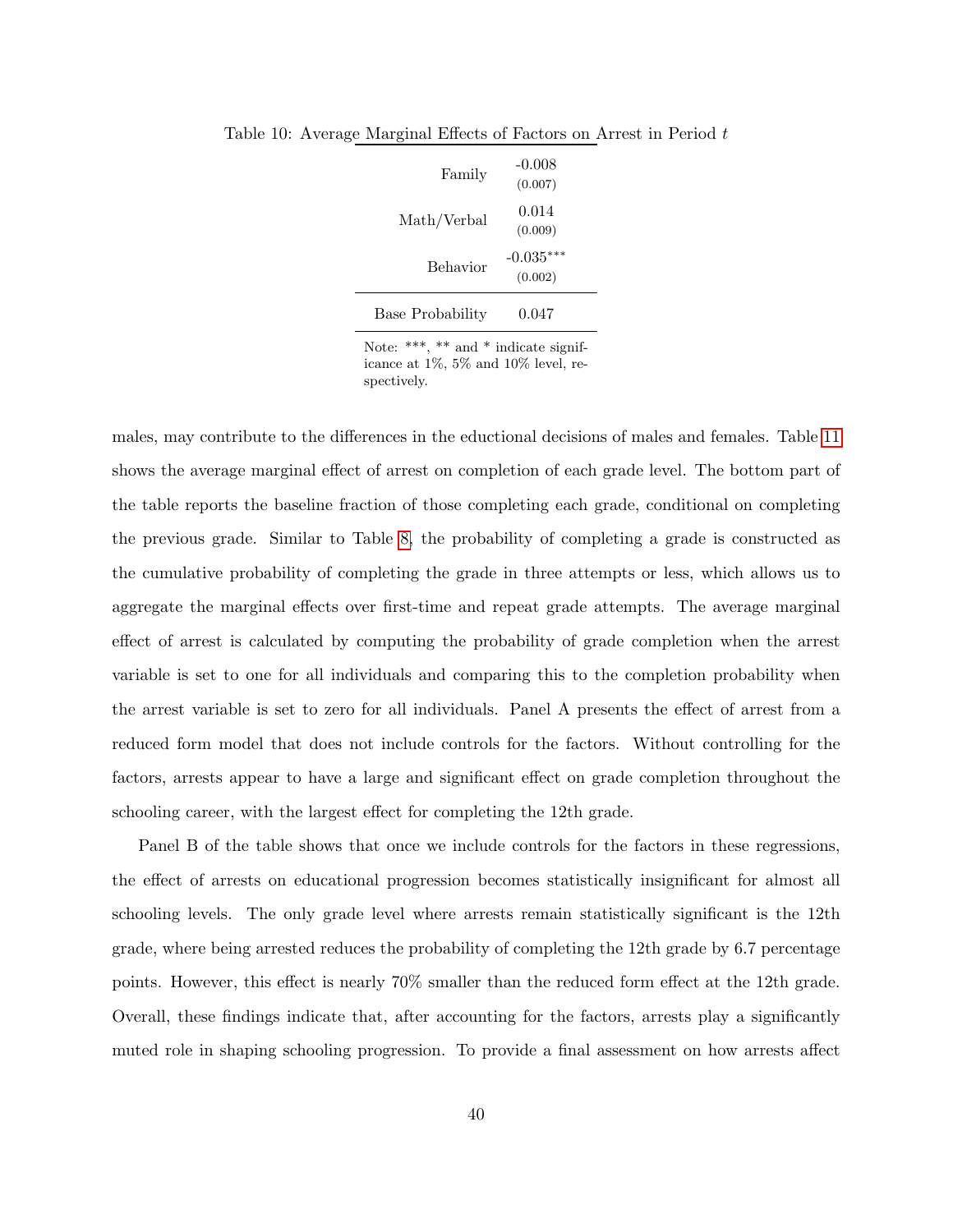|                                           | ం                      | $\epsilon$             |                        |                        |                       |                     |                      |
|-------------------------------------------|------------------------|------------------------|------------------------|------------------------|-----------------------|---------------------|----------------------|
|                                           | 10 <sub>th</sub>       | 11th                   | 12th                   | 13 <sub>th</sub>       | 14th                  | 15 <sub>th</sub>    | 16th                 |
| Panel A: Reduced Form, No Factor Controls |                        |                        |                        |                        |                       |                     |                      |
| Arrest                                    | $-0.122***$<br>(0.018) | $-0.128***$<br>(0.020) | $-0.224***$<br>(0.027) | $-0.150***$<br>(0.032) | $-0.093**$<br>(0.039) | $-0.047$<br>(0.058) | $-0.155*$<br>(0.089) |
| Panel B: Controlling for the Factors      |                        |                        |                        |                        |                       |                     |                      |
| Arrest                                    | $-0.007$<br>(0.006)    | $-0.012$<br>(0.009)    | $-0.067***$<br>(0.017) | $-0.023$<br>(0.023)    | $-0.016$<br>(0.029)   | 0.009<br>(0.044)    | $-0.109$<br>(0.083)  |
| Base Conditional<br>Probability           | 0.970                  | 0.955                  | 0.923                  | 0.626                  | 0.837                 | 0.793               | 0.792                |

<span id="page-40-1"></span>Table 11: Average Marginal Effects of Arrest on Grade Completion

Note: Logistic regressions. Dependent variable is an indicator determining completion of a given school level. Arrest refers to being arrested in the current school year. Coefficients correspond to average marginal effects. Each regression conditions on the sample of individuals who completed the previous school level. Additional controls include race/gender group, number of years since completed 9th grade, and whether the student completed a year of schooling in the pevious period. \*\*\*, \*\* and \* indicate significance at 1%, 5% and 10% level, respectively.

educational outcomes, the following section performs counterfactual simulations where we study how the schooling path of those who have been arrested at least once would have changed in the absence of their arrest.

# <span id="page-40-0"></span>5 Understanding the Race/Gender Gaps in Education

Using the estimates from our model, we are now able to investigate the main drivers of the observed gender gaps in educational attainment documented in Table [1.](#page-8-0) To understand the relative importance of each feature of our model, we use our estimates to simulate a series of counterfactual scenarios that elucidate the importance of gender differences in the factors, gender differences in the response to the factors, and gender differences in arrest outcomes in determining each of the observed educational gender gaps across race.

To study the role of gender differences in the factor means, which are documented in Table [5,](#page-27-1) Table [12](#page-42-0) shows the counterfactual education gaps when we equalize each of the factor means for males to the female factor mean in each race. We study counterfactual changes in the gap at three levels of educational attainment: high school graduation or higher, college enrollment or higher,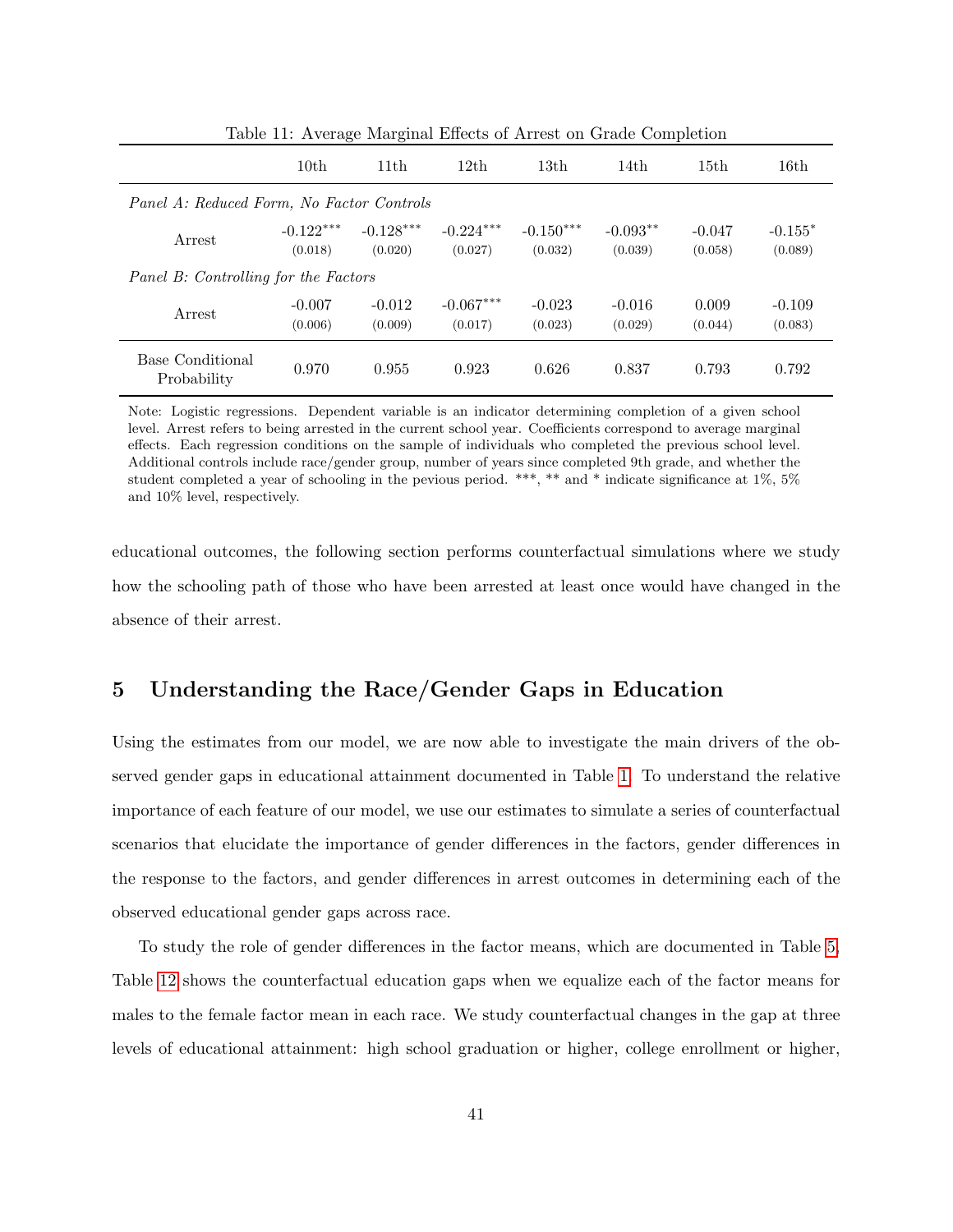and college graduation or higher. Column (1) of Table [12](#page-42-0) shows the unconditional fraction of females in each race having completed each of these education milestones prior to age 25. Column (2) reports the baseline race-specific gender gap for each level of education. For example, while 51.2% of all black females enrolled in college, black males were 17 percentage points less likely to enroll in college than black females. As Column (2) indicates, males across all races are less likely to complete each education level, with all differences being statistically different from zero.

Columns (3) through (6) of Table [12](#page-42-0) present counterfactual gender gaps at the different schooling levels when we equalize the means of certain factors for males and females within racial group. Importantly, because we are looking at the unconditional gender gap, this analysis accounts for the cumulative effect of the counterfactual changes in the factors. For example, improving the math/verbal factor will have a direct effect on college enrollment and will indirectly affect college enrollment through increased high school graduation. This analysis reports the total combined effect.[46](#page-41-0) Column (3) shows the counterfactual gender gap for each level of education when we set the mean of the family factor for males equal to the mean of the family factor of females for each race, holding the rest of the factors fixed. Not surprisingly, since the averages of the family factor between males and females are so close to begin with, equalizing the family factor means has no effect on the gender gaps, with each gap in Column (3) being nearly identical to the one reported in the baseline column. Column (4) shows the gender gap when we repeat the same analysis for the math/verbal factor, holding the other factors fixed. Equalizing the math/verbal factor has a significant effect on the gender gap: it reduces the college enrollment gap for black youth from 17 percentage points to 14.3 percentage points, a 15% reduction in the gap. Although there are significant differences in the math/verbal factor between males and females and this factor plays a significant role on education decisions, equalizing the math/verbal factor mean across genders is only able to account for between 15% to 35% of the respective gender gaps across race.

Column (5) of Table [12](#page-42-0) shows counterfactual gender gaps when we equalize the behavior factor for males and females within race, holding the other factors fixed. Equalizing the behavior factor between males and females has a substantial effect on each of the gaps, in particular gender dif-

<span id="page-41-0"></span><sup>46</sup>Table [9](#page-36-0) reports only the conditional effects.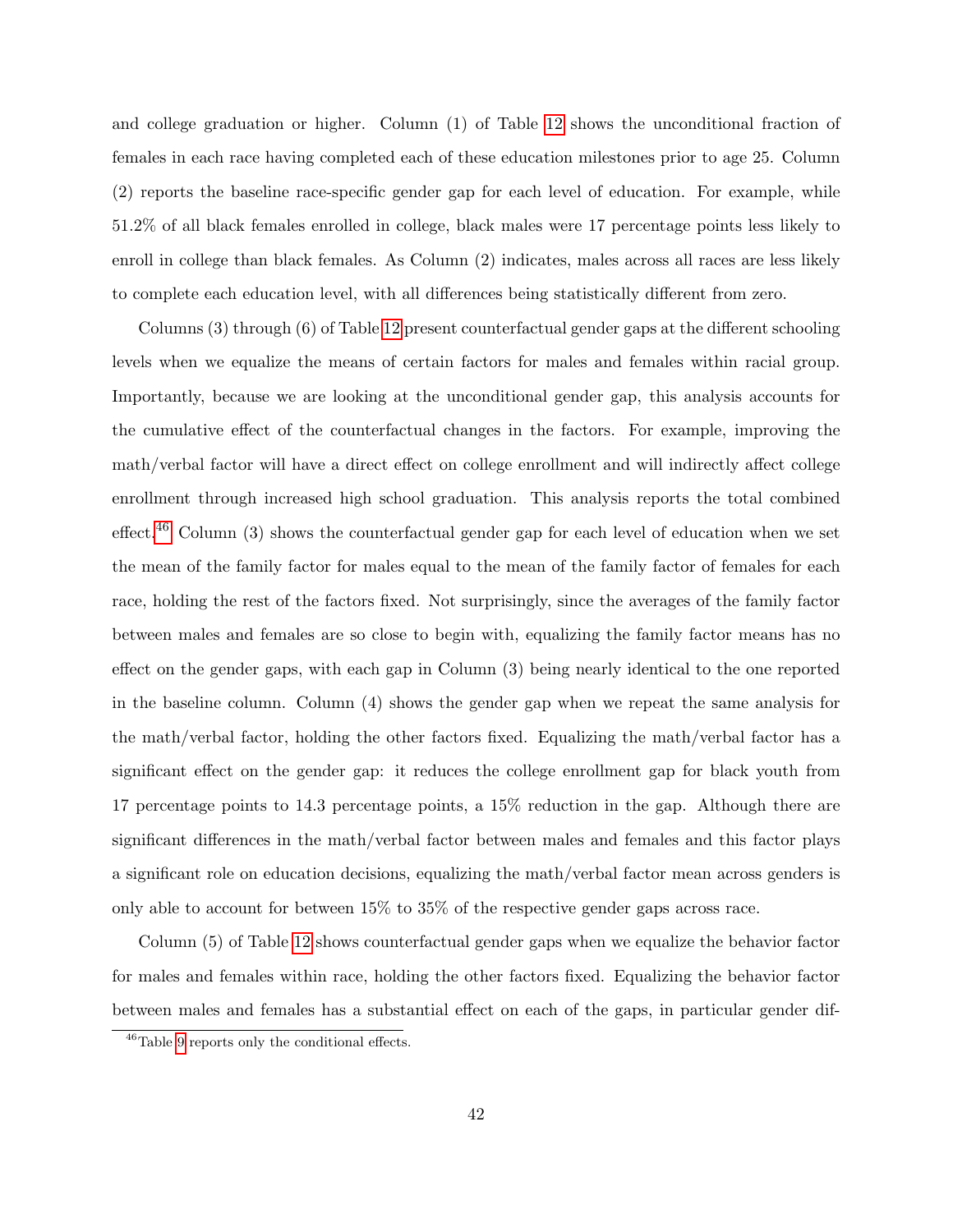|                |                    |                        | Counterfactual Gender Gap Equalizing Factor Mean<br>Male to Factor Mean Female |                                    |                  |             |  |
|----------------|--------------------|------------------------|--------------------------------------------------------------------------------|------------------------------------|------------------|-------------|--|
|                | Female<br>Fraction | <b>Baseline</b><br>Gap | Family<br>Only                                                                 | $\mathrm{Math}/$<br>Verbal<br>Only | Behavior<br>Only | All Factors |  |
|                | (1)                | (2)                    | (3)                                                                            | (4)                                | (5)              | (6)         |  |
| Black          |                    |                        |                                                                                |                                    |                  |             |  |
| HS Grad. and   | 0.790              | $-0.116***$            | $-0.113***$                                                                    | $-0.096***$                        | 0.022            | 0.040       |  |
| Higher         |                    | (0.027)                | (0.024)                                                                        | (0.025)                            | (0.029)          | (0.028)     |  |
| College Enroll | 0.512              | $-0.170***$            | $-0.167***$                                                                    | $-0.143***$                        | $-0.084***$      | $-0.050$    |  |
| and Higher     |                    | (0.020)                | (0.018)                                                                        | (0.019)                            | (0.032)          | (0.030)     |  |
| College Grad.  | 0.170              | $-0.089***$            | $-0.089***$                                                                    | $-0.069***$                        | $-0.059***$      | $-0.031*$   |  |
| and Higher     |                    | (0.014)                | (0.014)                                                                        | (0.016)                            | (0.017)          | (0.019)     |  |
| White          |                    |                        |                                                                                |                                    |                  |             |  |
| HS Grad. and   | 0.866              | $-0.026^{\ast\ast}$    | $-0.028***$                                                                    | $-0.020*$                          | $0.033^{***}\,$  | $0.035***$  |  |
| Higher         |                    | (0.011)                | (0.011)                                                                        | (0.011)                            | (0.012)          | (0.013)     |  |
| College Enroll | 0.615              | $-0.090***$            | $-0.094***$                                                                    | $-0.060***$                        | $-0.025$         | 0.002       |  |
| and Higher     |                    | (0.016)                | (0.014)                                                                        | (0.016)                            | (0.019)          | (0.017)     |  |
| College Grad.  | 0.342              | $-0.100***$            | $-0.102***$                                                                    | $-0.066***$                        | $-0.053***$      | $-0.020$    |  |
| and Higher     |                    | (0.014)                | (0.013)                                                                        | (0.014)                            | (0.016)          | (0.014)     |  |
| Hispanic       |                    |                        |                                                                                |                                    |                  |             |  |
| HS Grad. and   | 0.794              | $-0.064***$            | $-0.063***$                                                                    | $-0.047**$                         | $0.038*$         | $0.052***$  |  |
| Higher         |                    | (0.020)                | (0.021)                                                                        | (0.021)                            | (0.022)          | (0.020)     |  |
| College Enroll | 0.460              | $-0.077***$            | $-0.076***$                                                                    | $-0.049*$                          | 0.011            | 0.040       |  |
| and Higher     |                    | (0.023)                | (0.023)                                                                        | (0.027)                            | (0.026)          | (0.025)     |  |
| College Grad.  | 0.144              | $-0.051^{***}\,$       | $-0.050***$                                                                    | $-0.037**$                         | $-0.027$         | $-0.011$    |  |
| and Higher     |                    | (0.013)                | (0.013)                                                                        | (0.015)                            | (0.019)          | (0.019)     |  |

<span id="page-42-0"></span>

|  | Table 12: Counterfactual Educational Attainment at Age 24 |  |  |  |  |  |
|--|-----------------------------------------------------------|--|--|--|--|--|
|--|-----------------------------------------------------------|--|--|--|--|--|

Note: Female fraction denotes the proportion of females completing a given schooling level. Baseline gap reports the gender gap at that specific educational level. Columns (3) to (6) report how the gender gap in educational attainment would change if males of a given racial group were given the factor means of their female counterparts. \*\*\*, \*\* and \* indicate significance at the 1%, 5% and 10% level, respectively.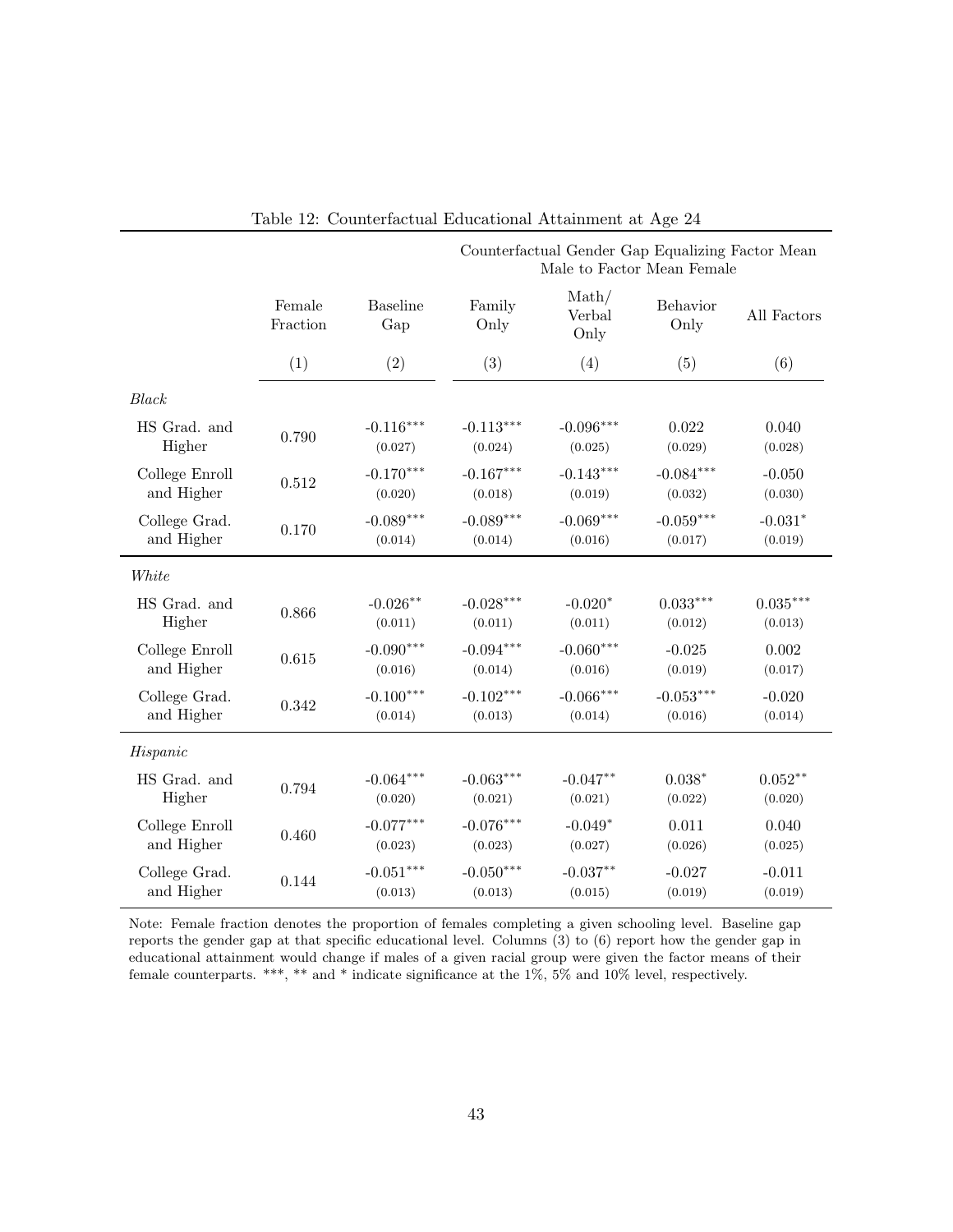ferences in high school graduation and college enrollment. For example, the gender gap in high school completion is fully explained for all racial groups once behavior differences between males and females are eliminated. In a similar vein, 51% of the gap in college enrollment among black youth is eliminated when the mean of the behavior factor for black males is equalized to the mean of the behavior factor for black females. Moreover, the gender gap in college enrollment for white youth and Hispanic youth are no longer statistically significant once we control for mean differences in the behavior factor. Finally, the last column of the table shows the counterfactual gender gap when all of the factor means for males are equalized to the female factor means. We find that, for almost all levels of the educational career, gender differences in educational attainment are no longer statistically significant or in some cases even reverted. The only exception is college completion for black males, who are still 3.1 percentage points less likely to graduate from college than black females. These counterfactuals show that nearly all of the gender differences in education can be explained by gender differences in the factors, with differences in the behavior factor being the primary component.

In the next set of counterfactuals, we focus exclusively on the gender and racial gaps in college enrollment as we set the factor means for each racial/gender group equal to the factor means of white females, who have the highest endowments for each of the factors.<sup>[47](#page-43-0)</sup> Because we are equalizing all of the factor means for each race/gender group to a common value, this analysis allows us to study how differences in the factor means contribute to both gender and racial differences in educational decisions. Column (1) of the table focuses on the gender gap in college enrollment for black youth and shows how the gender gap changes as the factor means of both black males and black females are equalized to the means of white females. The bottom row of the table reports the original baseline gap, which is 17 percentage points. Improving the family factor of both black males and females, holding the other factors fixed, has a substantial effect on the gender gap, reducing it by 55%. This result highlights one of our key findings: black males are much more responsive to improvements in family/environment than black females.

Column (3) turns to an analysis of the black-white racial gap in college enrollment among

<span id="page-43-0"></span> $47$ Although white males have on average higher values for the family factor, the difference is not statistically significant.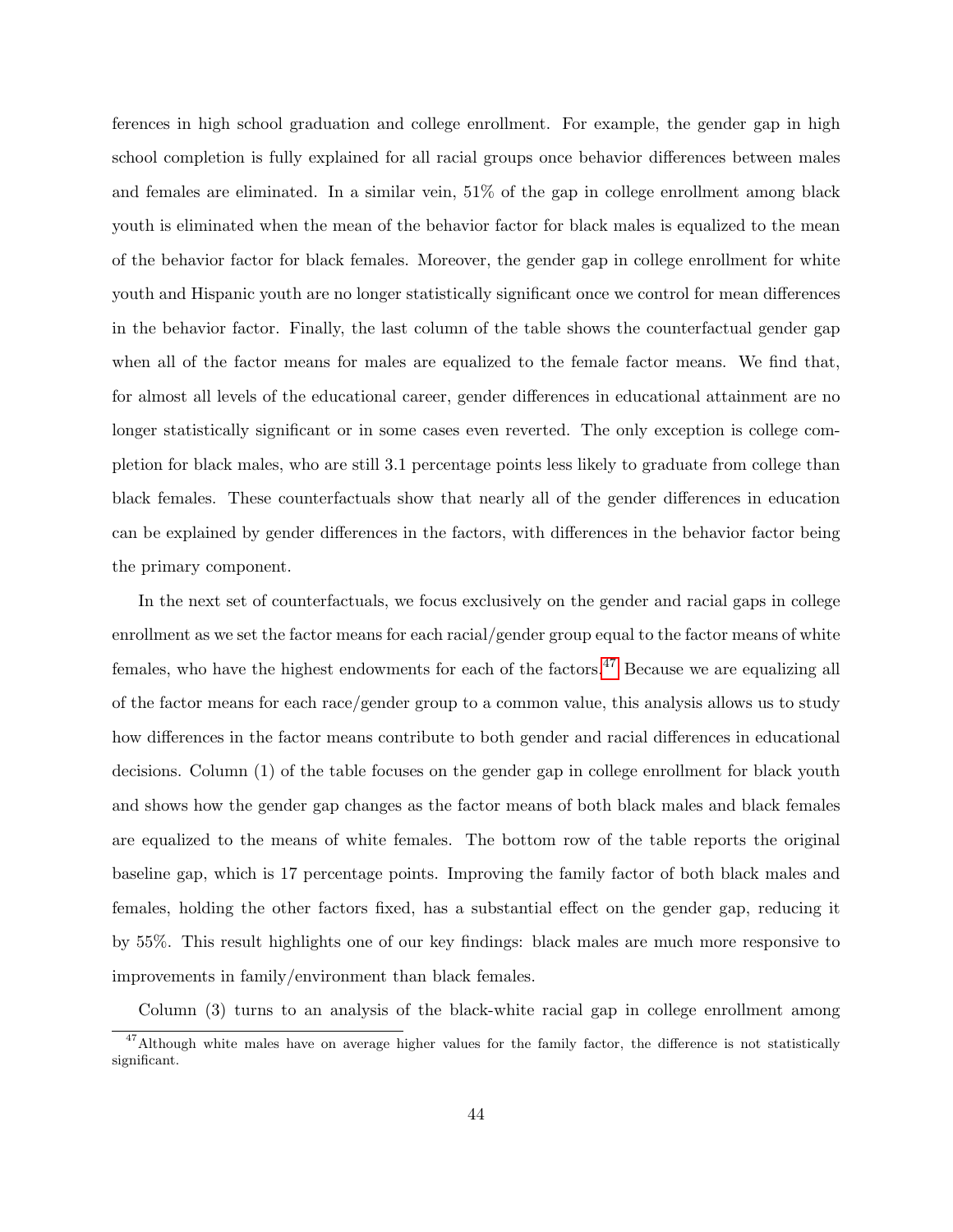|                  | Mean of White Females    |                        |                        |                        |                        |                        |  |
|------------------|--------------------------|------------------------|------------------------|------------------------|------------------------|------------------------|--|
|                  |                          | Male v. Female         |                        | Male                   |                        | Female                 |  |
|                  | <b>Black</b><br>Hispanic |                        | Black v.<br>White      | Hisp. v.<br>White      | Black v.<br>White      | Hisp. v.<br>White      |  |
|                  | (1)                      | (2)                    | (3)                    | (4)                    | (5)                    | (6)                    |  |
| Family Only      | $-0.075*$<br>(0.043)     | $-0.118**$<br>(0.046)  | 0.005<br>(0.038)       | $-0.074**$<br>(0.035)  | $-0.014$<br>(0.033)    | $-0.050$<br>(0.042)    |  |
| Math/Verbal Only | $-0.200***$<br>(0.042)   | $-0.036$<br>(0.062)    | $-0.112***$<br>(0.037) | $-0.018$<br>(0.042)    | 0.029<br>(0.033)       | $-0.042$<br>(0.040)    |  |
| Behavior Only    | $-0.086**$<br>(0.038)    | 0.008<br>(0.024)       | $-0.129***$<br>(0.038) | $-0.130***$<br>(0.024) | $-0.069***$<br>(0.022) | $-0.163***$<br>(0.019) |  |
| All Factors      | $-0.010$<br>(0.033)      | 0.016<br>(0.036)       | $0.136***$<br>(0.029)  | $0.066***$<br>(0.025)  | $0.148***$<br>(0.021)  | $0.052**$<br>(0.024)   |  |
| Baseline Gap     | $-0.170***$<br>(0.020)   | $-0.077***$<br>(0.023) | $-0.183***$<br>(0.020) | $-0.141***$<br>(0.019) | $-0.103***$<br>(0.020) | $-0.155***$<br>(0.017) |  |

Table 13: Counterfactual Gender/Race Gap in College Enrollment

Equalizing Factor Mean of Each Race/Gender Group to Factor

Note: Columns (1) and (2) report the counterfactual gender gap in college enrollment if males of a given racial group were given the factor means of white females. Columns (3) and (4) report the counterfactual racial gap if males in each racial group were given the factor means of white females. Columns (5) and (6) report the counterfactual racial gap if females in each racial group were given the factor means of white females. \*\*\*, \*\* and \* indicate significance at the 1%, 5% and 10% level, respectively.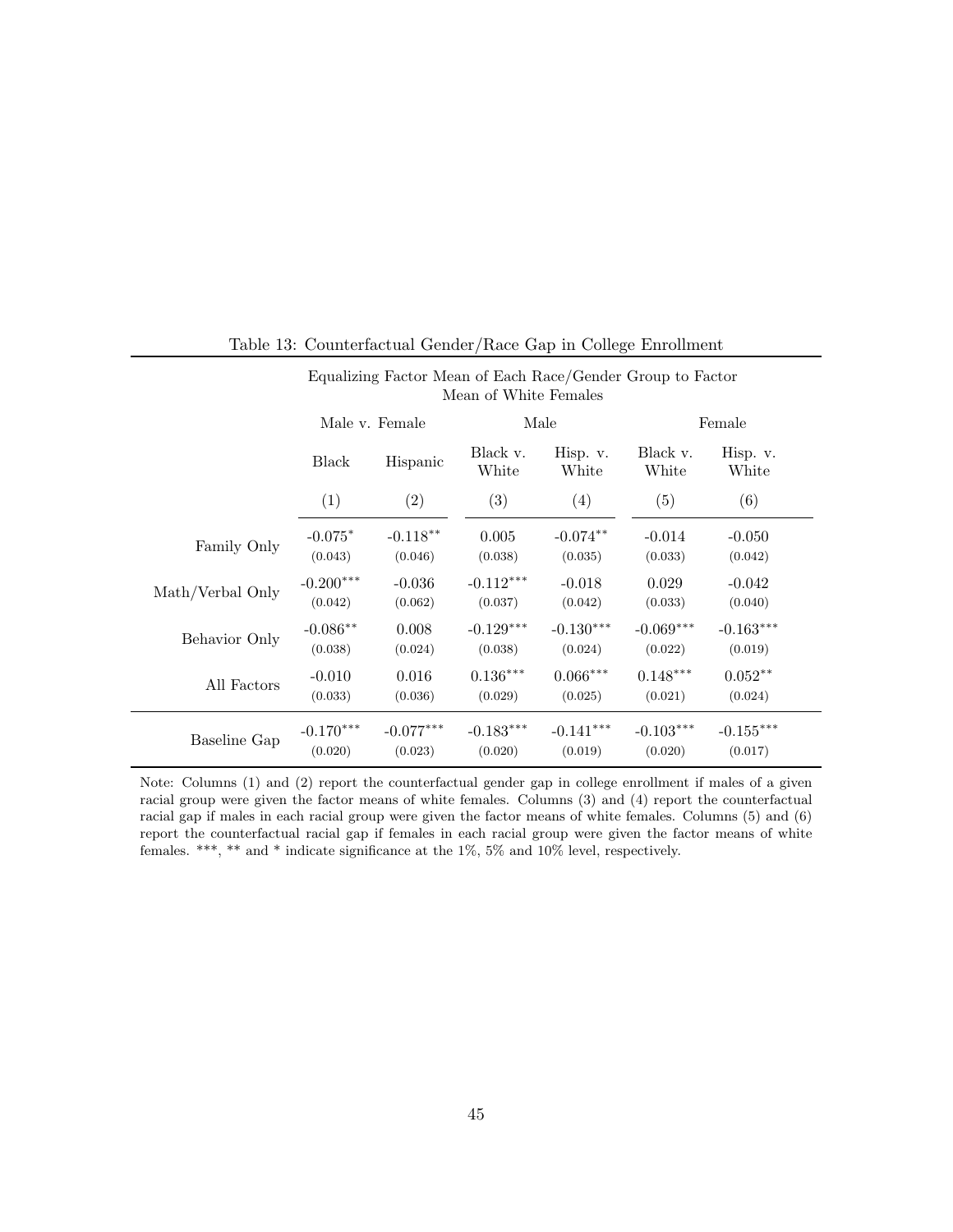males. Black males are 18.3 percentage points less likely to enroll in college compared to white males. However, this difference is eliminated entirely when the mean of the family factor for both populations is equalized to the mean of the white female family factor, holding the levels of the other factors fixed. Column (5) focuses on the black-white racial gap among females and also demonstrates that the gap is eliminated when the family factor is equalized. In sum, Table [12](#page-42-0) shows that equalizing the factor means for all race/gender groups to a common set of values, i.e. the factor means of white females, can account for all race and gender gaps in college enrollment.

Finally, to summarize the role of differential arrest rates on the gender gap in educational attainment, we study how educational outcomes would change in a counterfactual scenario where arrests have no impact on educational decisions, i.e. we set the coefficient on arrest in the schooling equation to zero. To implement this analysis, we first simulate data under the full model. Columns (1), (3) and (5) in Table [14](#page-46-0) show the distribution of education outcomes by race and gender for those experiencing an arrest in the simulation. These education shares are nearly identical with the actual averages in Table [2.](#page-9-0) Columns  $(2)$ ,  $(4)$  and  $(6)$  show the change in the education shares when we re-simulate the data for these individuals and set the coefficient on arrests in the schooling equation to zero. These results show that arrests have little impact on educational outcomes. For example, while only 52.3% of black males who were arrested prior to age 25 will complete high school, this figure only increases 2.2 percentage points when the effect of arrests are removed from their decisions. From this analysis we can conclude that the below-average education profile of those being arrested can be entirely accounted for by the prevalence of the factors in both the schooling and arrest outcome equations and cannot be explained by the material act of being arrested. Furthermore, differences in arrest rates can account for little, if any, of the gender gap in educational attainment.

In summary, the counterfactual simulations shown in this section highlight three main findings. First, differences in the factor means between males and females account for most of the gender gaps in educational attainment, which is primarily explained by differences in the behavior factor and the remainder by differences in the math/verbal factor. Second, black males have a substantially stronger response to the family factor compared to black females and the population in general,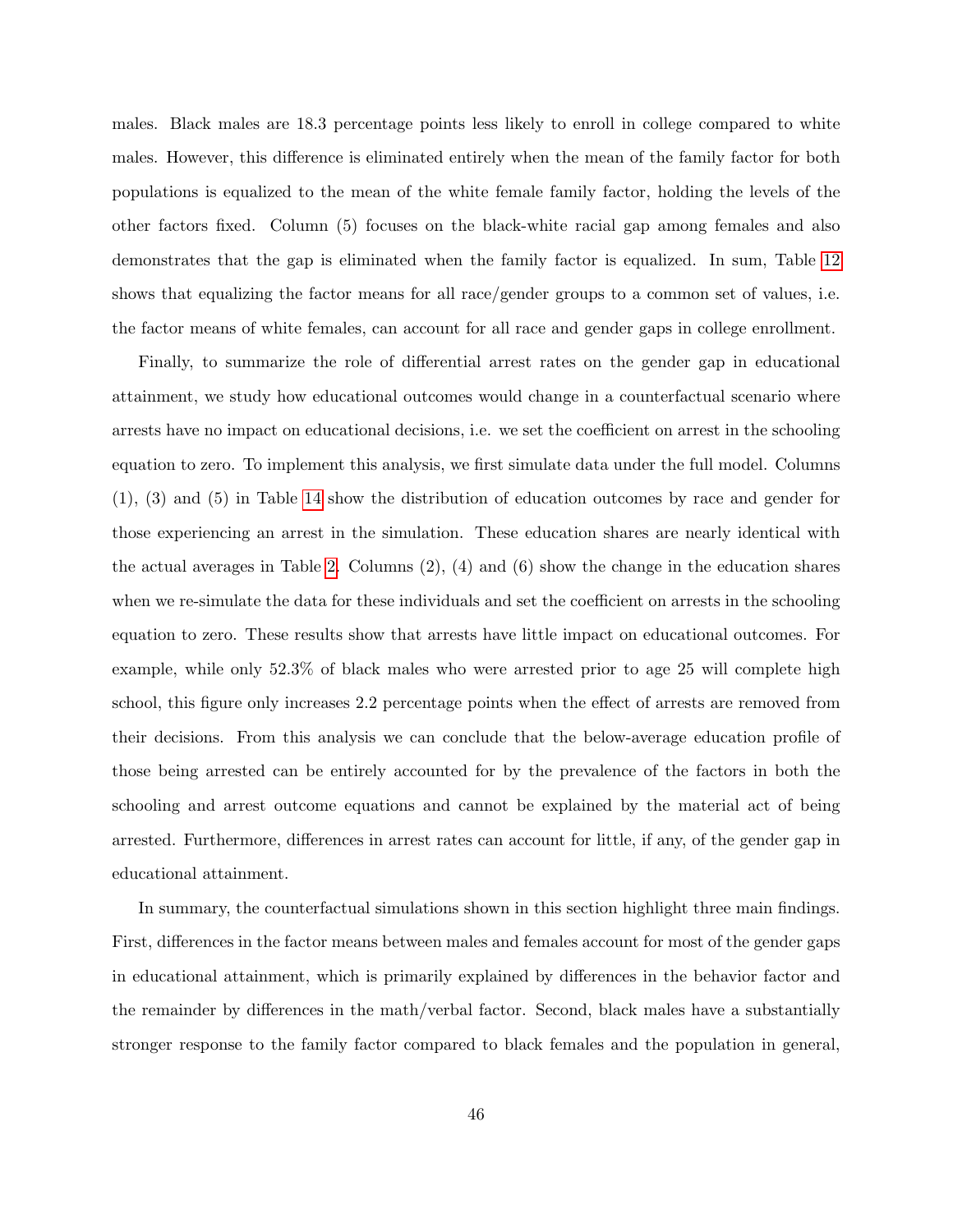|                              | Black                                                                |       | White                            |                                  | Hispanic |                                         |
|------------------------------|----------------------------------------------------------------------|-------|----------------------------------|----------------------------------|----------|-----------------------------------------|
|                              | Arrested<br>Increase<br>Prior to<br>if Never<br>Age $25$<br>Arrested |       | Arrested<br>Prior to<br>Age $25$ | Increase<br>if Never<br>Arrested |          | <b>Increase</b><br>if Never<br>Arrested |
|                              | (1)                                                                  | (2)   | (3)                              | (4)                              | (5)      | (6)                                     |
| Males                        |                                                                      |       |                                  |                                  |          |                                         |
| HS Grad. and Higher          | 0.523                                                                | 0.022 | 0.678                            | 0.020                            | 0.563    | 0.023                                   |
| College Enroll and<br>Higher | 0.229                                                                | 0.010 | 0.325                            | 0.008                            | 0.239    | 0.011                                   |
| College Grad. and<br>Higher  | 0.042                                                                | 0.002 | 0.110                            | 0.004                            | 0.048    | 0.003                                   |
| Females                      |                                                                      |       |                                  |                                  |          |                                         |
| HS Grad. and Higher          | 0.587                                                                | 0.016 | 0.665                            | 0.016                            | 0.618    | 0.019                                   |
| College Enroll and<br>Higher | 0.321                                                                | 0.009 | 0.342                            | 0.006                            | 0.269    | 0.009                                   |
| College Grad. and<br>Higher  | 0.071                                                                | 0.003 | 0.137                            | 0.003                            | 0.073    | 0.002                                   |

<span id="page-46-0"></span>Table 14: Counterfactual Age 24 Educational Attainment With No Arrests

Note: Columns (1), (3) and (5) show the distribution of education outcomes by race and gender for those experiencing an arrest in the simulation. Columns (2), (4) and (6) show the change in the education level shares when we re-simulate the data for these individuals and set the coefficient on arrests in the schooling equation to zero.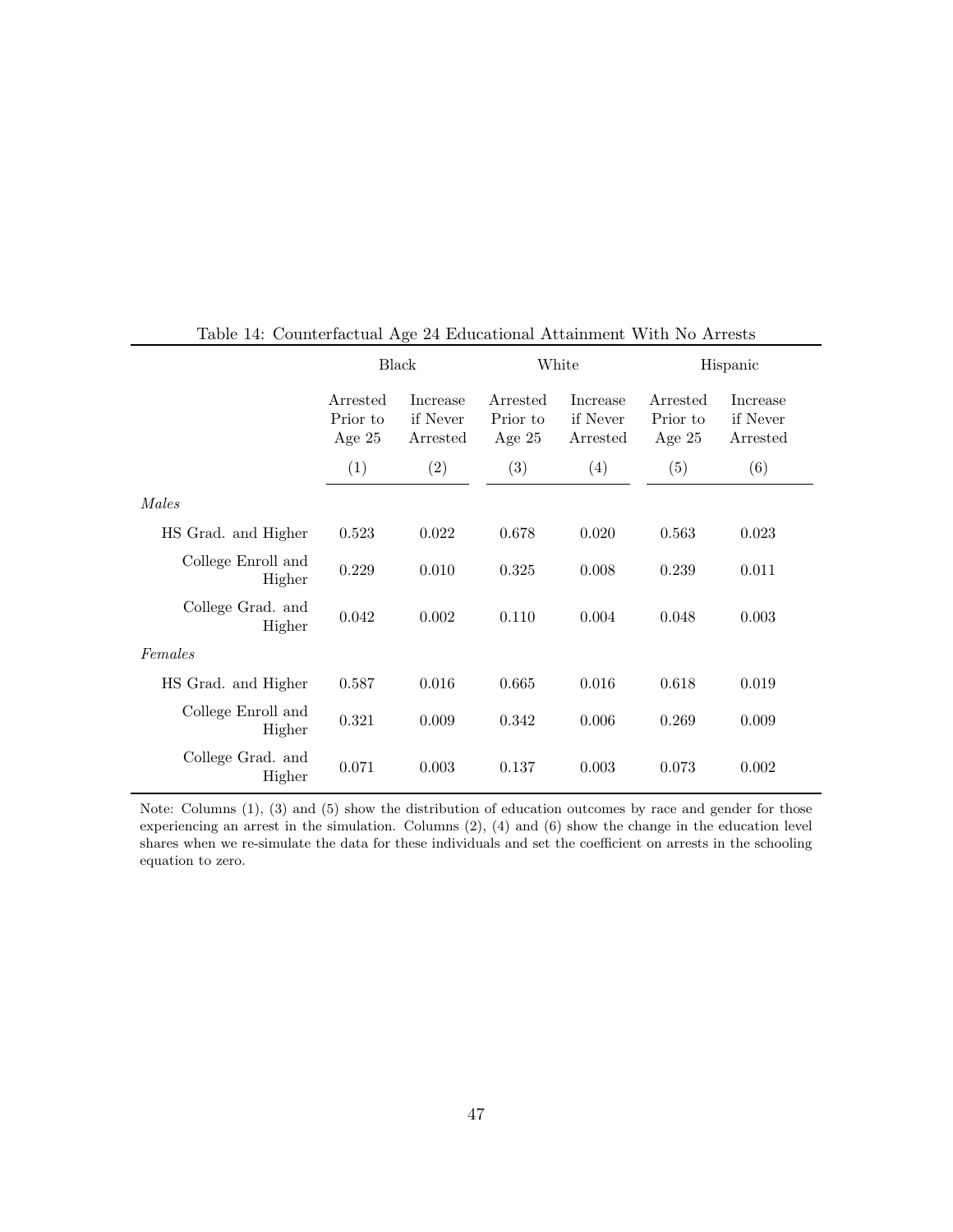such that increasing the family factor for black youth to match the family factor for white youth significantly reduces the gender gap in college enrollment among black youth and eliminates the black-white racial gap among males. Finally, once accounting for the family, math/verbal and behavior factors, arrests have little influence on educational attainment and thus have a minimal effect on educational gender gaps. This is because there is a high correlation between arrests and the behavior factor, such that arrests are due mainly to behavioral differences. We discuss this further in the next section.

## <span id="page-47-0"></span>6 Understanding the Race/Gender Gaps in Arrests

Although the primary reason we incorporate arrests into our analysis is to understand how differential arrest rates between males and females shape gender gaps in educational attainment, we can also use the estimates from our model to gain insight into the sources of the gender and racial gaps in arrests observed in Table [2.](#page-9-0) Table [15](#page-48-0) studies the role of differences in factor means on the observed gender and racial gaps in the fraction arrested prior to age 25. Columns (1) to (3) focus on the gender gaps in arrests within race. The bottom row of each table shows the baseline gaps in the fraction ever arrested for each race. For example, black males are 32.8 percentage points more likely to be arrested prior to age 25 than black females. Each of the rows of the table shows the counterfactual arrest gaps when we increase each of the factor means of the target group to match the factor means of the comparison group, in the gender analysis, the factor means of black males are increased to match the factor means of black females. Columns (1) to (3) show that differences in the mean of the behavior factor between males and females within race account for more than half of the gender gap in arrest for each race, although even after accounting for differences in all of the factors males are still statistically more likely to be arrested.

Columns (4) and (5) analyze the racial gaps in arrest rates among males, with columns (6) and (7) focusing on females. Looking at the baseline probabilities, columns (4) through (7) show that the arrest gaps between Hispanic males and white males, black females and white females, and Hispanic females and white females, are not statistically significant even without controlling for the factors. However, the racial gap between black males and white males is large and statistically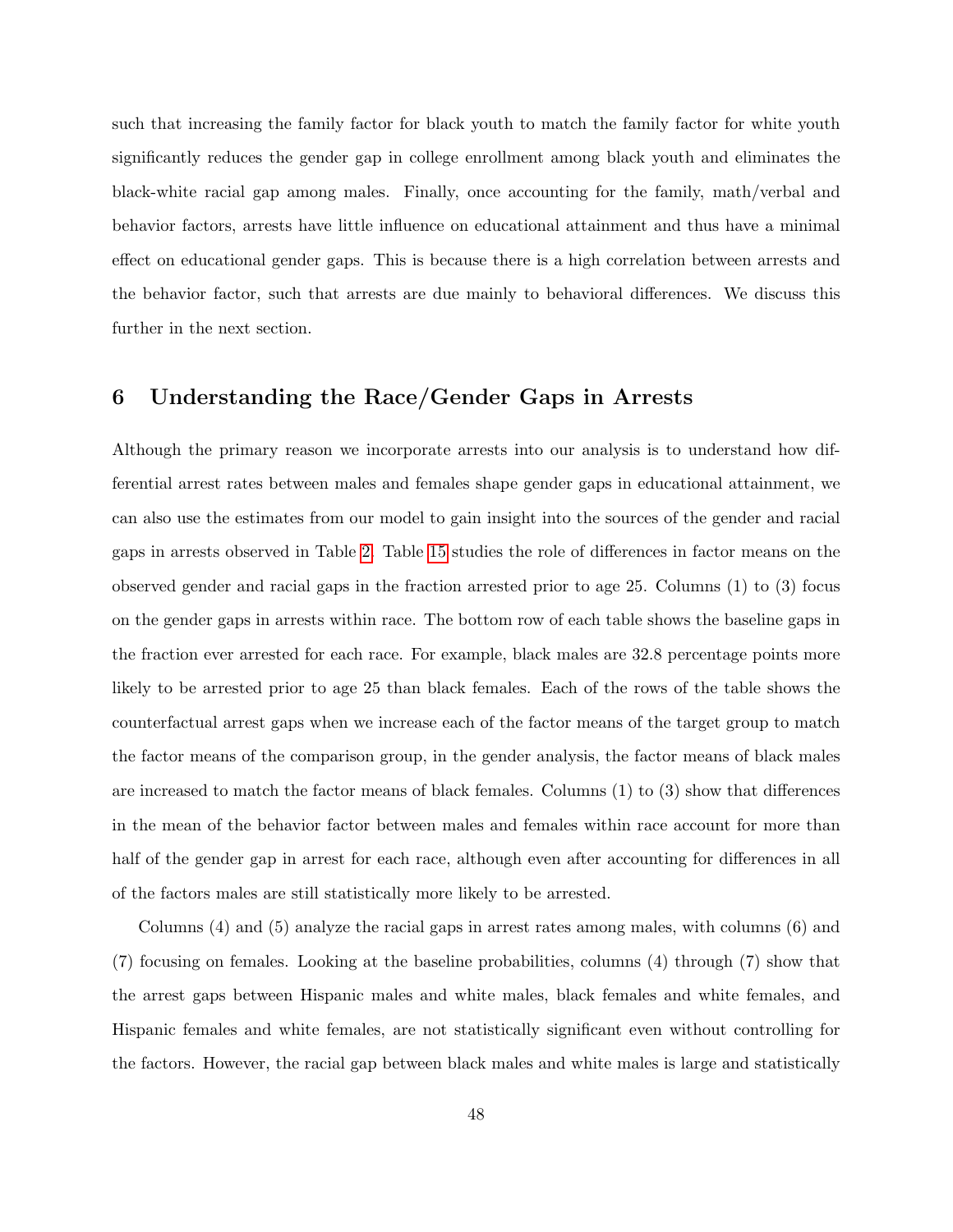|                  | Equalizing Factor Mean Male to<br>Factor Mean Female |                        |            |                   | Equalizing Factor Mean Non-White to<br>Factor Mean White |                   |                   |  |
|------------------|------------------------------------------------------|------------------------|------------|-------------------|----------------------------------------------------------|-------------------|-------------------|--|
|                  | Male v. Female                                       |                        |            |                   | Male                                                     |                   | Female            |  |
|                  | <b>Black</b>                                         | White                  | Hispanic   | Black v.<br>White | Hisp. v.<br>White                                        | Black v.<br>White | Hisp. v.<br>White |  |
|                  | (1)                                                  | (2)                    | (3)        | (4)               | (5)                                                      | (6)               | (7)               |  |
| Family Only      | $0.327***$                                           | $0.182***$             | $0.231***$ | $0.095***$        | $-0.015$                                                 | $-0.029$          | $-0.046*$         |  |
|                  | (0.020)                                              | (0.013)                | (0.022)    | (0.035)           | (0.035)                                                  | (0.026)           | (0.024)           |  |
| Math/Verbal Only | $0.349***$                                           | $0.194***$             | $0.243***$ | $0.199***$        | $0.069**$                                                | 0.025             | $-0.001$          |  |
|                  | (0.026)                                              | (0.013)                | (0.023)    | (0.040)           | (0.035)                                                  | (0.028)           | (0.028)           |  |
| Behavior Only    | $0.113***$                                           | $0.068^{\ast\ast\ast}$ | $0.080**$  | $-0.023$          | 0.007                                                    | $-0.049**$        | $-0.015$          |  |
|                  | (0.030)                                              | (0.021)                | (0.032)    | (0.031)           | (0.020)                                                  | (0.020)           | (0.024)           |  |
| All Factors      | $0.130***$                                           | $0.080***$             | $0.089***$ | $-0.009$          | 0.010                                                    | $-0.044*$         | $-0.011$          |  |
|                  | (0.036)                                              | (0.024)                | (0.034)    | (0.036)           | (0.029)                                                  | (0.023)           | (0.030)           |  |
| Baseline Gap     | $0.328^{\ast\ast\ast}$                               | $0.181***$             | $0.232***$ | $0.140***$        | 0.024                                                    | $-0.006$          | $-0.027$          |  |
|                  | (0.021)                                              | (0.013)                | (0.022)    | (0.017)           | (0.019)                                                  | (0.018)           | (0.018)           |  |

## <span id="page-48-0"></span>Table 15: Counterfactual Gender/Race Gap in Fraction Ever Arrested Prior to Age 24

Note: Columns (1) through (3) report the counterfactual gender gap in arrests if males of a given racial group were given the factor means of their female counterparts. Columns (4) and (5) report the counterfactual racial gap in arrests if males in each racial group were given the factor means of white males. Columns (6) and (7) report the counterfactual racial gap in arrests if females in each racial group were given the factor means of white females. \*\*\*, \*\* and \* indicate significance at the  $1\% ,\, 5\%$  and  $10\%$  level, respectively.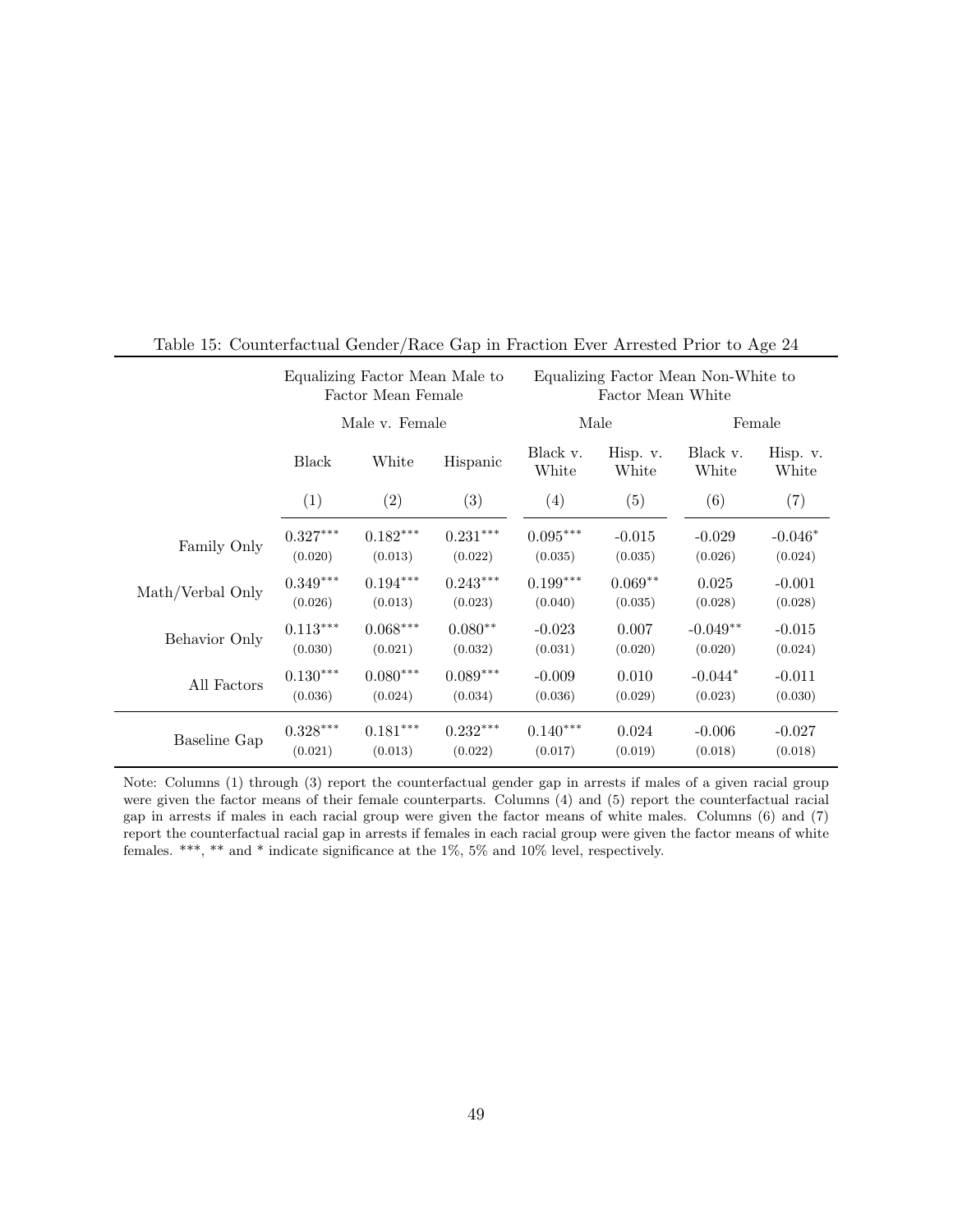significant, with black males being 14 percentage points more likely to be arrested prior to age 25 than white males. Column (4) shows the counterfactual black-white racial gap in arrests among males when we equalize the factor means for black males to the factor means of white males. This analysis shows that differences in the behavior factor account for the entirety of the blackwhite racial gap in arrests among males, where the counterfactual racial gap falls from 14 to -2.3 percentage points when the behavior factor is equalized.

In summary, given the predominant influence of the behavior factor on arrest outcomes, differences in the behavior factor among males and females account for more than half of the observed gender differences in arrest rates. Furthermore, differences in the behavior factor among black males and white males fully explain racial disparities in arrests.

# <span id="page-49-0"></span>7 Conclusion

Understanding the causes of gender disparities in educational attainment has been and continuous to be of central interest to researchers. Given the substantial variation in the gender gap across race, and recognizing that different mechanisms documented in the literature may operate differently across races, this paper extends the literature by examining which mechanisms are most influential to the different gender gaps within race. We develop a novel empirical framework to study this question that combines a sequential schooling and arrest model with a multi-factor model of student characteristics. This approach allows us to separate the importance of three distinct mechanisms relevant for the gender gap in educational attainment: First, the role of different student-level characteristics between males and females. Second, the role of differential responses to student-level characteristics between males and females; and third, the role of differential arrest rates between males and females. Furthermore, by modeling decisions at each grade-level transition, we examine how the roles of each of these three mechanisms evolve over the schooling career.

The factor aspect of our model uses 59 measures of early student outcomes to recover three latent student-level characteristics: a family background factor, a math/verbal factor, and a normative/externalizing behavior factor. Our findings indicate that equalizing the mean of the behavior factor between males and females within racial group would completely explain the gender gap in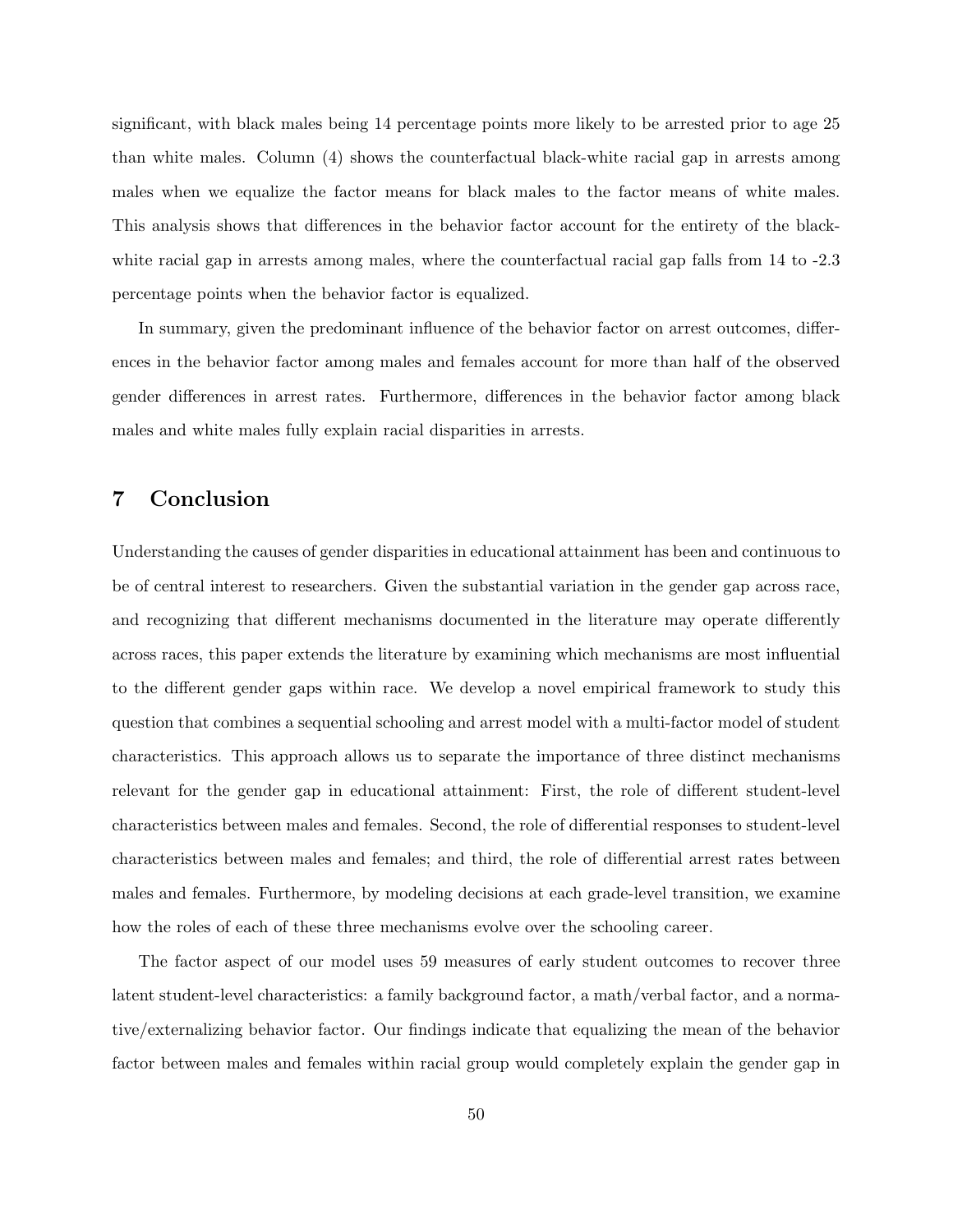high school graduation, and it would substantially reduce the gap in postsecondary participation. For example, the large gender gap in college enrollment between black males and females would be reduced by 51%. A similar counterfactual analysis for math/verbal skills leads to a reduction in the gap on the order of 15% to 35%, depending on the racial group. Moreover, we show that the large arrests rates of males, and in particular black males, do not play a relevant role in explaining the gender gap in educational attainment. Finally, we present evidence showing that family background characteristics have a disproportionately larger effect on black males than black females on high school completion and college enrollment. In summary, once all these elements are taken together, our model can fully explain the gender gap in educational attainment.

The findings of this paper suggest that initiatives aiming to foster normative/externalizing behavior of males, and in particular on black males, could effectively reduce current inequalities in educational attainment. In addition, the fact that black males are more responsive to family background characteristics than their female counterparts when considering educational decisions indicates that more disadvantaged household environments exacerbate the gender gap in educational attainment. Finally, our findings show that racial disparities in educational attainment are mainly driven by the outcomes of black males, therefore policies that focus on keeping them in the education system will largely contribute to reduce the black-white gap.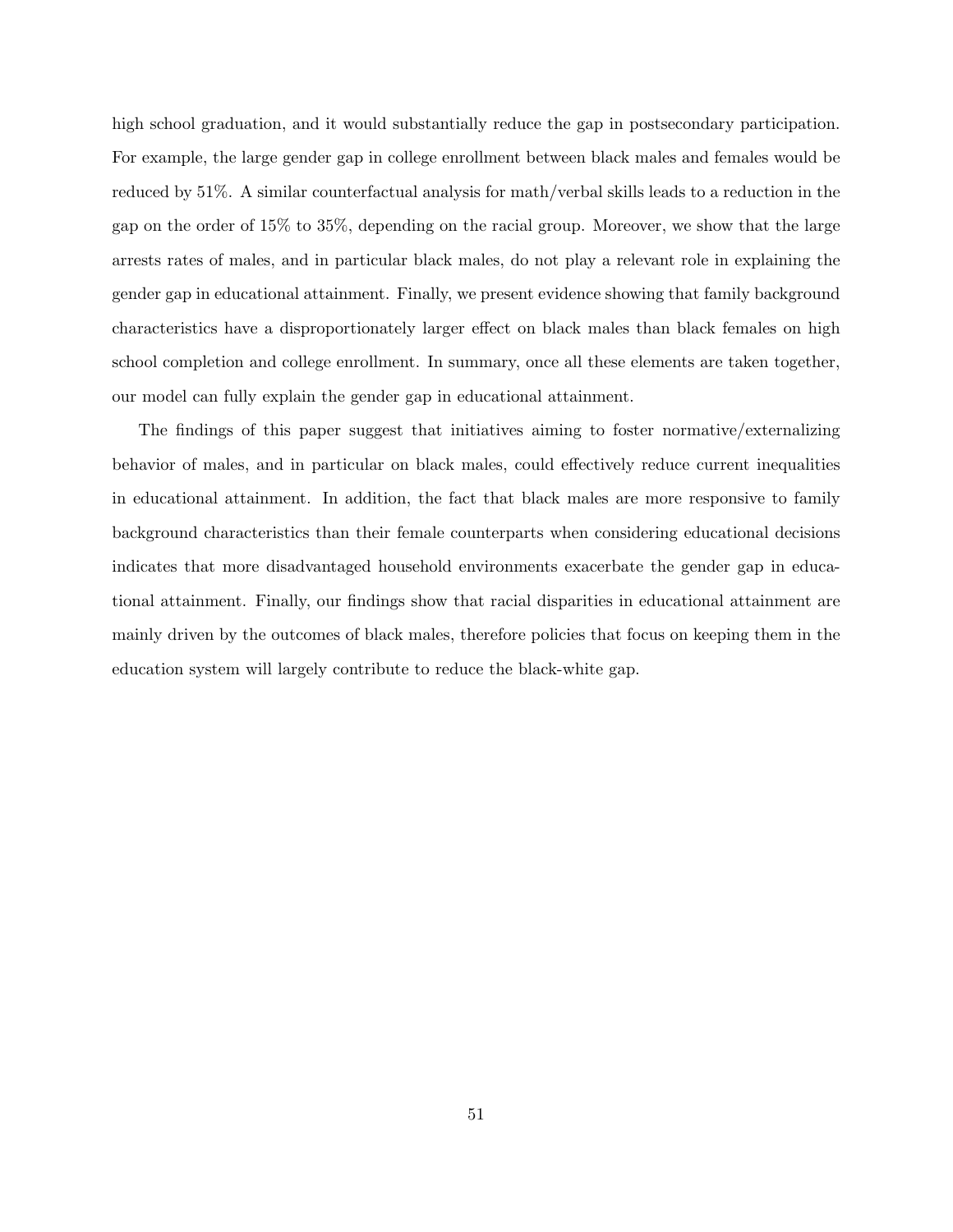# References

- <span id="page-51-0"></span>D. Acemoglu and D. Autor. Skills, tasks and technologies: Implications for employment and earnings. Handbook of Labor Economics, 4:1043–1171, 2011.
- <span id="page-51-9"></span>M. Almlund, A. L. Duckworth, J. J. Heckman, and T. D. Kautz. Personality psychology and economics. Technical report, National Bureau of Economic Research, 2011.
- <span id="page-51-3"></span>E. M. Aucejo and J. James. The path to college education: Are verbal skills more important than math skills? 2015.
- <span id="page-51-1"></span>D. Autor and M. Wasserman. Wayward sons: The emerging gender gap in labor markets and education. Third Way Report, 2013.
- <span id="page-51-2"></span>D. Autor, D. Figlio, K. Karbownik, J. Roth, M. Wasserman, et al. Family disadvantage and the gender gap in behavioral and educational outcomes. Working Paper, (21936), 2016.
- <span id="page-51-5"></span>J. G. Bernburg and M. D. Krohn. Labeling, life chances, and adult crime: The direct and indirect effects of official intervention in adolescence on crime in early adulthood. Criminology,  $41(4)$ : 1287–1318, 2003.
- <span id="page-51-6"></span>M. Bertrand and J. Pan. The trouble with boys: Social influences and the gender gap in disruptive behavior. American Economic Journal: Applied Economics, 5:32–64, 2013.
- <span id="page-51-8"></span>L. Borghans, B. H. Golsteyn, J. J. Heckman, and J. E. Humphries. What do grades and achievement tests measure? 2015.
- <span id="page-51-4"></span>R. Brame, S. D. Bushway, R. Paternoster, and M. G. Turner. Demographic patterns of cumulative arrest prevalence by ages 18 and 23. Crime  $\mathcal{B}$  Delinquency, 60(3):471–486, 2014.
- <span id="page-51-7"></span>L. Broidy, D. Nagin, R. Tremblay, J. Bates, B. Brame, K. Dodge, and D. Fergusson. Developmental trajectories of childhood disruptive behaviors and adolescent delinquency: A six-site, cross-national study. Developmental Psychology, 39(2):222–245, 2003.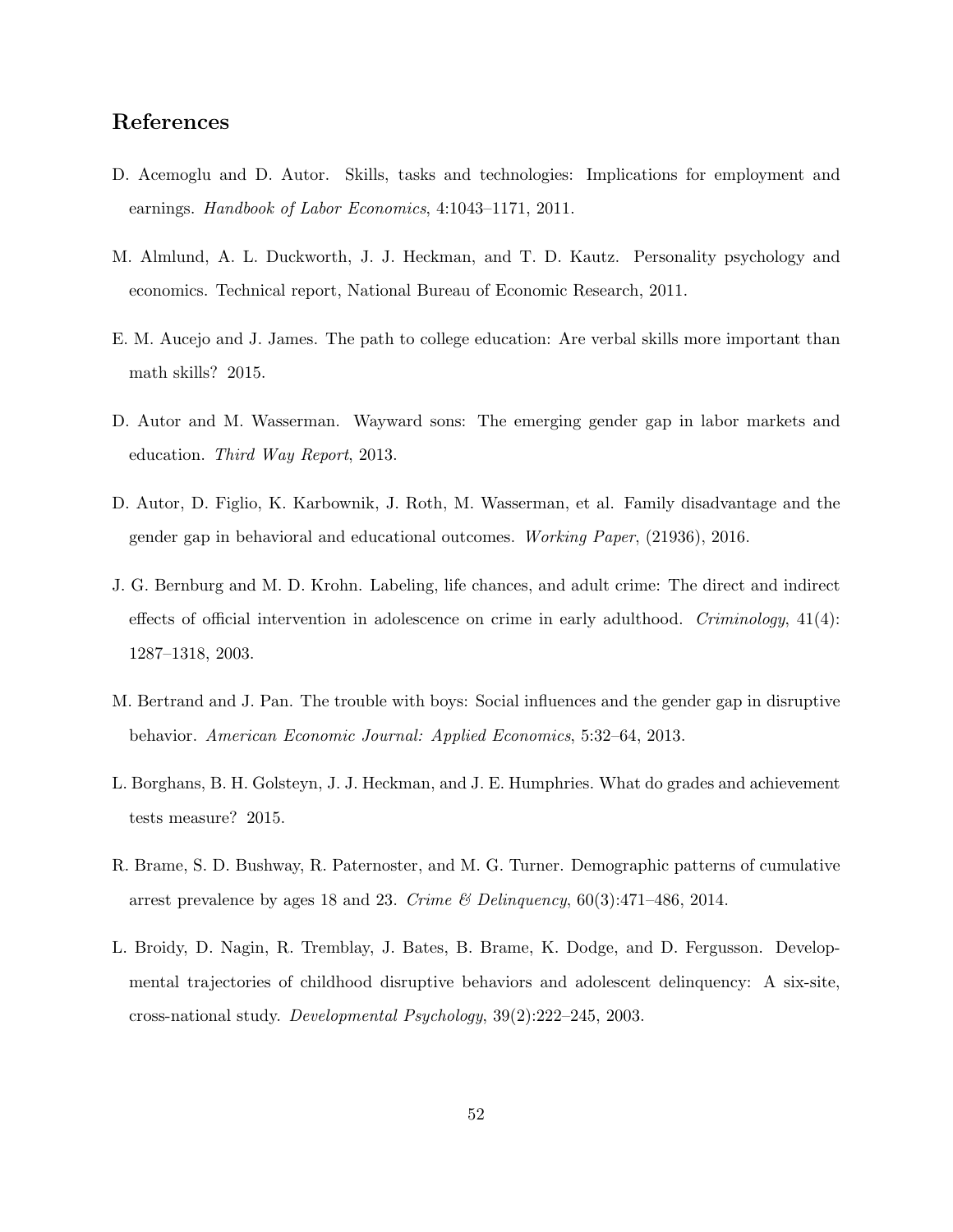- <span id="page-52-0"></span>C. Buchmann and T. A. DiPrete. The growing female advantage in college completion: The role of family background and academic achievement. American Sociological Review, 71(4):515–541, 2006.
- <span id="page-52-5"></span>S. V. Cameron and J. J. Heckman. The dynamics of educational attainment for black, hispanic, and white males. Journal of Political Economy, 109(3):455–499, 2001.
- <span id="page-52-6"></span>P. Carneiro, J. Heckman, and D. Masterov. Labor market discrimination and racial differences in premarket factors. Journal of Law and Economics, 48(1):1–39, 2005.
- <span id="page-52-10"></span>P. A. Cavazos-Rehg, M. J. Krauss, E. L. Spitznagel, M. Schootman, K. K. Bucholz, J. F. Peipert, V. Sanders-Thompson, L. B. Cottler, and L. J. Bierut. Age of sexual debut among u.s. adolescents. Contraception, 80(2):158–162, 2009.
- <span id="page-52-7"></span>J. Cawley, J. Heckman, and E. Vytlacil. Three observations on wages and measured cognitive ability. Journal of Political Economy, 8(4):419–442, 2001.
- <span id="page-52-3"></span>R. Chetty, N. Hendren, F. Lin, J. Majerovitz, and B. Scuderi. Childhood environment and gender gaps in adulthood. Working Paper, (21936), 2016.
- <span id="page-52-9"></span>J. Cooley, S. Navarro, and Y. Takahashi. How the timing of grade retention affects outcomes: Identification and estimation of time-varying treatment effects. 2011.
- <span id="page-52-8"></span>K. Deater-Deckard, K. Dodge, J. Bates, and G. Pettit. Multiple risk factors in the development of externalizing behavior problems: Group and individual differences. Development and Psychopathology, 10(03):469–493, 1998.
- <span id="page-52-1"></span>T. A. DiPrete and J. L. Jennings. Social and behavioral skills and the gender gap in early educational achievement. Social Science Research, 41(1):1–15, 2012.
- <span id="page-52-2"></span>N. M. Fortin, P. Oreopoulos, and S. Phipps. Leaving boys behind: Gender disparities in high academic achievement. Journal of Human Resources, 50(3):549–579, 2015.
- <span id="page-52-4"></span>R. G. Fryer Jr. An empirical analysis of racial differences in police use of force. Technical report, National Bureau of Economic Research, 2016.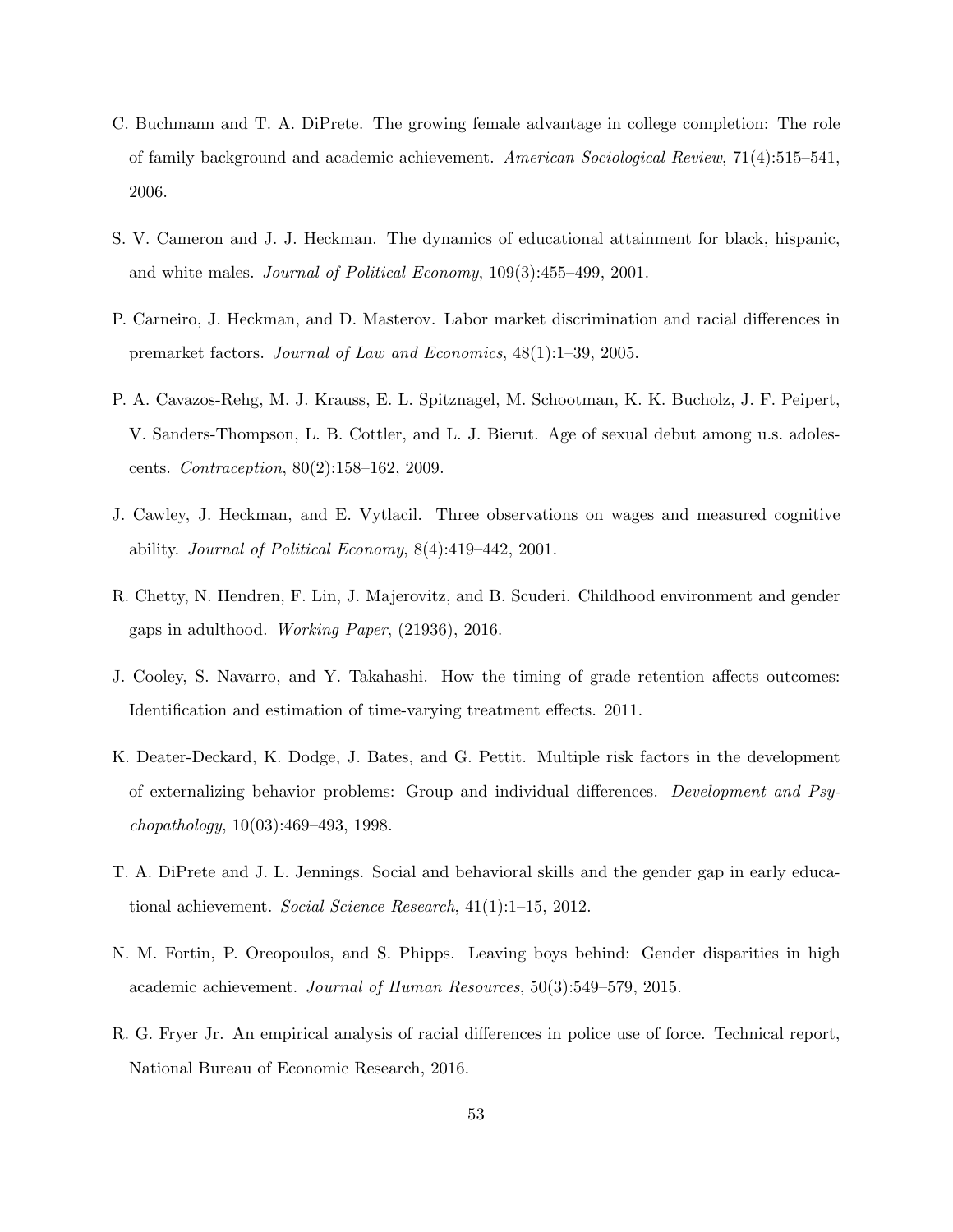- <span id="page-53-0"></span>C. Goldin, L. F. Katz, and I. Kuziemko. The homecoming of american college women: The reversal of the college gender gap. The Journal of Economic Perspectives, 20(4):133–156, 2006.
- <span id="page-53-9"></span>R. Goodman. The strengths and difficulties questionnaire: a research note. Journal of Child Psychology and Psychiatry, 38(5):581–586, 1997.
- <span id="page-53-4"></span>J. Heckman, J. Stixrud, and S. Urzua. The effects of cognitive and non-cognitive abilities on labor market outcomes and social behavior. Journal of Labor Economics, 24(3):411–482, 2006.
- <span id="page-53-7"></span>J. Heckman, R. Pinto, and P. Savelyev. Understanding the mechanisms through which an influential early childhood program boosted adult outcomes. American Economic Review, 103(6):1–35, 2013.
- <span id="page-53-2"></span>J. J. Heckman. The american family in black & white: A post-racial strategy for improving skills to promote equality. Daedalus,  $140(2):70-89$ ,  $2011$ .
- <span id="page-53-10"></span>J. J. Heckman, J. E. Humphries, and G. Veramendi. Web appendix for estimating the causal effects of schooling. 2015.
- <span id="page-53-8"></span>L. R. Huesmann, L. D. Eron, and E. F. Dubow. Childhood predictors of adult criminality: are all risk factors reflected in childhood aggressiveness? Criminal Behaviour and Mental Health, 12(3): 185–208, 2002.
- <span id="page-53-1"></span>B. A. Jacob. Where the boys aren't: Non-cognitive skills, returns to school and the gender gap in higher education. *Economics of Education review*,  $21(6)$ :589–598, 2002.
- <span id="page-53-3"></span>J. James. MM algorithm for general mixed multinomial logit models. Journal of Applied Econometrics, 2016.
- <span id="page-53-5"></span>J. Lavigne, R. Gibbons, K. Christofel, R. Arend, H. Binns, N. Dawson, H. Sobel, and C. Isaacs. Prevalence rates and correlates of psychiatric disorders among preschool children. Journal of the American Academy of Child and Adolescent Psychiatry, 35:204–214, 1996.
- <span id="page-53-6"></span>R. Lerner and L. Steinberg. Handbook of Adolescent Psychology, Volume 1: Individual Bases of Adolescent Development, volume 1. John Wiley & Sons, 2009.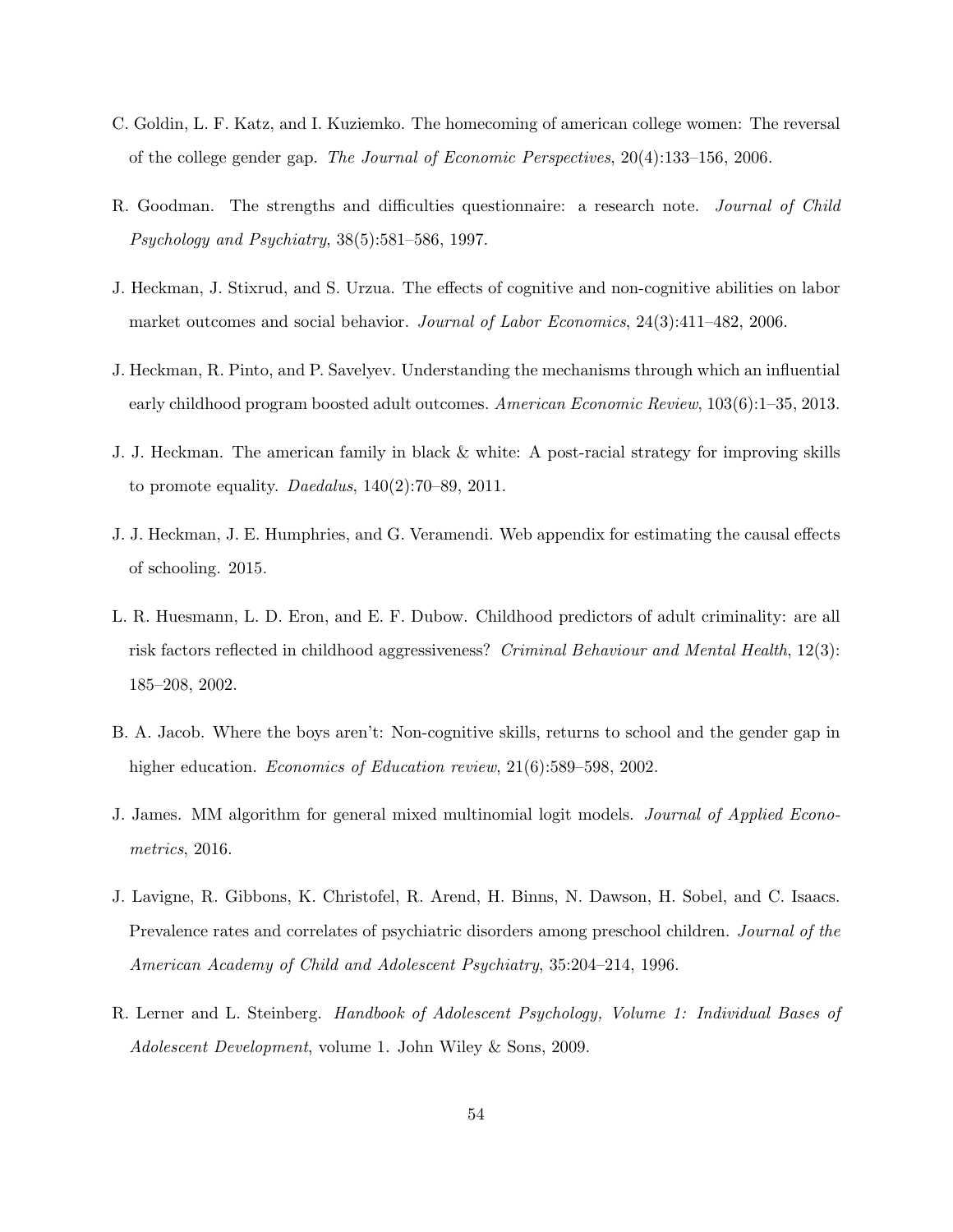- <span id="page-54-1"></span>S. Lundberg and R. A. Pollak. Cohabitation and the uneven retreat from marriage in the united states, 1950–2010. In Human capital in history: The American record, pages 241–272. University of Chicago Press, 2014.
- <span id="page-54-0"></span>A. McDaniel, T. A. DiPrete, C. Buchmann, and U. Shwed. The black gender gap in educational attainment: Historical trends and racial comparisons. Demography, 48(3):889–914, 2011.
- <span id="page-54-3"></span>D. Neal and W. Johnson. The role of premarket factors in black-white wage differences. Journal of Political Economy, 104(5):869–895, 1996.
- <span id="page-54-4"></span>M. Ree and T. Carretta. Group differences in aptitude factor structure on the asvab. Educational and Psychological Measurement, 55(2):268–277, 1995.
- <span id="page-54-8"></span>H.-L. Schofield, K. Bierman, B. Heinrichs, R. Nix, C. P. P. R. Group, et al. Predicting early sexual activity with behavior problems exhibited at school entry and in early adolescence. Journal of Abnormal Child Psychology, 36(8):1175–1188, 2008.
- <span id="page-54-6"></span>C. Segal. Misbehavior, education, and labor market outcomes. Journal of the European Economic Association, 11(4):743–779, 2013.
- <span id="page-54-2"></span>G. Sweeten. Who will graduate? Disruption of high school education by arrest and court involvement. Justice Quarterly, 23(4):462–480, 2006.
- <span id="page-54-5"></span>R. Thompson, J. K. Tabone, A. Litrownik, E. Briggs, J. Hussey, D. English, and H. Dubowitz. Early adolescent risk behavior outcomes of childhood externalizing behavioral trajectories. The Journal of Early Adolescence, 2010.
- <span id="page-54-7"></span>F. Vitaro, M. Brendgen, S. Larose, and R. E. Trembaly. Kindergarten disruptive behaviors, protective factors, and educational achievement by early adulthood. Journal of educational psychology, 97(4):617, 2005.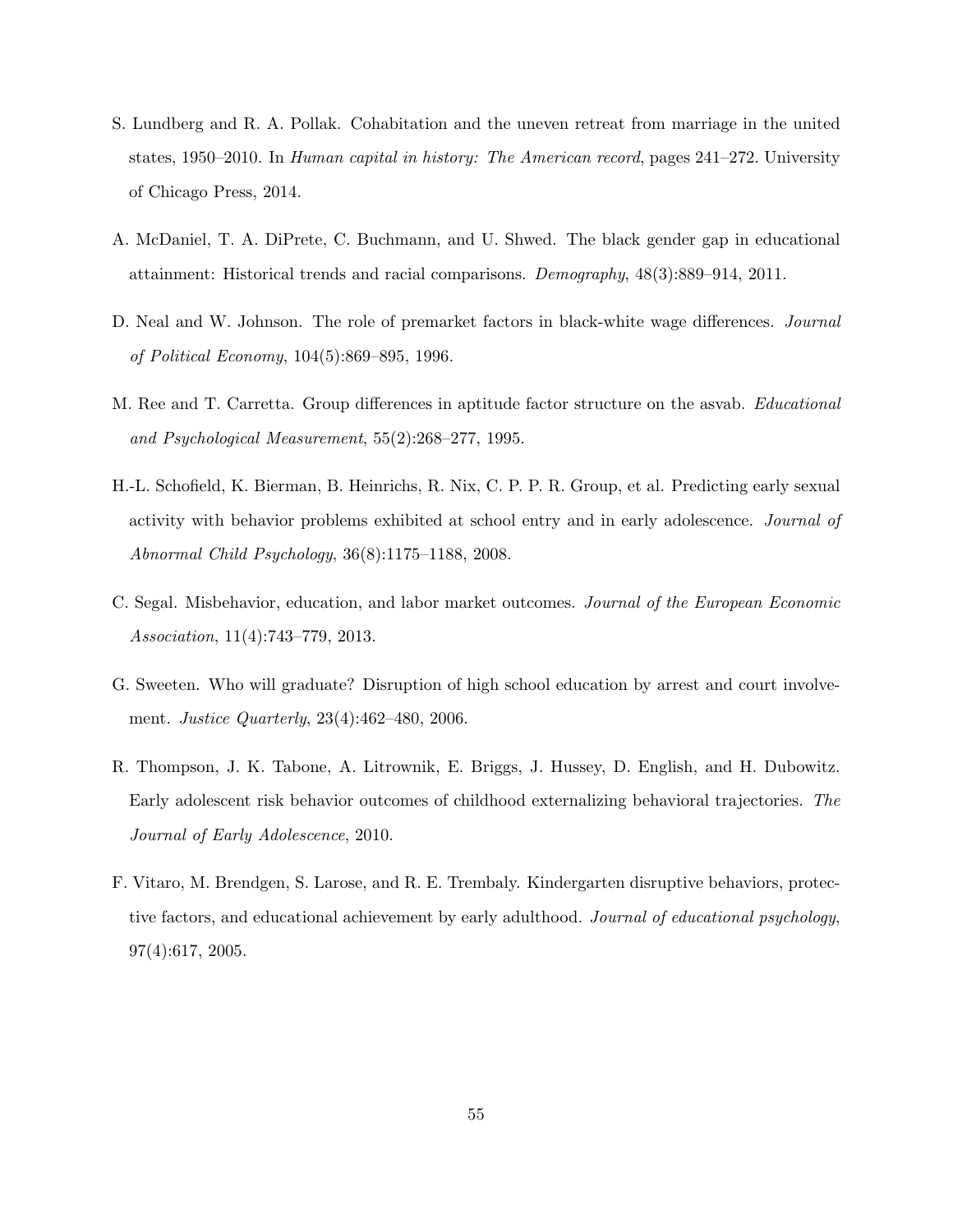# Appendix

# A Reduced Form Gap

<span id="page-55-1"></span>Table 16: Unexplained Gender Gap in College Enrollment (Before age 25)

| Model Controls                    | Black    |          | White Hispanic |
|-----------------------------------|----------|----------|----------------|
| Time only                         | $-0.166$ | $-0.105$ | $-0.079$       |
| Time and disruption only          | $-0.167$ | $-0.099$ | $-0.077$       |
| Time, disruption, and arrest only | $-0.171$ | $-0.099$ | $-0.079$       |

Note: This table shows the simulated gender gap in college enrollment by race from our sequential schooling model without controls for the factors. These are the results from three reduced form models. The first includes only controls for time since completing the ninth grade as a control in the sequential schooling decision. The second adds controls for an impact of schooling disruption on the schooling decision. The third additionally accounts for the impact of being arrested on the schooling decision. This table shows that these controls by themselves do little to explain the gaps.

# <span id="page-55-0"></span>B Measures

We incorporate a wide variety of data from the NLSY97 to identify the family factor, the math/verbal factor, and the behavioral factor. We only include measurement data that are determined prior to the beginning of high school as these variables are further removed from later in life education decisions. Table [17](#page-57-0) provides a complete list of the measures used in our analysis. For data that are grade dependent, rather than make unnecessary assumptions to normalize or aggregate the measures, we estimate the measurement equation parameters at the grade level. For example, we use a question on mother's parenting style to identify our family factor. This question is asked in each round of the survey. Rather than aggregating these data, we incorporate all of the data by using parenting style in grade 6, parenting style in grade 7, and parenting style in grade 8 as three separate measures. This approach allows the family factor to influence parenting style depending on the grade of the youth, accounting for the fact that parenting styles may change as youth get older.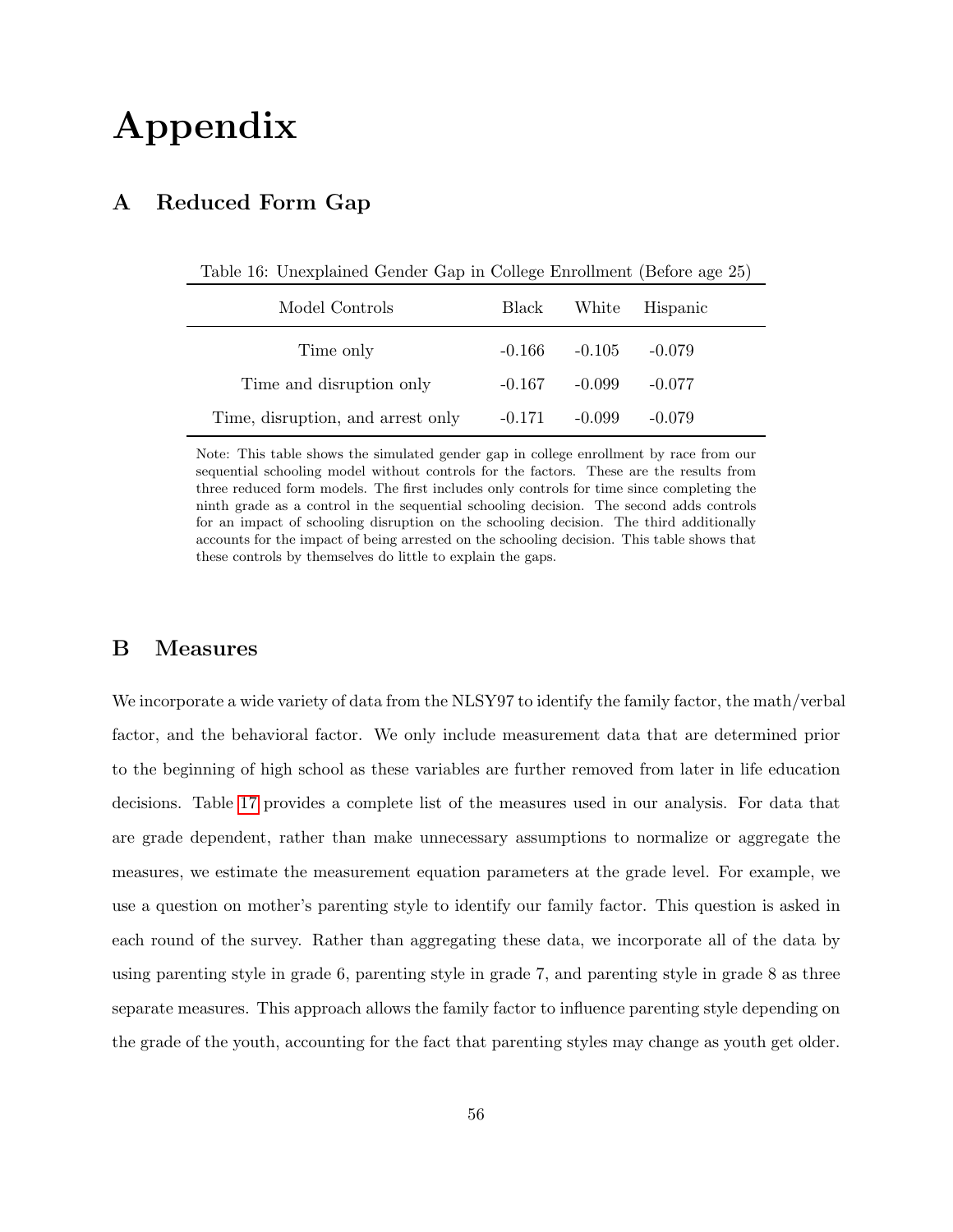Other measures, like number of household members under the age of 18 do not vary significantly across grade level, so for these variables we compute averages.

Because we only use information prior to the end of middle school, due to the sampling design of the NLSY97, some of the variables have missing values for the oldest individuals in the sample. For example, the PIAT exam was only given to respondents in Round 1 who were in the 9th grade or lower. Under our research design, we only use exam scores for the sixth, seventh, and eighth graders, treating the exam as missing for the other respondents. If the respondent's information is missing due to age at first interview, we treat this data as missing at random. For other variables where data is missing because the respondent either did not know the answer to the question or refused to answer the question, in order to avoid issues of selection bias, we endogenize the missing information into our model. For example, mother's degree takes values: missing, high school drop out, high school graduate, some college, or college graduate. In this way the fact that the person has missing information in this variable is informative about their family background just as it would be if the respondent had reported college graduate or any other level of education for their mother.

Finally, because our estimator allows us to easily incorporate discrete and continuous measures, for some of the variables, we constructed measures at both the extensive and intensive margin to recover more information from the data. For example, the survey asks the respondent about family income. We converted this information into two measures. The first is a discrete, extensive measure for if family income is missing, below poverty  $(\frac{15K}{yr})$ , or above poverty. For the those reporting above poverty, the second variable is the log of family income, measuring the intensive margin. This approach allows the estimator to recover the family factor from observed family income in a more flexible way.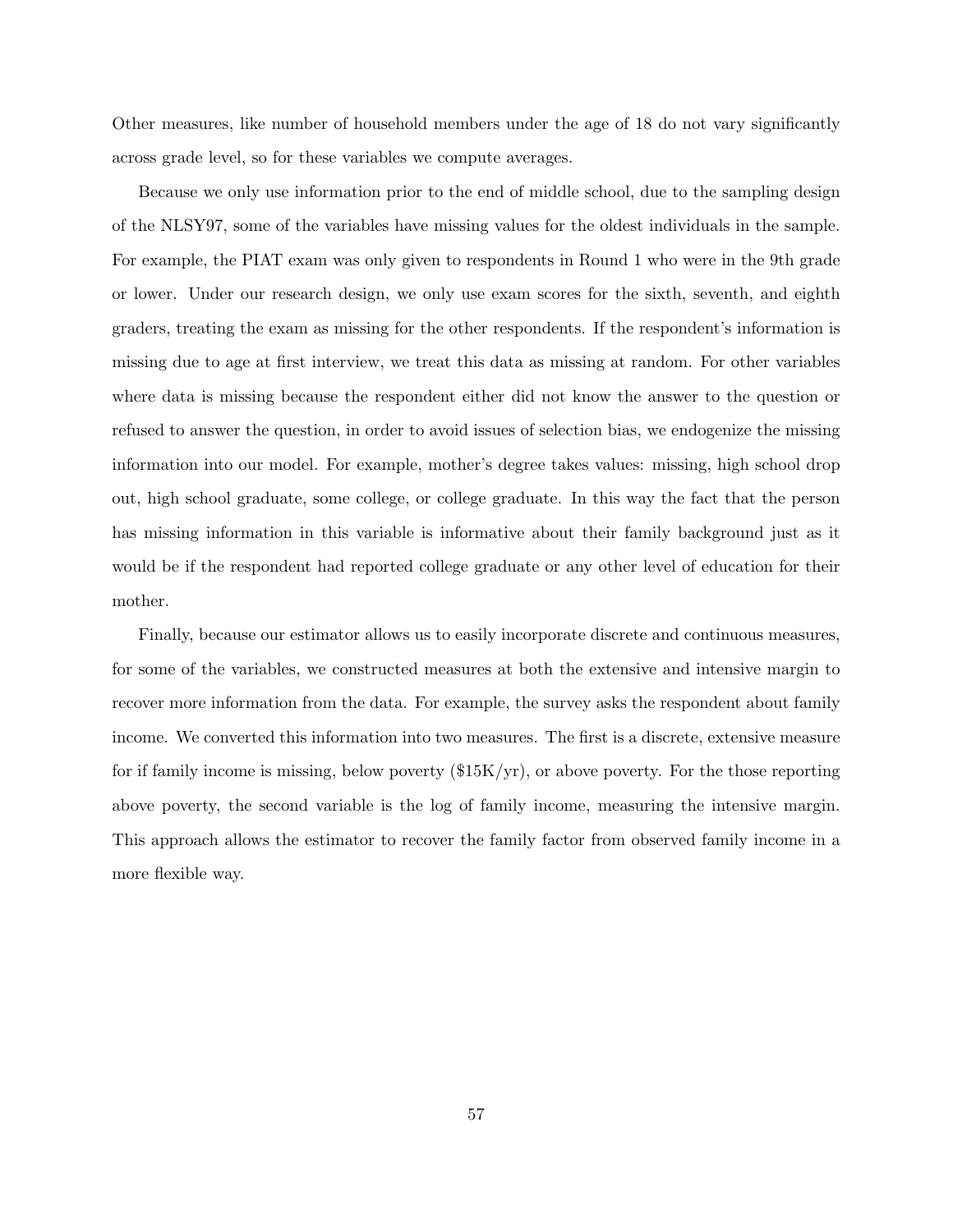<span id="page-57-0"></span>

| Name                   | Description (Values)                                                                                                                      | $%$ Missing    |  |  |  |  |
|------------------------|-------------------------------------------------------------------------------------------------------------------------------------------|----------------|--|--|--|--|
|                        | Measures Loading on Family Only                                                                                                           |                |  |  |  |  |
| DadDegree              | Biological fathers's highest degree completed (missing, high<br>school drop out, high school graduate, some college, college<br>graduate) | $0\%$ (ENDOG)  |  |  |  |  |
| MomDegree              | Biological mother's highest degree completed (missing,<br>high school drop out, high school graduate, some college,<br>college graduate)  | $0\%$ (ENDOG)  |  |  |  |  |
| brokenHH               | Any household arrangement except both biological parents<br>during grades $6$ to $8$ (yes, no)                                            | $7.5\%$ (MAR)  |  |  |  |  |
| family incomeLOG       | Log of family income for those conditional on greater than<br>15k family income reported (continuous)                                     | 40% (ENDOG)    |  |  |  |  |
| family income<br>group | Grouped average family income level reported between age<br>10 and 17 (missing, $\langle 15k, \geq 15k \rangle$ )                         | $0\%$ (ENDOG)  |  |  |  |  |
| mom parent style 6     | Mother's parenting style when youth is in 6th grade<br>(uninvolved, permissive, authoritarian, authoritative)                             | 91.8% (MAR)    |  |  |  |  |
| mom parent style 7     | "" in 7th grade                                                                                                                           | 78.9% (MAR)    |  |  |  |  |
| mom parent style 8     | "" in 8th grade                                                                                                                           | $70.4\%$ (MAR) |  |  |  |  |
| num HH under18         | Average number of household members under the age of 18<br>while youth is age $10$ to $17$ (continuous)                                   | $0.5\%$ (MAR)  |  |  |  |  |

Table 17: Description of Measures

Measures Loading on Math/Verbal and Behavior

L,

| GPAin <sub>8</sub> 8 | Self-reported grade point average in 8th grade (continuous)                                     | $4.3\%$ (MAR)  |
|----------------------|-------------------------------------------------------------------------------------------------|----------------|
| HW hrs wkANY 6       | Any positive weekly homework hours in 6th grade (yes, no)                                       | $91.7\%$ (MAR) |
| HW hrs wkANY 7       | "" in 7th grade                                                                                 | $80.2\%$ (MAR) |
| HW hrs wkANY 8       | "" in 8th grade                                                                                 | $81.2\%$ (MAR) |
| HW hrs wkLOG 6       | Log of hours spent per week on homework if reported<br>positive hours in 6th grade (continuous) | 92.9%          |
| HW hrs wkLOG 7       | "" in 7th grade                                                                                 | 82.3%          |
|                      | ( <i>Continued on next page</i> )                                                               |                |

Note: This table provides a description of the measurements used to identify each of the factors. MAR denotes missing at random. ENDOG denotes modeled endogenously in the likelihood. Table [20](#page-66-0) shows how the different factors load on each of these measures.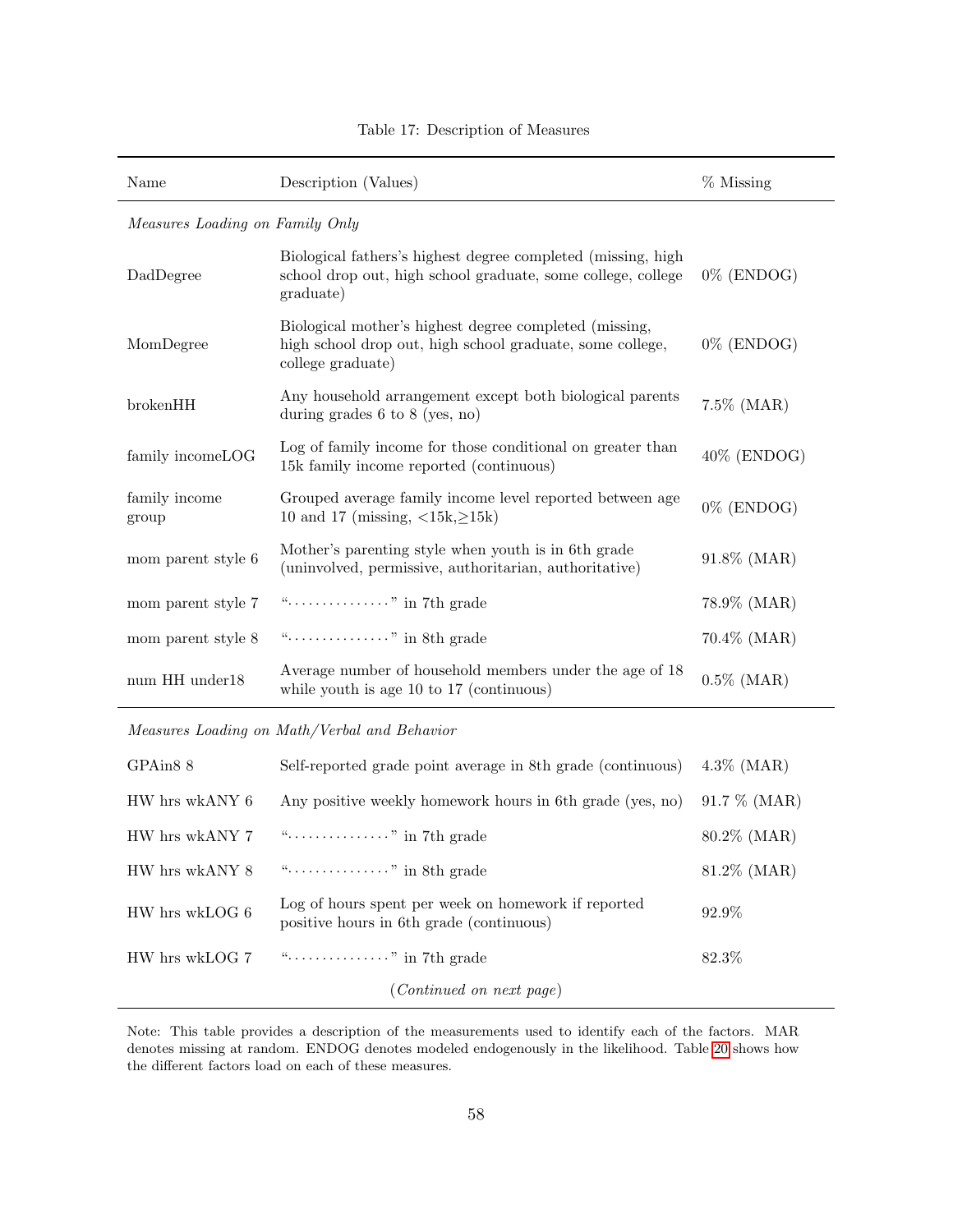| Name                            | Description (Values)                                                                                | $%$ Missing   |
|---------------------------------|-----------------------------------------------------------------------------------------------------|---------------|
| $\rm HW$ hrs wkLOG $8$          | "" in 8th grade                                                                                     | 83.4%         |
| READ hrs wkANY<br>6             | Any positive weekly hours spent reading for pleasure in 6th<br>grade (yes, no)                      | 91.6% (MAR)   |
| READ hrs wkANY<br>7             |                                                                                                     | 80.1% (MAR)   |
| READ hrs wkANY<br>8             | "" in 8th grade                                                                                     | 81.2% (MAR)   |
| READ hrs wkLOG<br>6             | Log weekly hours spent reading for pleasure if reported<br>positive hours in 6th grade (continuous) | 94.7%         |
| READ hrs wkLOG<br>7             |                                                                                                     | 87.6%         |
| READ hrs wkLOG<br>8             | "" in 8th grade                                                                                     | 88.9%         |
| days<br>suspended<br>ANY $6\,$  | Any suspensions in 6th grade (yes, no)                                                              | $0.4\%$ (MAR) |
| days<br>suspended ANY 7         |                                                                                                     | $0.8\%$ (MAR) |
| days<br>suspended ANY 8         | "" in 8th grade                                                                                     | $1.9\%$ (MAR) |
| days<br>suspendedLOG 6          | Log of total days suspended if reported any suspensions in<br>6th grade (continuous)                | 90.4%         |
| $_{\rm davs}$<br>suspendedLOG 7 |                                                                                                     | 86.5%         |
| days<br>suspendedLOG 8          | "" in 8th grade                                                                                     | $85.4\%$      |
| retention 6                     | Retained in the 6th grade (yes, no)                                                                 | $0.4\%$ (MAR) |
| retention 7                     | Retained in the 7th grade (yes, no)                                                                 | $0.8\%$ (MAR) |
| retention 8                     | Retained in the 8th grade (yes, no)                                                                 | $1.9\%$ (MAR) |

Table 17: Description of Measures

Measures Loading on Math/Verbal Only

(Continued on next page)

Note: This table provides a description of the measurements used to identify each of the factors. MAR denotes missing at random. ENDOG denotes modeled endogenously in the likelihood. Table [20](#page-66-0) shows how the different factors load on each of these measures.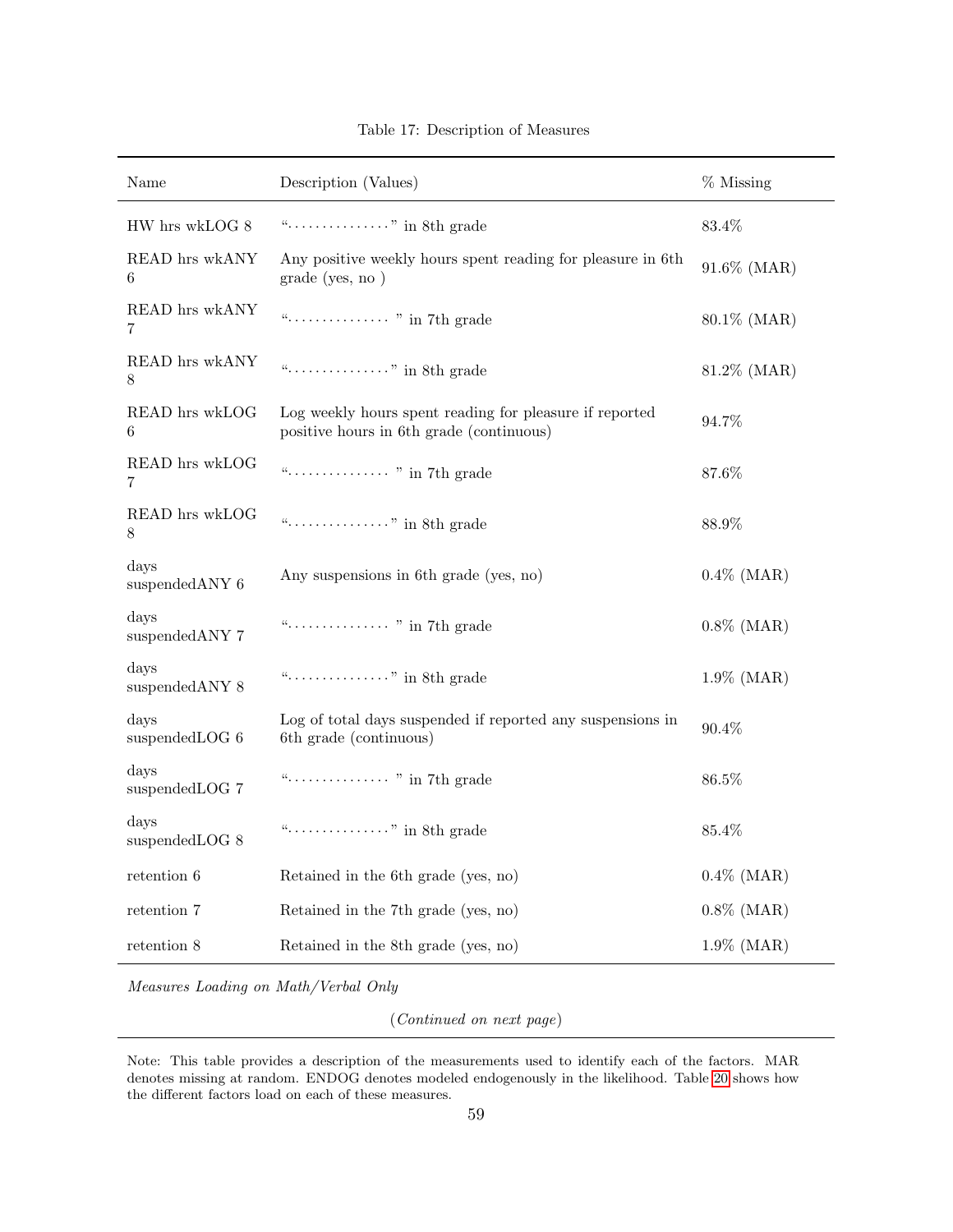| Name              | Description (Values)                                                                        | $%$ Missing  |
|-------------------|---------------------------------------------------------------------------------------------|--------------|
| ASVAB AR 7        | ASVAB Arithmetic Reasoning score of youth in 7th grade<br>(continuous)                      | 93.1% (MAR)  |
| ASVAB AR 8        |                                                                                             | $83\%$ (MAR) |
| <b>ASVAB MK 7</b> | ASVAB Mathematics Knowledge score of youth in 7th<br>grade (continuous)                     | 93.1% (MAR)  |
| ASVAB MK 8        |                                                                                             | 83.1\% (MAR) |
| <b>ASVAB PC 7</b> | ASVAB Paragraph Comprehension score of youth in 7th<br>grade (continuous)                   | 93.1% (MAR)  |
| ASVAB PC 8        |                                                                                             | 83\% (MAR)   |
| <b>ASVAB WK 7</b> | ASVAB Word Knowledge score of youth in 7th grade<br>(continuous)                            | 93.1% (MAR)  |
| <b>ASVAB WK 8</b> |                                                                                             | $83\%$ (MAR) |
| piat 6            | Peabody Individual Achievement Test Mathematics score<br>of youth in 6th grade (continuous) | 91.8% (MAR)  |
| piat 7            |                                                                                             | 79.2% (MAR)  |
| piat 8            |                                                                                             | 72.5% (MAR)  |

Table 17: Description of Measures

Measures Loading on Behavior Only

| alcohol 6 | Youth self-report of drinking alcohol in 6th grade (yes, no)                          | $10.1\%$ (MAR) |
|-----------|---------------------------------------------------------------------------------------|----------------|
| alcohol 7 |                                                                                       | $10.3\%$ (MAR) |
| alcohol 8 |                                                                                       | $10.1\%$ (MAR) |
| attack 6  | Youth self-report of attacking or assaulting another person<br>in 6th grade (yes, no) | $6.1\%$ (MAR)  |
| attack 7  |                                                                                       | $5.9\%$ (MAR)  |
| attack 8  |                                                                                       | $6\%$ (MAR)    |
| marij 6   | Youth self-report of smoking marijuana in 6th grade (yes,<br>$\rm{no}$                | $2.3\%$ (MAR)  |
|           | ( <i>Continued on next page</i> )                                                     |                |

Note: This table provides a description of the measurements used to identify each of the factors. MAR denotes missing at random. ENDOG denotes modeled endogenously in the likelihood. Table [20](#page-66-0) shows how the different factors load on each of these measures.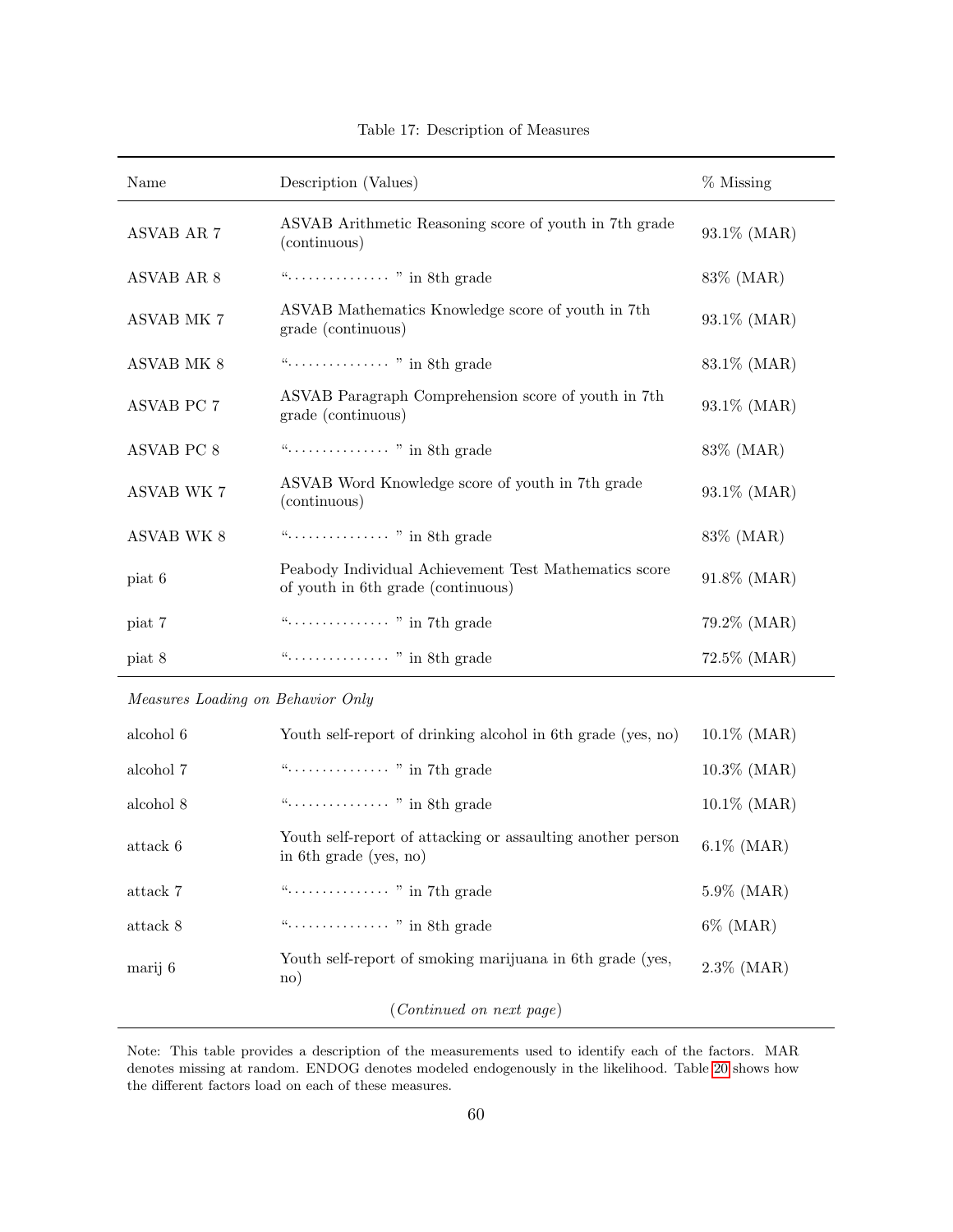| Name     | Description (Values)                                                               | % Missing      |
|----------|------------------------------------------------------------------------------------|----------------|
| marij 7  |                                                                                    | $2.7\%$ (MAR)  |
| marij 8  |                                                                                    | $3.4\%$ (MAR)  |
| $sex\ 6$ | Youth self-report of having sexual intercourse in 6th grade<br>(yes, no)           | $3.6\%$ (MAR)  |
| sex 7    |                                                                                    | $3.9\%$ (MAR)  |
| sex 8    |                                                                                    | $4.7\%$ (MAR)  |
| smoke 6  | Youth self-report of smoking cigarette in 6th grade (yes,<br>$\operatorname{no}$ ) | $11.4\%$ (MAR) |
| smoke 7  |                                                                                    | $11.6\%$ (MAR) |
| smoke 8  |                                                                                    | $10.9\%$ (MAR) |

Table 17: Description of Measures

Measures Loading on Family, Math/Verbal, and Behavior

| InEdSamp | Individual has an observed transition from 8th grade<br>highest grade completed to 9th grade highest grade<br>completed. The sequential schooling and arrest model is on<br>the 'yes' population (yes, no) | $0\%$ (ENDOG) |
|----------|------------------------------------------------------------------------------------------------------------------------------------------------------------------------------------------------------------|---------------|
| age6th   | Age which the individual first attempted the 6th grade<br>(continuous)                                                                                                                                     | $0.4\%$ (MAR) |

This table provides a description of the measurements used to identify each of the factors. MAR denotes missing at random. ENDOG denotes modeled endogenously in the likelihood. Table [20](#page-66-0) shows how the different factors load in these measures.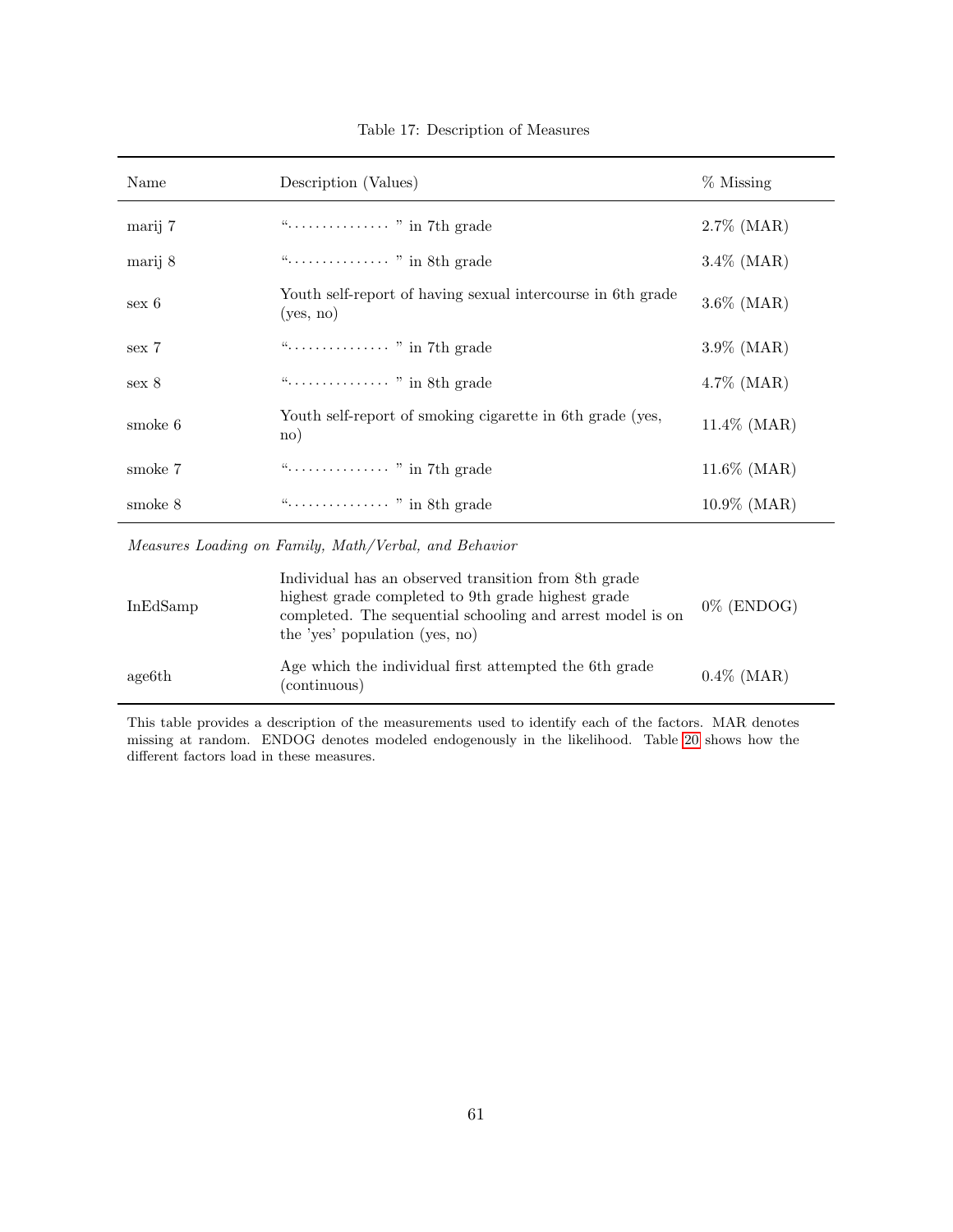# <span id="page-61-0"></span>C Estimation Algorithm

To illustrate our estimation algorithm, assume there are T possible outcomes and measures for each individual. Let  $y_{it}$  indicate the observed outcome t for  $t \in 1, 2, ..., T$  of individual i for  $i \in 1, 2, \ldots, n$ . The data  $y_i = \{y_{i1}, y_{i2}, \ldots, y_{iT}\}\)$  contains a mix of continuous and discrete variables. If outcome t is a continuous variable, then  $y_{it}$  is a scalar. If t is a discrete outcome, it takes one of  $J_t$  values, and  $y_{it}$  is a  $J_t \times 1$  vector, i.e.  $y_{it} = [y_{it1} \ y_{it2} \ \cdots \ y_{itJ_m}]'$ , with  $y_{itj} = 1$  if i reports  $j \in J_t$ and zero everywhere else. In our context,  $T$  is about 77: 59 measurement outcomes, 9 schooling outcomes and 9 arrest outcomes.

Let  $Pr(y_{it}|x_i, \beta_t, \sigma_t)$  denote the probability of observing  $y_{it}$  if t is a continuous measure and  $Pr(y_{it}|x_i, \beta_t)$  the probability if t is a discrete measures.  $\mathbf{x_i}$  contains observed data and unobserved factors. When y is continuous,  $\beta_t$  is a vector of parameters. For the discrete measures,  $\beta_t$ is a matrix, with  $(J_t - 1)$  columns, where  $\beta_{tj}$  indicate the jth column. To simplify the indexing, in this example we normalize the coefficients for the  $J_t$  outcome to zero, while in the body of the paper we normalize the first outcome to zero. In this framework, some of the values of  $\beta_t$  must be normalized, e.g. arrests in future periods do not effect schooling decisions today. Let  $I_t$  index all of the elements in  $\beta_t$  to be estimated and !I<sub>t</sub> (the complement of I<sub>t</sub>) the elements that are not estimated and fixed in the model, e.g. to 0 or 1. The joint likelihood is  $L(y_i|x_i, \beta, \sigma) = \prod_{t=1}^T \Pr(y_{it}|x_i, \beta_t, \sigma_t)$ . Letting  $f(\theta|\gamma)$  denote the probability density function of the factors, with parameters  $\gamma$ , the full likelihood can be written compactly as,

$$
LL(\beta, \sigma, \gamma) = \sum_{i=1}^{n} \ln \left( \int L(y_i | x_i, \beta, \sigma) f(\theta | \gamma) d\theta \right)
$$

Our estimation strategy uses the minorization-maximization algorithm developed in [James](#page-53-3) [\(2016\)](#page-53-3), which maximizes the log-likelihood using surrogate functions, which are linear in parameters and can be easily maximized equation by equation. Given a current guess of parameters,  $\beta^o$ ,  $\sigma^o$ , and  $\gamma^o$ , the log-likelihood can be bounded below by a function

$$
Q(\beta, \sigma, \gamma | \beta^o, \sigma^o, \gamma^o) = \sum_{i=1}^n \int \ln \left( L(y_i | x_i, \beta, \sigma) f(\theta | \gamma) \right) h(\theta | y_i, x_i, \beta^o, \sigma^o, \gamma^o) d\theta
$$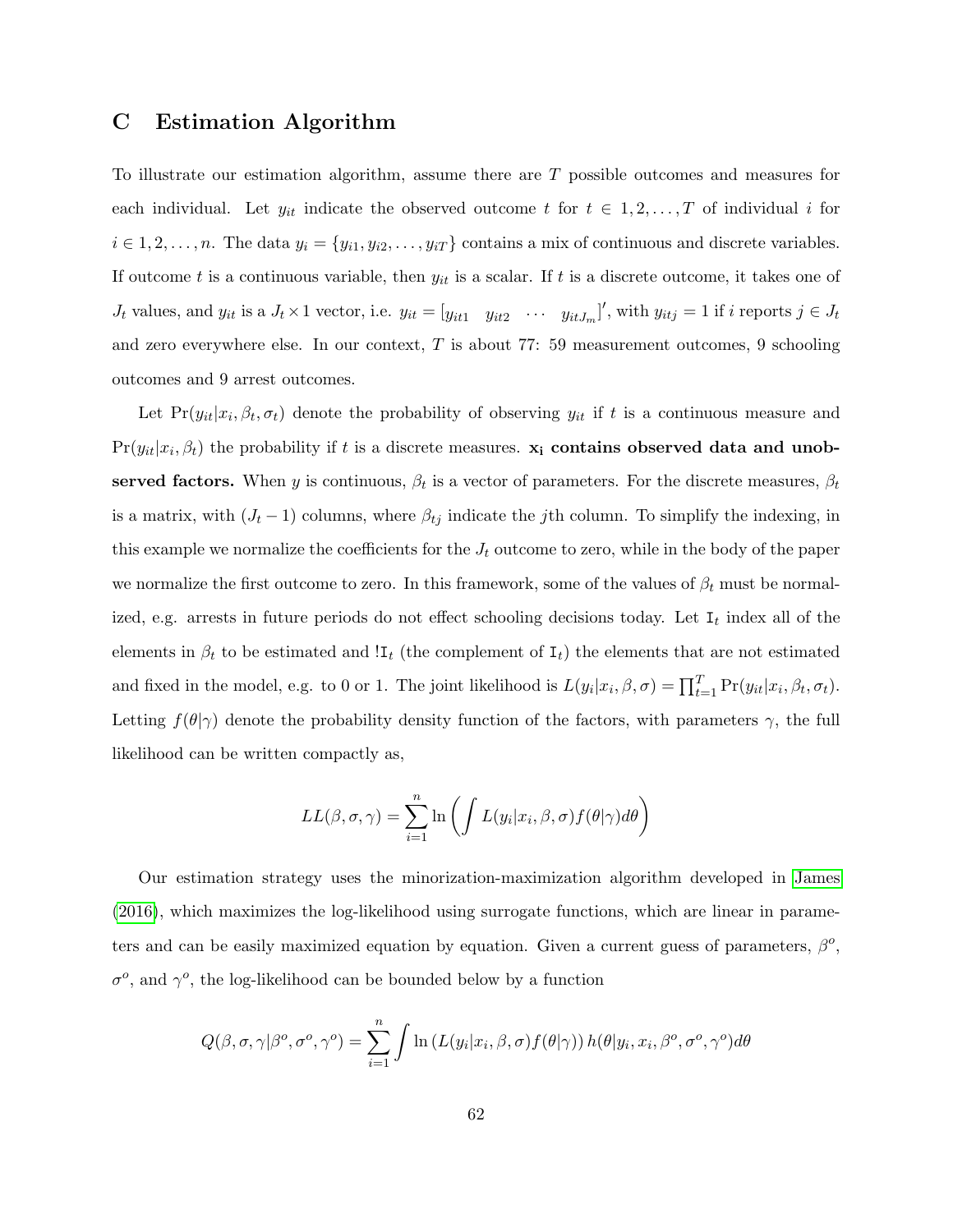where

$$
h(\theta|y_i, x_i, \beta^o, \sigma^o, \gamma^o) = \frac{L(y_i|x_i, \beta^o, \sigma^o) f(\theta|\gamma^o)}{\int L(y_i|x_i, \beta^o, \sigma^o) f(\theta'|\gamma^o) d\theta'}
$$

Drawing R values of  $\theta$  from  $f(\theta|\gamma^o)$  for each individual labeled  $\theta_i^o$ , the density  $h(\theta|y_i, x_i, \beta^o, \sigma^o, \gamma^o)$ can be approximated with the weights

$$
w_{ir}^{o} = \frac{L(y_i|x_{ir}^{o}, \beta^o, \sigma^o)}{\sum_{r'=1}^{R} L(y_i|x_{ir'}^{o}, \beta^o, \sigma^o)}
$$
(8)

Notice x is now indexed by r because the factors enter the x vector and x is superscripted by  $\sigma$ because it depends on the initial guess of the parameters.

Using this approximation to the density, the surrogate function becomes.

$$
Q(\beta, \sigma, \gamma | \beta^o, \sigma^o, \gamma^o) = \sum_{i=1}^n \sum_{r=1}^R w_{ir}^o \ln(L(y_i | x_{ir}^o, \beta, \sigma) f(\theta | \gamma))
$$

[James](#page-53-3) [\(2016\)](#page-53-3) proposes a new surrogate function  $\tilde{Q}(\beta, \sigma, \gamma | \beta^o, \sigma^o, \gamma^o)$  that has closed form solutions for all of the parameters. The algorithm works as follows.

Initialize with starting values  $\beta^o, \sigma^o, \gamma^o$ . Iterate until converged Minorization Step:

- For each  $i \in 1, 2, \ldots, n$ 
	- 1) Draw R values of  $\theta$  from  $f(\theta|\gamma^o)$ , labeled  $\theta_{ir}^o$
	- 2) Construct  $x_{ir}^o$  using  $\theta_{ir}$
	- 3) For each  $t \in 1, 2, \ldots, T$

If *t* is continuous  
\n- 
$$
SR_{irt} = (y_{it} - (x_i^o)'\beta_t)^2
$$
  
\n-  $P_{irt} = \frac{1}{\sqrt{2(\sigma_t^o)^2 \pi}} \exp\left(-\frac{SR_{irt}}{2(\sigma_t^o)^2}\right)$   
\nIf *t* is discrete  
\n-  $P_{irtj} = \left[\prod_{j'=1}^{J_t-1} \exp\left((x_i^o)'\beta_{tj'}\right)^{(j'=j)}\right] \left[\frac{1}{1 + \sum_{j'=1}^{J_t-1} \exp\left((x_i^o)'\beta_{tj'}\right)}\right]$   
\n-  $P_{irt} = \prod_{j=1}^{J_t} P_{irtj}^{y_{itj}}$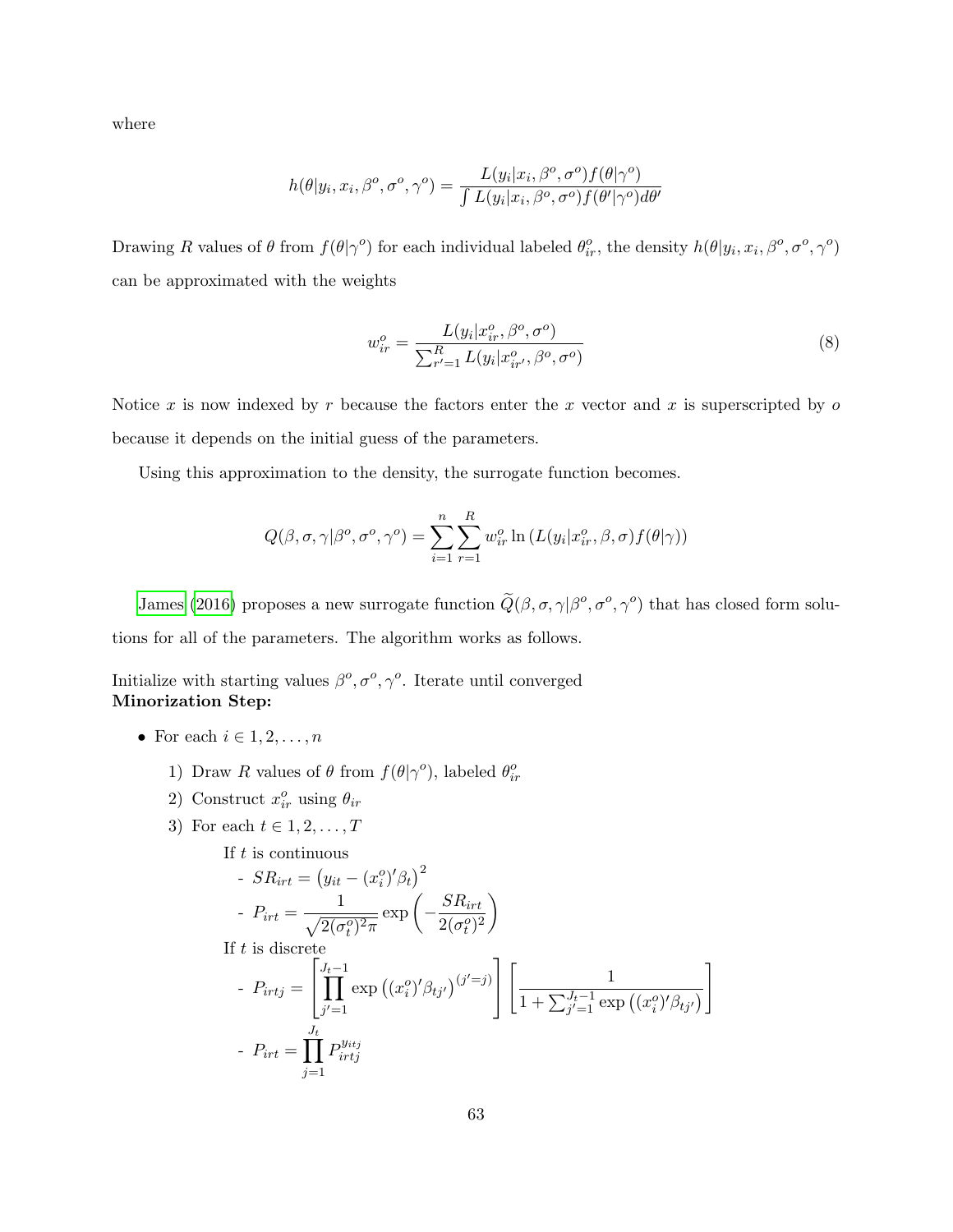4) 
$$
L_{ir} = \prod_{t=1}^{T} P_{irt}
$$
  
\n5)  $w_{ir}^{o} = L_{ir} / (\sum_{r'=1}^{R} L_{ir'})$   
\n6) Compute  $\mathbf{X} \mathbf{X}_{i} = \sum_{r=1}^{R} w_{ir}^{o}(x_{ir}^{o})(x_{ir}^{o})'$   
\n7) For each  $t \in 1, 2, ..., T$   
\nIf  $t$  is continuous  
\n-  $SR_{it} = \sum_{r=1}^{R} w_{ir}^{o} SR_{irt}$   
\n-  $\mathbf{XY}_{it} = \sum_{r=1}^{R} w_{ir}^{o} x_{ir}^{o} y_{it}$   
\nIf  $t$  is discrete  
\n-  $\mathbf{XY}_{it} = \sum_{r=1}^{R} w_{ir}^{o} x_{ir}^{o} [y'_{it[1:J_t-1]} - P'_{irt[1:J_t-1]}]$ 

## Maximization Step:

- For each  $t \in 1, 2, \ldots, T$ 
	- Let  $n_t$  denote the set of individuals with observation on  $t$
	- $\;\mathbf{X}\mathbf{X}_t = \sum_{i \in n_t} \mathbf{X} \mathbf{X}_i$  $- \;\mathbf{X}\mathbf{Y}_t = \sum_{i \in n_t} \mathbf{X} \mathbf{Y}_{it}$ If  $t$  is continuous -  $\sigma_t^o = \sqrt{\sum_{i \in n_t} S R_{it}/n_t}$  $\tau \cdot \beta^o_{t[\mathrm{I}_t]} = \mathbf{X} \mathbf{X}_{t[\mathrm{I}_t, \mathrm{I}_t]}^{-1} (\mathbf{X} \mathbf{Y}_{t[\mathrm{I}_t]} - \mathbf{X} \mathbf{X}_{t[\mathrm{I}_t, !\mathrm{I}_t]} \beta^o_{t[! \mathrm{I}_t]})$ If  $t$  is discrete -  $\mathbf{B_t} = -.5(eye_{J_t-1} - ones_{J_t-1}/J_t) \otimes \mathbf{XX}_t$ -  $\beta^o_{t[\text{I}_t]} = \beta^o_{t[\text{I}_t]} - \mathbf{B}^{-1}_{t[\text{I}_t,\text{I}_t]}\mathbf{X}\mathbf{Y}_{t[\text{I}_t]}$
- The update for  $\gamma^o$  depends on the chosen distribution. The update treats  $\theta_{ir}^o$  as data using the weights  $w_{ir}^o$ . For example if  $\gamma$  is the mean of the  $\theta$ , then the update is  $\gamma^o = \sum^n$  $i=1$  $\sum$ R  $r=1$  $w_{ir}^o \theta_{ir}^o/n$ .

# D Factor Estimates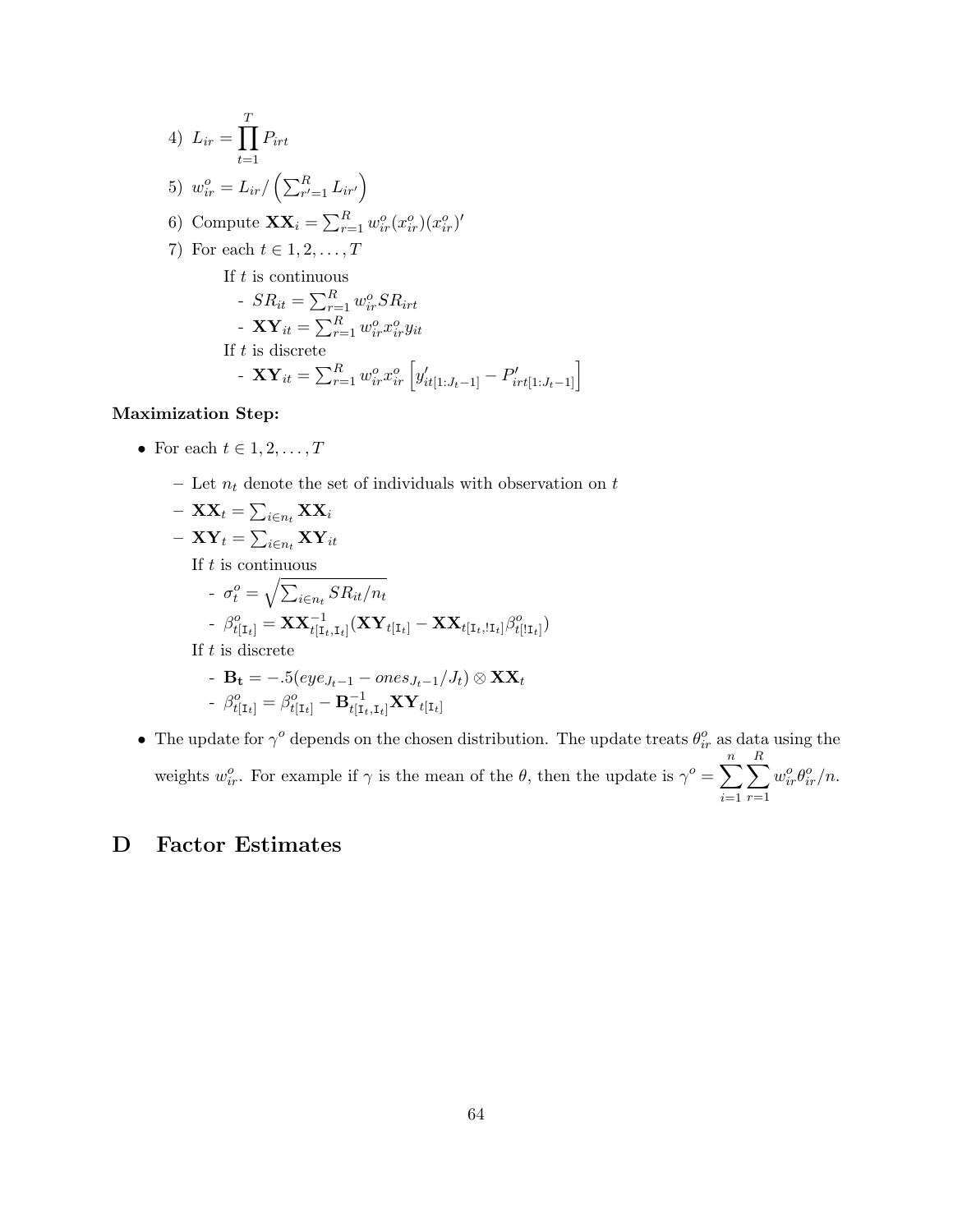| $\frac{1}{2}$ |                            |       |          |             |       |        |       |          |       |  |  |
|---------------|----------------------------|-------|----------|-------------|-------|--------|-------|----------|-------|--|--|
|               | Type Factor Mean           |       |          | Type Shares |       |        |       |          |       |  |  |
|               | $\mathrm{Math}/$<br>Family |       | Behavior | Black       |       | White  |       | Hispanic |       |  |  |
|               | Verbal                     | Male  |          | Female      | Male  | Female | Male  | Female   |       |  |  |
| Type 1        | 4.376                      | 3.475 | $-1.232$ | 0.019       | 0.007 | 0.111  | 0.037 | 0.025    | 0.034 |  |  |
| Type 2        | 3.348                      | 2.827 | $-1.179$ | 0.191       | 0.382 | 0.008  | 0.031 | 0.455    | 0.345 |  |  |
| Type 3        | 3.768                      | 3.271 | $-1.112$ | 0.045       | 0.143 | 0.193  | 0.300 | 0.039    | 0.090 |  |  |
| Type 4        | 3.974                      | 3.374 | $-0.020$ | 0.047       | 0.111 | 0.222  | 0.357 | 0.091    | 0.139 |  |  |
| Type 5        | 3.480                      | 2.782 | $-1.619$ | 0.435       | 0.045 | 0.105  | 0.044 | 0.062    | 0.003 |  |  |
| Type 6        | 3.519                      | 2.967 | 0.306    | 0.056       | 0.210 | 0.014  | 0.064 | 0.131    | 0.356 |  |  |
| Type 7        | 4.552                      | 3.591 | $-0.005$ | 0.001       | 0.023 | 0.089  | 0.125 | 0.011    | 0.007 |  |  |
| Type 8        | 3.858                      | 2.976 | $-1.262$ | 0.206       | 0.078 | 0.257  | 0.043 | 0.184    | 0.026 |  |  |

<span id="page-64-0"></span>Table 18: Factor Type Estimates

Note: This table reports for each factor the 8 type means and shares that were obtained from the mixture of normals. Section 3 describes how these types are recovered.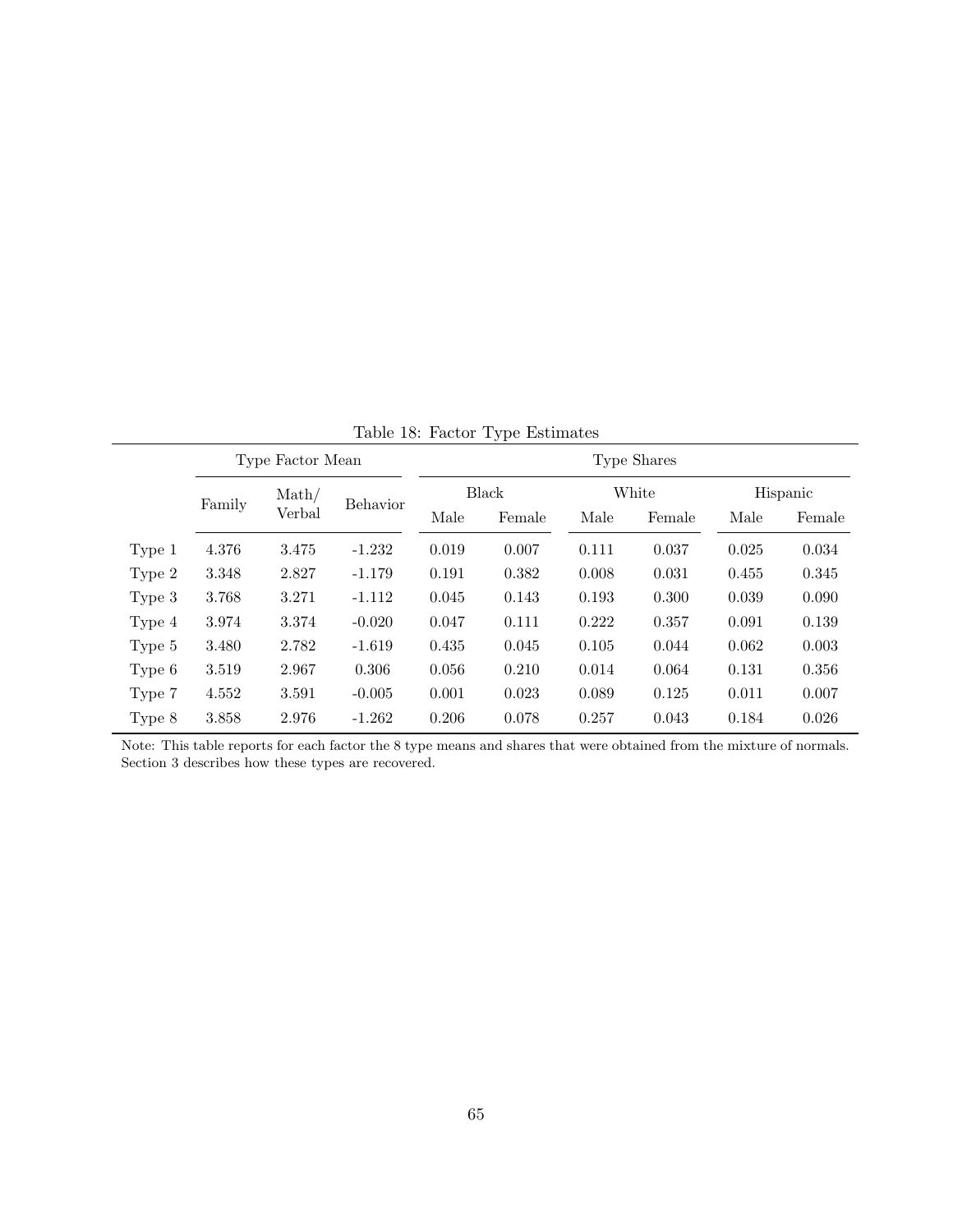|                        | Male                   |                            |                     | Female               |                  |                     |  |
|------------------------|------------------------|----------------------------|---------------------|----------------------|------------------|---------------------|--|
|                        | Family                 | $\mathrm{Math}/$<br>Verbal | Behavior            | Family               | Math/<br>Verbal  | Behavior            |  |
| Black                  |                        |                            |                     |                      |                  |                     |  |
| Mean                   | 3.591<br>(0.018)       | 2.905<br>(0.050)           | $-1.147$<br>(0.145) | 3.597<br>(0.016)     | 3.012<br>(0.047) | $-0.661$<br>(0.093) |  |
| Variance               | $\,0.085\,$<br>(0.011) | 0.095<br>(0.011)           | 0.441<br>(0.114)    | 0.108<br>(0.012)     | 0.113<br>(0.013) | 0.594<br>(0.167)    |  |
| Correlation            |                        |                            |                     |                      |                  |                     |  |
| Math/Verbal            | 0.446<br>(0.042)       |                            |                     | 0.560<br>(0.033)     |                  |                     |  |
| Behavior               | 0.317<br>(0.058)       | 0.198<br>(0.060)           |                     | 0.311<br>(0.054)     | 0.155<br>(0.077) |                     |  |
| White                  |                        |                            |                     |                      |                  |                     |  |
| $\label{eq:mean} Mean$ | $3.935\,$<br>(0.011)   | 3.209<br>(0.049)           | $-0.787$<br>(0.108) | 3.924<br>(0.012)     | 3.288<br>(0.044) | $-0.482$<br>(0.076) |  |
| Variance               | 0.121<br>(0.008)       | 0.126<br>(0.015)           | 0.517<br>(0.126)    | 0.127<br>(0.009)     | 0.107<br>(0.014) | 0.523<br>(0.131)    |  |
| Correlation            |                        |                            |                     |                      |                  |                     |  |
| Math/Verbal            | 0.547<br>(0.028)       |                            |                     | 0.536<br>(0.034)     |                  |                     |  |
| Behavior               | 0.426<br>(0.035)       | 0.323<br>(0.053)           |                     | 0.393<br>(0.044)     | 0.181<br>(0.061) |                     |  |
| His panic              |                        |                            |                     |                      |                  |                     |  |
| Mean                   | 3.588<br>(0.019)       | 2.961<br>(0.047)           | $-0.828$<br>(0.119) | $3.592\,$<br>(0.020) | 3.022<br>(0.053) | $-0.430$<br>(0.086) |  |
| Variance               | 0.113<br>(0.012)       | 0.104<br>(0.013)           | 0.520<br>(0.136)    | 0.106<br>(0.013)     | 0.110<br>(0.019) | 0.633<br>(0.179)    |  |
| Correlation            |                        |                            |                     |                      |                  |                     |  |
| Math/Verbal            | 0.521<br>(0.037)       |                            |                     | 0.575<br>(0.032)     |                  |                     |  |
| Behavior               | 0.272<br>(0.051)       | 0.183<br>(0.066)           |                     | 0.221<br>(0.079)     | 0.069<br>(0.111) |                     |  |

<span id="page-65-0"></span>Table 19: Factor Moments by Race and Gender

Note: This table reports mean, variance, and correlation of the factors by race and gender. Standard errors are reported in parentheses.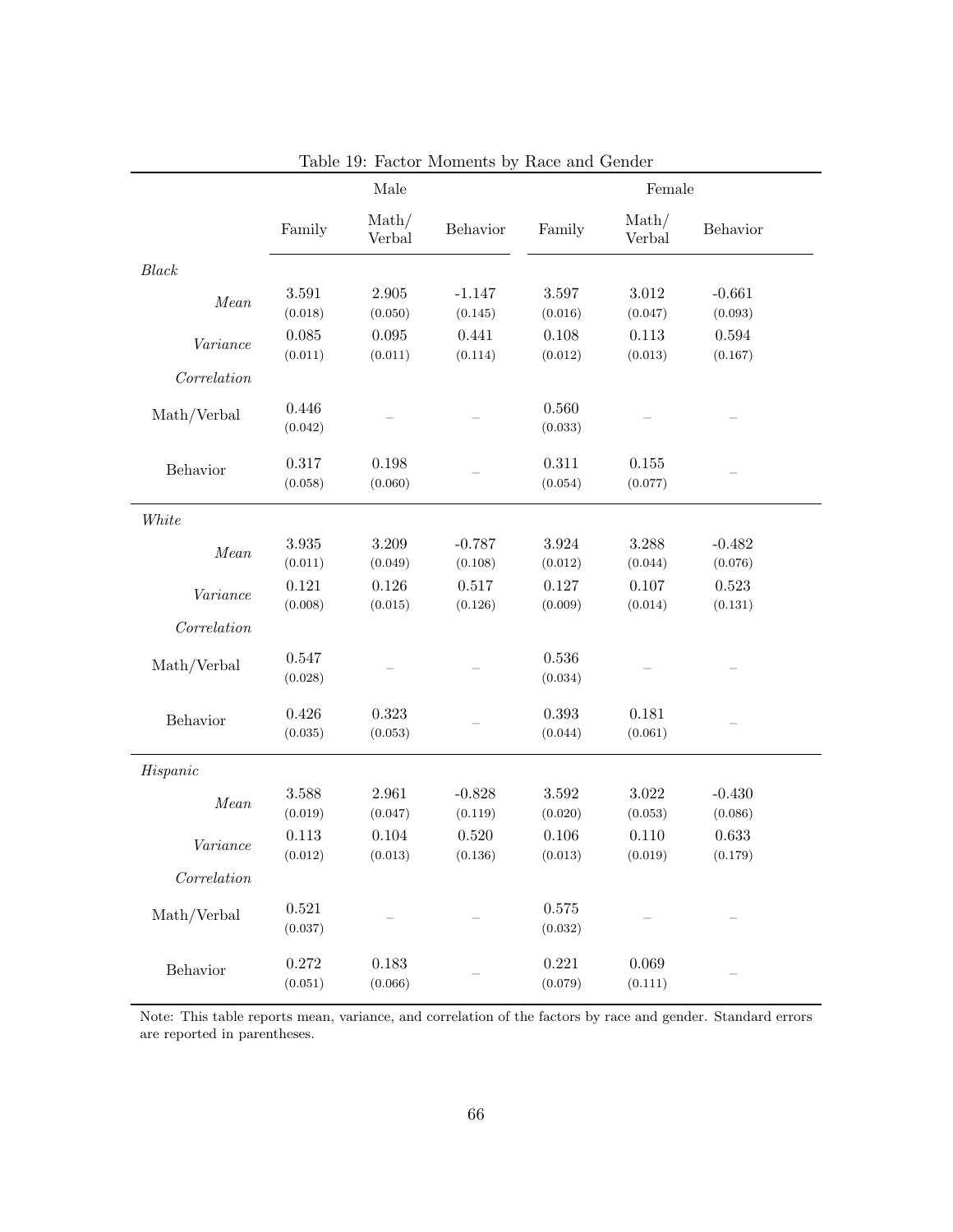<span id="page-66-0"></span>

| Measure                  | Categorical<br><b>Values</b> | Average<br>Value | Family                 | $\mathrm{Math}/$<br>Verbal | Behavior                      |  |  |
|--------------------------|------------------------------|------------------|------------------------|----------------------------|-------------------------------|--|--|
| 1. ASVAB AR 7            | Continuous                   | $-0.789$         | $\boldsymbol{0}$       | $0.801***$<br>(0.023)      | $\boldsymbol{0}$              |  |  |
| 2. ASVAB AR 8            | Continuous                   | $-0.579$         | $\boldsymbol{0}$       | $0.821***$<br>(0.018)      | $\boldsymbol{0}$              |  |  |
| 3. ASVAB MK 7            | Continuous                   | $-0.893$         | $\boldsymbol{0}$       | $0.575***$<br>(0.024)      | $\boldsymbol{0}$              |  |  |
| 4. ASVAB MK 8            | Continuous                   | $-0.485$         | $\boldsymbol{0}$       | $0.719***$<br>(0.016)      | $\boldsymbol{0}$              |  |  |
| 5. ASVAB PC 7            | Continuous                   | $-0.673$         | $\boldsymbol{0}$       | $0.726***$<br>(0.023)      | $\boldsymbol{0}$              |  |  |
| 6. ASVAB PC 8            | Continuous                   | $-0.517$         | $\boldsymbol{0}$       | $0.736***$<br>(0.018)      | $\boldsymbol{0}$              |  |  |
| 7. ASVAB WK 7            | Continuous                   | $-1.026$         | $\boldsymbol{0}$       | $0.705***$<br>(0.029)      | $\boldsymbol{0}$              |  |  |
| 8. ASVAB WK 8            | Continuous                   | $-0.837$         | $\boldsymbol{0}$       | $0.684***$<br>(0.023)      | $\boldsymbol{0}$              |  |  |
| 9. DadDegree             | Missing                      | 0.165            | $-0.116***$<br>(0.004) | $\boldsymbol{0}$           | $\boldsymbol{0}$              |  |  |
|                          | <b>HS</b> Dropout            | $0.157\,$        | $-0.108***$<br>(0.004) | $\boldsymbol{0}$           | $\boldsymbol{0}$              |  |  |
|                          | HS Deg.                      | 0.319            | $-0.091***$<br>(0.008) | $\boldsymbol{0}$           | $\boldsymbol{0}$              |  |  |
|                          | Some Col.                    | 0.163            | $0.046***$<br>(0.009)  | $\boldsymbol{0}$           | $\boldsymbol{0}$              |  |  |
|                          | Col. Deg.                    | 0.196            | $0.268***$<br>(0.008)  | $\boldsymbol{0}$           | $\boldsymbol{0}$              |  |  |
| 10. GPAin8 8             | Continuous                   | 2.866            | $\boldsymbol{0}$       | $0.362***$<br>(0.019)      | $0.331***$<br>(0.017)         |  |  |
| 11. HW hrs wkANY 6       | Yes                          | 0.898            | $\boldsymbol{0}$       | $0.030***$<br>(0.011)      | $0.025^{\ast\ast}$<br>(0.012) |  |  |
| 12. HW hrs wkANY 7       | Yes                          | 0.912            | $\boldsymbol{0}$       | $0.034***$<br>(0.007)      | $0.027***$<br>(0.008)         |  |  |
| 13. HW hrs wkANY 8       | Yes                          | 0.898            | $\boldsymbol{0}$       | $0.030***$<br>(0.010)      | $0.056***$<br>(0.010)         |  |  |
| (Continued on next page) |                              |                  |                        |                            |                               |  |  |

Table 20: Summary of Factor Loadings: Average Marginal Effects of Factors

Note: Average marginal effects correspond to the coefficients from the measurement equations described in Section 3 and Table [17.](#page-57-0) Standard errors are reported in parentheses. \*\*\*, \*\*, and \* indicate significance at 1%, 5%, and 10% level, respectively.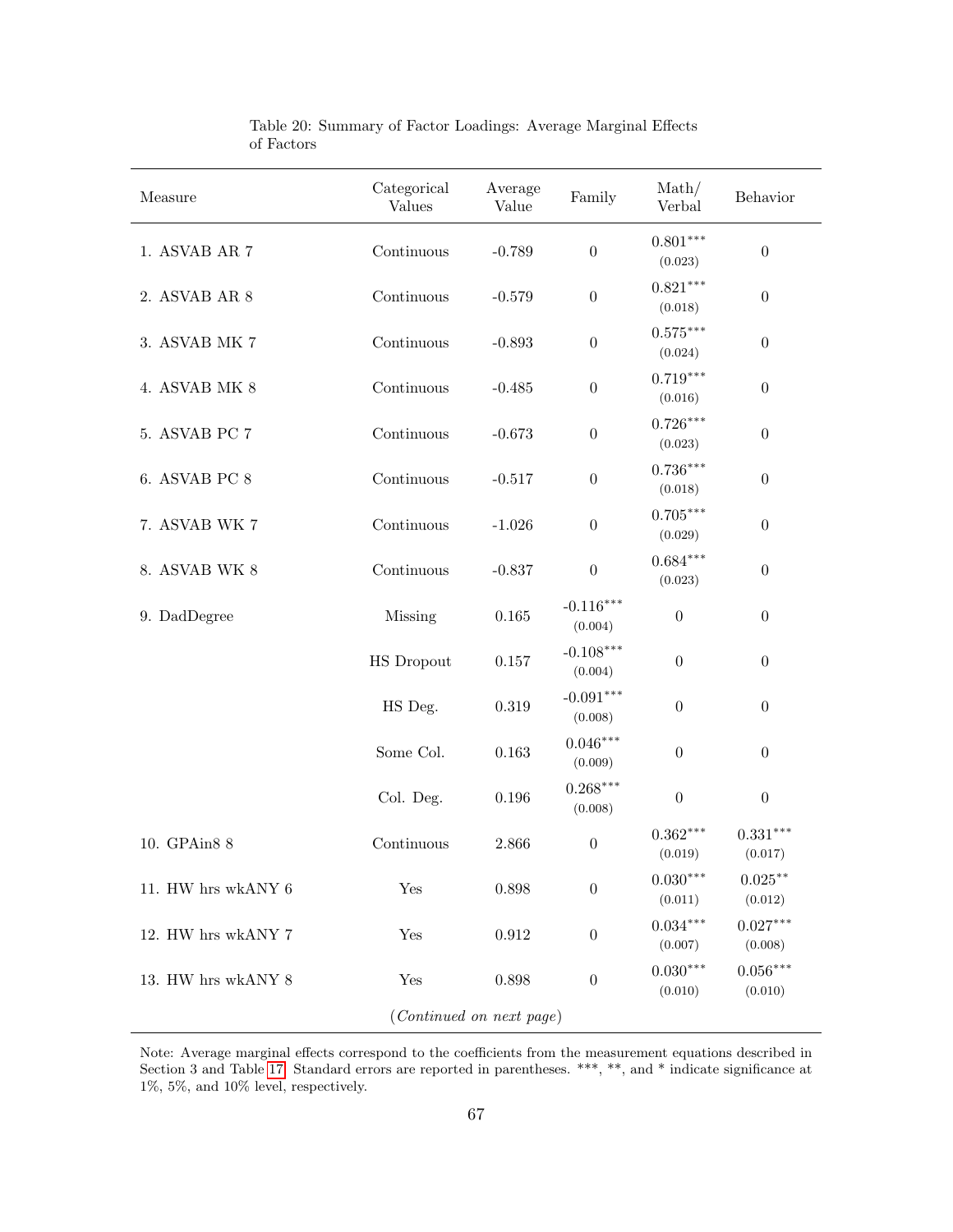| Measure                  | Categorical<br><b>Values</b> | Average<br>Value | Family                 | $\mathrm{Math}/$<br>Verbal | Behavior               |  |  |
|--------------------------|------------------------------|------------------|------------------------|----------------------------|------------------------|--|--|
| 14. HW hrs wkLOG 6       | Continuous                   | 1.338            | $\boldsymbol{0}$       | 0.004<br>(0.042)           | $0.097**$<br>(0.048)   |  |  |
| 15. HW hrs wkLOG 7       | Continuous                   | 1.400            | $\boldsymbol{0}$       | 0.031<br>(0.027)           | $0.214***$<br>(0.027)  |  |  |
| 16. HW hrs wkLOG 8       | Continuous                   | 1.467            | $\boldsymbol{0}$       | $0.069*$<br>(0.040)        | $0.183***$<br>(0.036)  |  |  |
| 17. InEdSamp             | Yes                          | 0.910            | $0.023***$<br>(0.007)  | $0.029***$<br>(0.008)      | $0.048***$<br>(0.004)  |  |  |
| 18. MomDegree            | Missing                      | 0.064            | $-0.043***$<br>(0.002) | $\boldsymbol{0}$           | $\boldsymbol{0}$       |  |  |
|                          | <b>HS</b> Dropout            | 0.168            | $-0.128***$<br>(0.004) | $\boldsymbol{0}$           | $\boldsymbol{0}$       |  |  |
|                          | HS Deg.                      | 0.351            | $-0.093***$<br>(0.008) | $\boldsymbol{0}$           | $\boldsymbol{0}$       |  |  |
|                          | Some Col.                    | 0.232            | $0.030***$<br>(0.009)  | $\boldsymbol{0}$           | $\boldsymbol{0}$       |  |  |
|                          | Col. Deg.                    | 0.185            | $0.234***$<br>(0.009)  | $\boldsymbol{0}$           | $\boldsymbol{0}$       |  |  |
| 19. READ hrs wkANY 6     | Yes                          | 0.672            | $\boldsymbol{0}$       | $0.069***$<br>(0.017)      | $0.043*$<br>(0.026)    |  |  |
| 20. READ hrs wkANY 7     | Yes                          | 0.637            | $\boldsymbol{0}$       | $0.090***$<br>(0.012)      | 0.009<br>(0.014)       |  |  |
| 21. READ hrs wkANY 8     | Yes                          | 0.583            | $\boldsymbol{0}$       | $0.051***$<br>(0.020)      | $0.093***$<br>(0.018)  |  |  |
| 22. READ hrs wkLOG 6     | Continuous                   | 1.064            | $\boldsymbol{0}$       | $0.138*$<br>(0.073)        | 0.019<br>(0.062)       |  |  |
| 23. READ hrs wkLOG 7     | Continuous                   | 1.052            | $\boldsymbol{0}$       | $0.077*$<br>(0.045)        | 0.057<br>(0.046)       |  |  |
| 24. READ hrs wkLOG 8     | Continuous                   | 1.058            | $\boldsymbol{0}$       | 0.069<br>(0.057)           | 0.035<br>(0.044)       |  |  |
| $25.$ age $6th$          | Continuous                   | 11.648           | $-0.036$<br>(0.025)    | $-0.144***$<br>(0.028)     | $-0.126***$<br>(0.013) |  |  |
| $26.$ alcohol $6$        | Yes                          | 0.083            | $\boldsymbol{0}$       | $\boldsymbol{0}$           | $-0.042***$<br>(0.003) |  |  |
| (Continued on next page) |                              |                  |                        |                            |                        |  |  |

Table 20: Summary of Factor Loadings: Average Marginal Effects of Factors

Note: Average marginal effects correspond to the coefficients from the measurement equations described in Section 3 and Table [17.](#page-57-0) Standard errors are reported in parentheses. \*\*\*, \*\*, and \* indicate significance at 1%, 5%, and 10% level, respectively.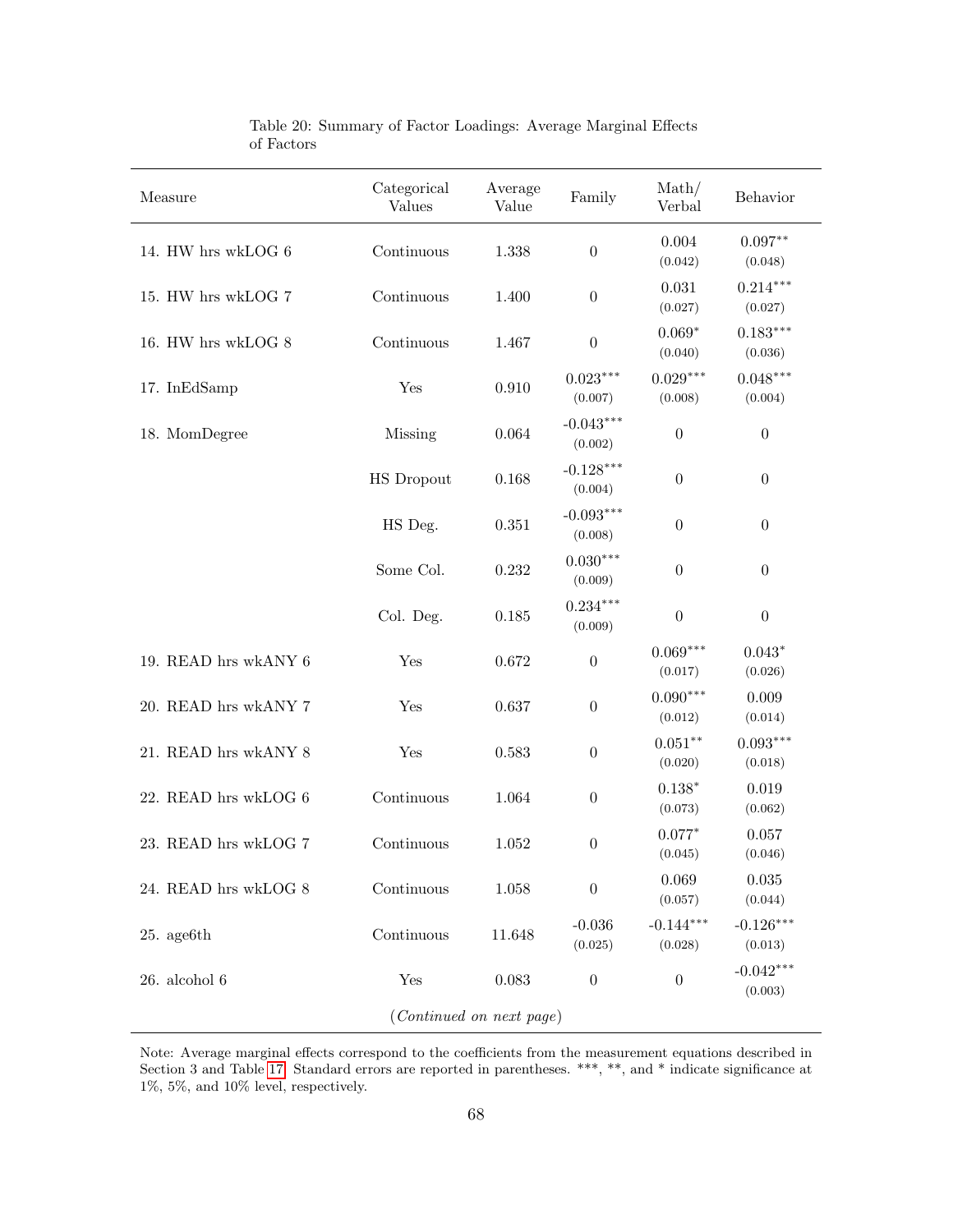| Measure                  | Categorical<br><b>Values</b> | Average<br>Value | Family                 | $\mathrm{Math}/$<br>Verbal | Behavior               |  |  |
|--------------------------|------------------------------|------------------|------------------------|----------------------------|------------------------|--|--|
| $27.$ alcohol $7$        | Yes                          | 0.101            | $\boldsymbol{0}$       | $\boldsymbol{0}$           | $-0.040***$<br>(0.005) |  |  |
| $28.$ alcohol $8\,$      | Yes                          | $0.135\,$        | $\boldsymbol{0}$       | $\boldsymbol{0}$           | $-0.055***$<br>(0.005) |  |  |
| $29.$ attack $6\,$       | Yes                          | 0.034            | $\boldsymbol{0}$       | $\boldsymbol{0}$           | $-0.023***$<br>(0.002) |  |  |
| $30.$ attack $7\,$       | Yes                          | $\,0.039\,$      | $\boldsymbol{0}$       | $\boldsymbol{0}$           | $-0.026***$<br>(0.002) |  |  |
| 31. attack 8             | Yes                          | 0.042            | $\boldsymbol{0}$       | $\boldsymbol{0}$           | $-0.031***$<br>(0.002) |  |  |
| 32. brokenHH             | Yes                          | $0.504\,$        | $-0.227***$<br>(0.006) | $\boldsymbol{0}$           | $\boldsymbol{0}$       |  |  |
| 33. days suspended ANY 6 | Yes                          | 0.065            | $\boldsymbol{0}$       | $-0.024***$<br>(0.005)     | $-0.049***$<br>(0.004) |  |  |
| 34. days suspended ANY 7 | Yes                          | 0.097            | $\boldsymbol{0}$       | $-0.034***$<br>(0.006)     | $-0.076***$<br>(0.005) |  |  |
| 35. days suspended ANY 8 | Yes                          | 0.113            | $\boldsymbol{0}$       | $-0.033***$<br>(0.006)     | $-0.085***$<br>(0.005) |  |  |
| 36. days suspendedLOG 6  | Continuous                   | 0.307            | $\boldsymbol{0}$       | $-0.290***$<br>(0.052)     | $-0.547***$<br>(0.069) |  |  |
| 37. days suspended LOG 7 | Continuous                   | 0.283            | $\boldsymbol{0}$       | $-0.224***$<br>(0.048)     | $-0.737***$<br>(0.091) |  |  |
| 38. days suspendedLOG 8  | Continuous                   | 0.474            | $\boldsymbol{0}$       | $-0.024$<br>(0.022)        | $-0.753***$<br>(0.099) |  |  |
| 39. family incomeLOG     | Continuous                   | 3.829            | $0.376***$<br>(0.010)  | $\boldsymbol{0}$           | $\boldsymbol{0}$       |  |  |
| 40. family income group  | Missing                      | $0.237\,$        | $-0.031***$<br>(0.005) | $\boldsymbol{0}$           | $\boldsymbol{0}$       |  |  |
|                          | ${<}\$15K$                   | $0.105\,$        | $-0.078***$<br>(0.004) | $\boldsymbol{0}$           | $\boldsymbol{0}$       |  |  |
|                          | ${\geq}$ $\$15k$             | 0.658            | $0.109***$<br>(0.005)  | $\boldsymbol{0}$           | $\boldsymbol{0}$       |  |  |
| 41. marij 6              | Yes                          | 0.031            | $\boldsymbol{0}$       | $\boldsymbol{0}$           | $-0.023***$<br>(0.002) |  |  |
| (Continued on next page) |                              |                  |                        |                            |                        |  |  |

Table 20: Summary of Factor Loadings: Average Marginal Effects of Factors

Note: Average marginal effects correspond to the coefficients from the measurement equations described in Section 3 and Table [17.](#page-57-0) Standard errors are reported in parentheses. \*\*\*, \*\*, and \* indicate significance at 1%, 5%, and 10% level, respectively.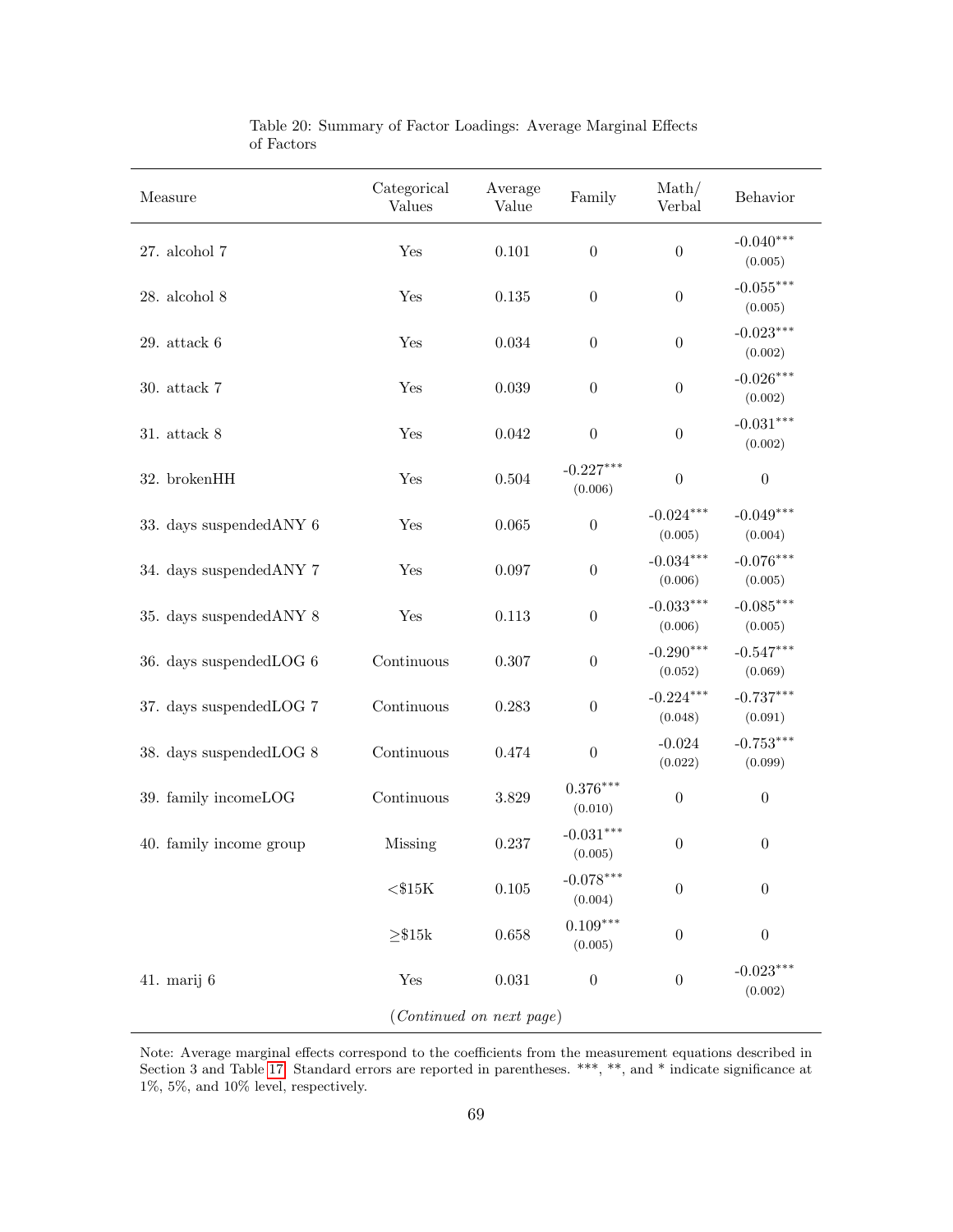| Measure                  | Categorical<br>Values | Average<br>Value | Family                 | $\mathrm{Math}/$<br>Verbal | Behavior               |  |  |
|--------------------------|-----------------------|------------------|------------------------|----------------------------|------------------------|--|--|
| 42. marij 7              | Yes                   | $0.044\,$        | $\boldsymbol{0}$       | $\boldsymbol{0}$           | $-0.030***$<br>(0.003) |  |  |
| 43. marij 8              | Yes                   | 0.064            | $\boldsymbol{0}$       | $\boldsymbol{0}$           | $-0.043***$<br>(0.003) |  |  |
| 44. mom parent style 6   | Uninvolved            | 0.080            | $-0.032***$<br>(0.008) | $\boldsymbol{0}$           | $\boldsymbol{0}$       |  |  |
|                          | Permissive            | $0.329\,$        | $-0.004$<br>(0.016)    | $\boldsymbol{0}$           | $\boldsymbol{0}$       |  |  |
|                          | Authoritarian         | 0.121            | $-0.042***$<br>(0.007) | $\boldsymbol{0}$           | $\boldsymbol{0}$       |  |  |
|                          | Authoritative         | 0.470            | $0.077***$<br>(0.016)  | $\boldsymbol{0}$           | $\boldsymbol{0}$       |  |  |
| 45. mom parent style 7   | Uninvolved            | 0.119            | $-0.039***$<br>(0.007) | $\boldsymbol{0}$           | $\boldsymbol{0}$       |  |  |
|                          | Permissive            | $0.321\,$        | 0.017<br>(0.015)       | $\boldsymbol{0}$           | $\boldsymbol{0}$       |  |  |
|                          | Authoritarian         | 0.123            | $-0.020**$<br>(0.009)  | $\boldsymbol{0}$           | $\boldsymbol{0}$       |  |  |
|                          | Authoritative         | $0.436\,$        | $0.042***$<br>(0.015)  | $\boldsymbol{0}$           | $\boldsymbol{0}$       |  |  |
| 46. mom parent style 8   | Uninvolved            | $0.123\,$        | $-0.040***$<br>(0.006) | $\boldsymbol{0}$           | $\boldsymbol{0}$       |  |  |
|                          | Permissive            | $0.322\,$        | $0.018*$<br>(0.010)    | $\boldsymbol{0}$           | $\boldsymbol{0}$       |  |  |
|                          | Authoritarian         | 0.147            | $-0.027***$<br>(0.007) | $\boldsymbol{0}$           | $\boldsymbol{0}$       |  |  |
|                          | Authoritative         | 0.408            | $0.048***$<br>(0.009)  | $\boldsymbol{0}$           | $\boldsymbol{0}$       |  |  |
| $47.$ num HH under $18$  | Continuous            | 2.202            | $-0.200***$<br>(0.015) | $\boldsymbol{0}$           | $\boldsymbol{0}$       |  |  |
| $48.$ piat $6$           | Continuous            | 95.997           | $\boldsymbol{0}$       | $9.133***$<br>(0.431)      | $\boldsymbol{0}$       |  |  |
| 49. piat 7               | Continuous            | 96.408           | $\boldsymbol{0}$       | $10.330***$<br>(0.323)     | $\boldsymbol{0}$       |  |  |
| (Continued on next page) |                       |                  |                        |                            |                        |  |  |

Table 20: Summary of Factor Loadings: Average Marginal Effects of Factors

Note: Average marginal effects correspond to the coefficients from the measurement equations described in Section 3 and Table [17.](#page-57-0) Standard errors are reported in parentheses. \*\*\*, \*\*, and \* indicate significance at 1%, 5%, and 10% level, respectively.